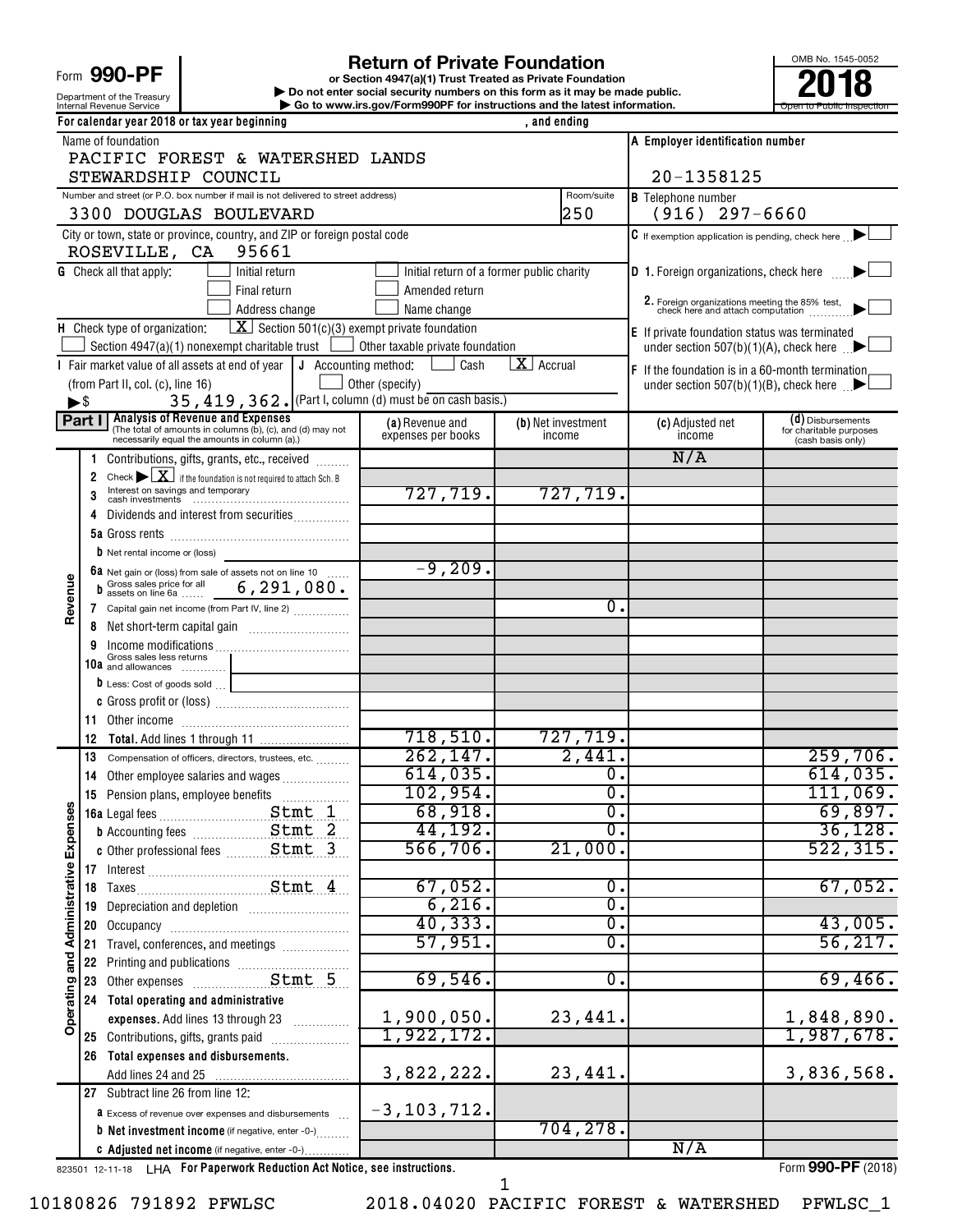|                                                                                           |          | STEWARDSHIP COUNCIL<br>Form 990-PF (2018)                                                              |                   |                         | 20-1358125<br>Page 2              |
|-------------------------------------------------------------------------------------------|----------|--------------------------------------------------------------------------------------------------------|-------------------|-------------------------|-----------------------------------|
| <b>Balance Sheets</b> Attached schedules and amounts in the description<br><b>Part II</b> |          |                                                                                                        | Beginning of year | End of year             |                                   |
|                                                                                           |          | column should be for end-of-year amounts only.                                                         | (a) Book Value    | (b) Book Value          | (c) Fair Market Value             |
|                                                                                           | 1.       | Cash - non-interest-bearing                                                                            | 594,978.          | 189,951.                | 189,951.                          |
|                                                                                           |          |                                                                                                        | 127,519.          | 3, 124, 078.            | 3,124,078.                        |
|                                                                                           |          | 3 Accounts receivable                                                                                  |                   |                         |                                   |
|                                                                                           |          | Less: allowance for doubtful accounts $\blacktriangleright$                                            |                   |                         |                                   |
|                                                                                           |          | 4 Pledges receivable                                                                                   |                   |                         |                                   |
|                                                                                           |          | Less: allowance for doubtful accounts                                                                  |                   |                         |                                   |
|                                                                                           |          |                                                                                                        |                   |                         |                                   |
|                                                                                           |          | 6 Receivables due from officers, directors, trustees, and other                                        |                   |                         |                                   |
|                                                                                           |          |                                                                                                        |                   |                         |                                   |
|                                                                                           |          |                                                                                                        |                   |                         |                                   |
|                                                                                           |          | Less: allowance for doubtful accounts $\blacktriangleright$                                            |                   |                         |                                   |
|                                                                                           |          |                                                                                                        |                   |                         |                                   |
| Assets                                                                                    |          |                                                                                                        | 53,083.           | 49,467.                 | 49,467.                           |
|                                                                                           |          | 10a Investments - U.S. and state government obligations                                                | 2,988,060.        | 0.                      | $\overline{0}$ .                  |
|                                                                                           |          |                                                                                                        |                   |                         |                                   |
|                                                                                           |          |                                                                                                        |                   |                         |                                   |
|                                                                                           |          |                                                                                                        |                   |                         |                                   |
|                                                                                           |          |                                                                                                        | 14,056.           | 10,033.                 | 10,033.                           |
|                                                                                           |          |                                                                                                        |                   |                         |                                   |
|                                                                                           |          |                                                                                                        | 34,856,684.       | 32,042,295.             | 32,042,295.                       |
|                                                                                           |          | 14 Land, buildings, and equipment: basis >                                                             |                   |                         |                                   |
|                                                                                           |          |                                                                                                        |                   |                         |                                   |
|                                                                                           |          | 15 Other assets (describe > Statement 7)                                                               | 14,870.           | 3,538.                  | 3,538.                            |
|                                                                                           |          | 16 Total assets (to be completed by all filers - see the                                               |                   |                         |                                   |
|                                                                                           |          |                                                                                                        | 38,649,250.       | 35,419,362.             | 35, 419, 362.                     |
|                                                                                           |          |                                                                                                        | 194, 904.         | 265,941.                |                                   |
|                                                                                           |          |                                                                                                        | 316, 218.         | 205, 192.               |                                   |
|                                                                                           |          |                                                                                                        |                   |                         |                                   |
| Liabilities                                                                               |          | 20 Loans from officers, directors, trustees, and other disqualified persons                            |                   |                         |                                   |
|                                                                                           |          |                                                                                                        |                   |                         |                                   |
|                                                                                           |          | 22 Other liabilities (describe                                                                         |                   |                         |                                   |
|                                                                                           |          |                                                                                                        |                   |                         |                                   |
|                                                                                           |          |                                                                                                        | 511,122.          | 471,133.                |                                   |
|                                                                                           |          | Foundations that follow SFAS 117, check here <b>Fig. 120 Fig. 120</b>                                  |                   |                         |                                   |
|                                                                                           |          | and complete lines 24 through 26, and lines 30 and 31.                                                 |                   |                         |                                   |
|                                                                                           | 24       | Unrestricted                                                                                           | 38, 138, 128.     | 34,948,229.             |                                   |
|                                                                                           | 25       |                                                                                                        |                   |                         |                                   |
| Net Assets or Fund Balances                                                               |          | 26 Permanently restricted<br>Foundations that do not follow SFAS 117, check here $\blacktriangleright$ |                   |                         |                                   |
|                                                                                           |          |                                                                                                        |                   |                         |                                   |
|                                                                                           | 27       | and complete lines 27 through 31.<br>Capital stock, trust principal, or current funds                  |                   |                         |                                   |
|                                                                                           |          | Paid-in or capital surplus, or land, bldg., and equipment fund                                         |                   |                         |                                   |
|                                                                                           | 28       | 29 Retained earnings, accumulated income, endowment, or other funds                                    |                   |                         |                                   |
|                                                                                           |          |                                                                                                        | 38, 138, 128.     | 34,948,229.             |                                   |
|                                                                                           |          |                                                                                                        |                   |                         |                                   |
|                                                                                           |          | 31 Total liabilities and net assets/fund balances                                                      | 38,649,250.       | 35, 419, 362.           |                                   |
|                                                                                           |          |                                                                                                        |                   |                         |                                   |
|                                                                                           | Part III | Analysis of Changes in Net Assets or Fund Balances                                                     |                   |                         |                                   |
|                                                                                           |          | 1 Total net assets or fund balances at beginning of year - Part II, column (a), line 30                |                   |                         |                                   |
|                                                                                           |          |                                                                                                        |                   | $\mathbf{1}$            | $\frac{38,138,128.}{-3,103,712.}$ |
|                                                                                           |          | 2 Enter amount from Part I, line 27a                                                                   |                   | $\boldsymbol{2}$        |                                   |
| 3                                                                                         |          | Other increases not included in line 2 (itemize)                                                       | 3                 | $\overline{0}$ .        |                                   |
|                                                                                           |          | 4 Add lines 1, 2, and 3                                                                                |                   | $\overline{\mathbf{4}}$ | 35,034,416.                       |
|                                                                                           |          | 5 Decreases not included in line 2 (itemize) > Unrealized investment loss                              |                   | 5                       | 86,187.                           |
|                                                                                           |          |                                                                                                        |                   | 6                       | 34,948,229.                       |

| 1 Total net assets or fund balances at beginning of year - Part II, column (a), line 30 |   |                    |
|-----------------------------------------------------------------------------------------|---|--------------------|
| (must agree with end-of-year figure reported on prior year's return)                    |   | 38, 138, 128.      |
| 2 Enter amount from Part I, line 27a                                                    |   | $-3, 103, 712.$    |
| 3 Other increases not included in line 2 (itemize) >                                    |   |                    |
| 4 Add lines 1, 2, and 3                                                                 |   | 35,034,416.        |
| 5 Decreases not included in line 2 (itemize) > Unrealized investment loss               |   | $86,187$ .         |
|                                                                                         | 6 | 34,948,229.        |
|                                                                                         |   | Form 990-PF (2018) |

823511 12-11-18

10180826 791892 PFWLSC 2018.04020 PACIFIC FOREST & WATERSHED PFWLSC\_1 2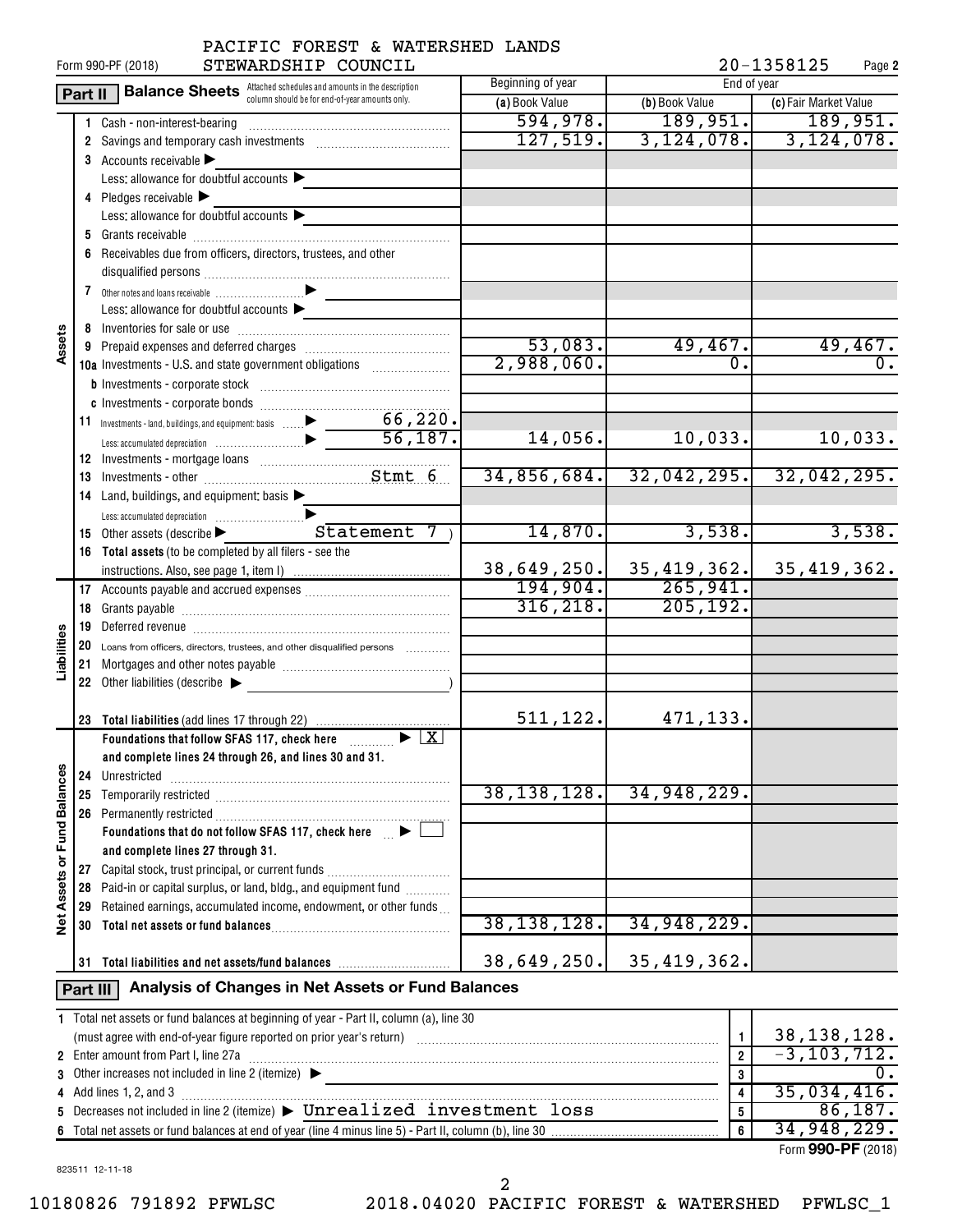20-1358125 Page 3

| Form 990-PF (2018)                                                                                                                                                                                             | STEWARDSHIP COUNCIL                                                                                        |               |                                                 |     |                                       |                   | 20-1358125                                                                  |                    | Page 3                                |
|----------------------------------------------------------------------------------------------------------------------------------------------------------------------------------------------------------------|------------------------------------------------------------------------------------------------------------|---------------|-------------------------------------------------|-----|---------------------------------------|-------------------|-----------------------------------------------------------------------------|--------------------|---------------------------------------|
| Part IV                                                                                                                                                                                                        | <b>Capital Gains and Losses for Tax on Investment Income</b>                                               |               |                                                 |     |                                       |                   |                                                                             |                    |                                       |
| <b>(b)</b> How acquired<br>P - Purchase<br>(a) List and describe the kind(s) of property sold (for example, real estate,<br>2-story brick warehouse; or common stock, 200 shs. MLC Co.)<br><b>D</b> - Donation |                                                                                                            |               |                                                 |     | (mo., day, yr.)                       | (c) Date acquired | (d) Date sold<br>(mo., day, yr.)                                            |                    |                                       |
| 1a Fixed Assets                                                                                                                                                                                                |                                                                                                            |               |                                                 |     | $\mathbf P$                           |                   |                                                                             |                    |                                       |
| Investments<br>h                                                                                                                                                                                               |                                                                                                            |               |                                                 |     | $\overline{\texttt{P}}$               |                   |                                                                             |                    |                                       |
| C                                                                                                                                                                                                              |                                                                                                            |               |                                                 |     |                                       |                   |                                                                             |                    |                                       |
| d                                                                                                                                                                                                              |                                                                                                            |               |                                                 |     |                                       |                   |                                                                             |                    |                                       |
| e                                                                                                                                                                                                              |                                                                                                            |               |                                                 |     |                                       |                   |                                                                             |                    |                                       |
| (e) Gross sales price                                                                                                                                                                                          | (f) Depreciation allowed<br>(or allowable)                                                                 |               | (g) Cost or other basis<br>plus expense of sale |     |                                       |                   | (h) Gain or (loss)<br>$((e)$ plus $(f)$ minus $(g)$ )                       |                    |                                       |
| а                                                                                                                                                                                                              | 556.                                                                                                       |               | 1,011.                                          |     |                                       |                   |                                                                             |                    | $-455.$                               |
| 6, 291, 080.<br>b                                                                                                                                                                                              |                                                                                                            |               | 6, 299, 834.                                    |     |                                       |                   |                                                                             |                    | $-8,754.$                             |
| C                                                                                                                                                                                                              |                                                                                                            |               |                                                 |     |                                       |                   |                                                                             |                    |                                       |
| d                                                                                                                                                                                                              |                                                                                                            |               |                                                 |     |                                       |                   |                                                                             |                    |                                       |
| e                                                                                                                                                                                                              |                                                                                                            |               |                                                 |     |                                       |                   |                                                                             |                    |                                       |
|                                                                                                                                                                                                                | Complete only for assets showing gain in column (h) and owned by the foundation on 12/31/69.               |               |                                                 |     |                                       |                   | (I) Gains (Col. (h) gain minus                                              |                    |                                       |
|                                                                                                                                                                                                                | (j) Adjusted basis                                                                                         |               | (k) Excess of col. (i)                          |     |                                       |                   | col. (k), but not less than $-0$ -) or                                      |                    |                                       |
| (i) FMV as of 12/31/69                                                                                                                                                                                         | as of 12/31/69                                                                                             |               | over col. (j), if any                           |     |                                       |                   | Losses (from col. (h))                                                      |                    |                                       |
|                                                                                                                                                                                                                |                                                                                                            |               |                                                 |     |                                       |                   |                                                                             |                    | $-455.$                               |
| а                                                                                                                                                                                                              |                                                                                                            |               |                                                 |     |                                       |                   |                                                                             |                    | $-8,754.$                             |
| b                                                                                                                                                                                                              |                                                                                                            |               |                                                 |     |                                       |                   |                                                                             |                    |                                       |
| C                                                                                                                                                                                                              |                                                                                                            |               |                                                 |     |                                       |                   |                                                                             |                    |                                       |
| d                                                                                                                                                                                                              |                                                                                                            |               |                                                 |     |                                       |                   |                                                                             |                    |                                       |
| e                                                                                                                                                                                                              |                                                                                                            |               |                                                 |     |                                       |                   |                                                                             |                    |                                       |
|                                                                                                                                                                                                                |                                                                                                            |               |                                                 |     |                                       |                   |                                                                             |                    |                                       |
| 2 Capital gain net income or (net capital loss)                                                                                                                                                                | If gain, also enter in Part I, line 7<br>If (loss), enter -0- in Part I, line 7                            |               |                                                 |     | $\overline{2}$                        |                   |                                                                             |                    | $-9,209.$                             |
| 3 Net short-term capital gain or (loss) as defined in sections 1222(5) and (6):                                                                                                                                |                                                                                                            |               |                                                 |     |                                       |                   |                                                                             |                    |                                       |
| If gain, also enter in Part I, line 8, column (c).                                                                                                                                                             |                                                                                                            |               |                                                 |     |                                       |                   |                                                                             |                    |                                       |
|                                                                                                                                                                                                                |                                                                                                            |               |                                                 |     |                                       |                   | N/A                                                                         |                    |                                       |
| Part V                                                                                                                                                                                                         | Qualification Under Section 4940(e) for Reduced Tax on Net Investment Income                               |               |                                                 |     |                                       |                   |                                                                             |                    |                                       |
| (For optional use by domestic private foundations subject to the section 4940(a) tax on net investment income.)                                                                                                |                                                                                                            |               |                                                 |     |                                       |                   |                                                                             |                    |                                       |
|                                                                                                                                                                                                                |                                                                                                            |               |                                                 |     |                                       |                   |                                                                             |                    |                                       |
| If section $4940(d)(2)$ applies, leave this part blank.                                                                                                                                                        |                                                                                                            |               |                                                 |     |                                       |                   |                                                                             |                    |                                       |
|                                                                                                                                                                                                                |                                                                                                            |               |                                                 |     |                                       |                   |                                                                             |                    | $\sqrt{}$ Yes $\boxed{\mathbf{X}}$ No |
| Was the foundation liable for the section 4942 tax on the distributable amount of any year in the base period?<br>If "Yes," the foundation doesn't qualify under section 4940(e). Do not complete this part.   |                                                                                                            |               |                                                 |     |                                       |                   |                                                                             |                    |                                       |
|                                                                                                                                                                                                                | Enter the appropriate amount in each column for each year; see the instructions before making any entries. |               |                                                 |     |                                       |                   |                                                                             |                    |                                       |
|                                                                                                                                                                                                                |                                                                                                            |               |                                                 |     |                                       |                   |                                                                             | (d)                |                                       |
| (a)<br>Base period years                                                                                                                                                                                       | (b)<br>Adjusted qualifying distributions                                                                   |               |                                                 | (C) | Net value of noncharitable-use assets |                   |                                                                             | Distribution ratio |                                       |
| Calendar year (or tax year beginning in)                                                                                                                                                                       |                                                                                                            |               |                                                 |     |                                       |                   | $\left(\text{col.}~(\text{b})\right)$ divided by $\text{col.}~(\text{c})$ ) |                    |                                       |
| 2017                                                                                                                                                                                                           |                                                                                                            | 7, 207, 803.  |                                                 |     | 42,208,898.                           |                   |                                                                             |                    | .170765                               |
| 2016                                                                                                                                                                                                           |                                                                                                            | 4,829,350.    |                                                 |     | 47, 214, 606.                         |                   |                                                                             |                    | .102285                               |
| 2015                                                                                                                                                                                                           |                                                                                                            | 4,528,552.    |                                                 |     | 51,520,846.                           |                   |                                                                             |                    | .087897                               |
| 2014                                                                                                                                                                                                           |                                                                                                            | 2,875,845.    |                                                 |     | 54,657,493.                           |                   |                                                                             |                    | .052616                               |
| 2013                                                                                                                                                                                                           |                                                                                                            | 16, 212, 324. |                                                 |     | 63, 744, 067.                         |                   |                                                                             |                    | .254335                               |
|                                                                                                                                                                                                                |                                                                                                            |               |                                                 |     |                                       |                   |                                                                             |                    |                                       |
|                                                                                                                                                                                                                |                                                                                                            |               |                                                 |     |                                       | $\overline{2}$    |                                                                             |                    | .667898                               |
| 3 Average distribution ratio for the 5-year base period - divide the total on line 2 by 5.0, or by the number of years                                                                                         |                                                                                                            |               |                                                 |     |                                       |                   |                                                                             |                    |                                       |
|                                                                                                                                                                                                                |                                                                                                            |               |                                                 |     |                                       | 3                 |                                                                             |                    | .133580                               |
|                                                                                                                                                                                                                |                                                                                                            |               |                                                 |     |                                       |                   |                                                                             |                    |                                       |
|                                                                                                                                                                                                                |                                                                                                            |               |                                                 |     |                                       |                   |                                                                             |                    |                                       |
| 4 Enter the net value of noncharitable-use assets for 2018 from Part X, line 5 [11] [11] [12] [12] [12] [12] Enter the net value of noncharitable-use assets for 2018 from Part X, line 5                      |                                                                                                            |               |                                                 |     |                                       | $\overline{4}$    |                                                                             | 36, 219, 945.      |                                       |
|                                                                                                                                                                                                                |                                                                                                            |               |                                                 |     |                                       |                   |                                                                             |                    |                                       |
|                                                                                                                                                                                                                |                                                                                                            |               |                                                 |     |                                       | 5                 |                                                                             | 4,838,260.         |                                       |
|                                                                                                                                                                                                                |                                                                                                            |               |                                                 |     |                                       |                   |                                                                             |                    |                                       |
|                                                                                                                                                                                                                |                                                                                                            |               |                                                 |     |                                       | 6                 |                                                                             |                    | 7,043.                                |
|                                                                                                                                                                                                                |                                                                                                            |               |                                                 |     |                                       |                   |                                                                             |                    |                                       |
| 7 Add lines 5 and 6                                                                                                                                                                                            |                                                                                                            |               |                                                 |     |                                       | $\overline{7}$    |                                                                             | 4,845,303.         |                                       |
|                                                                                                                                                                                                                |                                                                                                            |               |                                                 |     |                                       |                   |                                                                             |                    |                                       |
|                                                                                                                                                                                                                |                                                                                                            |               |                                                 |     | 8                                     |                   | 3,836,568.                                                                  |                    |                                       |
| If line 8 is equal to or greater than line 7, check the box in Part VI, line 1b, and complete that part using a 1% tax rate.                                                                                   |                                                                                                            |               |                                                 |     |                                       |                   |                                                                             |                    |                                       |
| See the Part VI instructions.                                                                                                                                                                                  |                                                                                                            |               |                                                 |     |                                       |                   |                                                                             |                    |                                       |
|                                                                                                                                                                                                                |                                                                                                            |               |                                                 |     |                                       |                   |                                                                             |                    | Form 990-PF (2018)                    |
| 823521 12-11-18                                                                                                                                                                                                |                                                                                                            |               |                                                 |     |                                       |                   |                                                                             |                    |                                       |

10180826 791892 PFWLSC 2018.04020 PACIFIC FOREST & WATERSHED PFWLSC\_1

3

Form 990-PF (2018)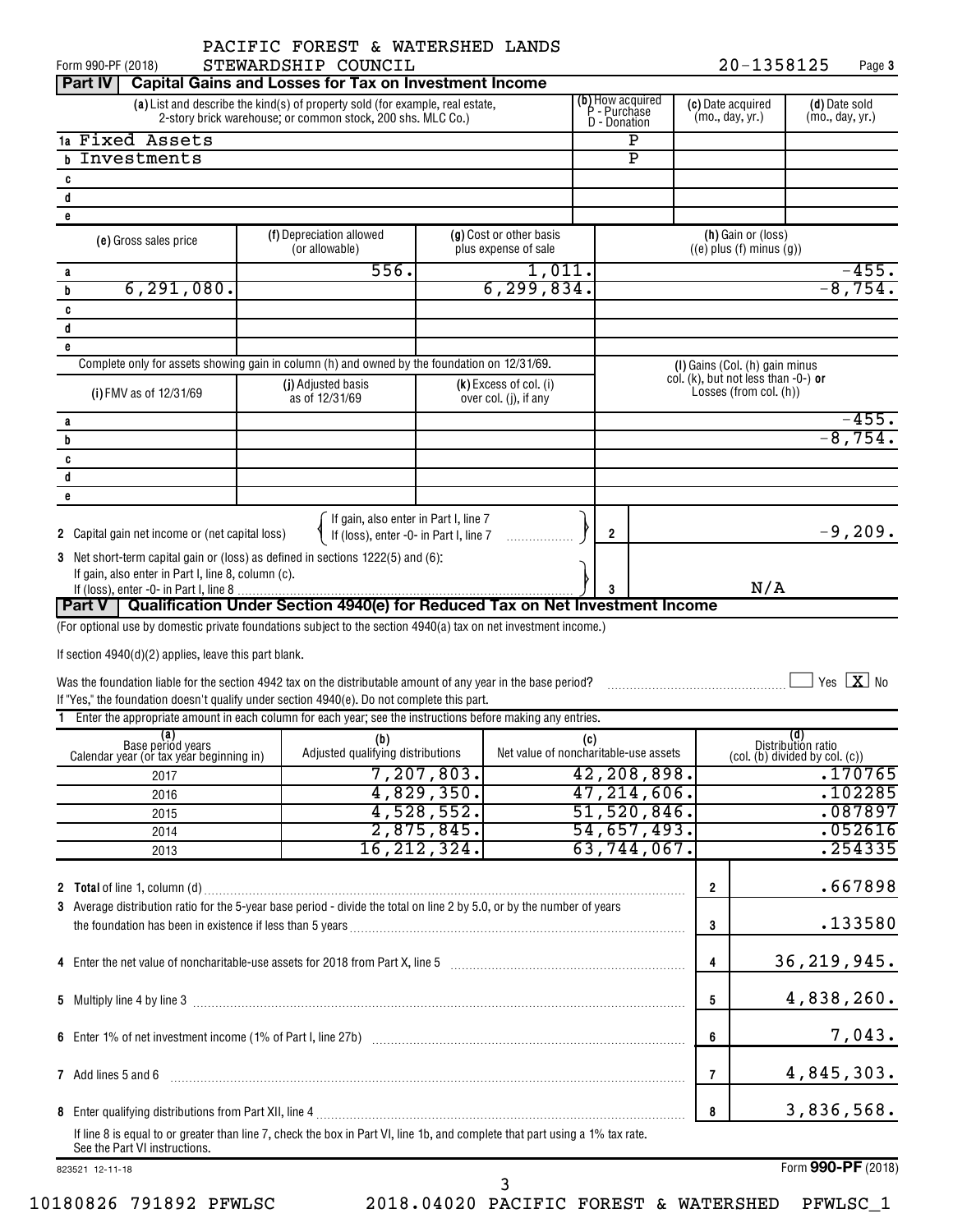| PACIFIC FOREST & WATERSHED LANDS                                                                                                                                                                                               |    |                       |                |                |                                               |                             |
|--------------------------------------------------------------------------------------------------------------------------------------------------------------------------------------------------------------------------------|----|-----------------------|----------------|----------------|-----------------------------------------------|-----------------------------|
| STEWARDSHIP COUNCIL<br>Form 990-PF (2018)<br>Part VI   Excise Tax Based on Investment Income (Section 4940(a), 4940(b), 4940(e), or 4948 - see instructions)                                                                   |    |                       | 20-1358125     |                |                                               | Page 4                      |
| <b>1a</b> Exempt operating foundations described in section $4940(d)(2)$ , check here $\blacktriangleright$ and enter "N/A" on line 1.                                                                                         |    |                       |                |                |                                               |                             |
|                                                                                                                                                                                                                                |    |                       |                |                |                                               |                             |
| <b>b</b> Domestic foundations that meet the section 4940(e) requirements in Part V, check here $\blacktriangleright$ and enter 1%                                                                                              |    |                       | 1              |                | 14,086.                                       |                             |
|                                                                                                                                                                                                                                |    |                       |                |                |                                               |                             |
| c All other domestic foundations enter 2% of line 27b. Exempt foreign organizations, enter 4% of Part I, line 12, col. (b).                                                                                                    |    |                       |                |                |                                               |                             |
|                                                                                                                                                                                                                                |    |                       | $\overline{2}$ |                |                                               | υ.                          |
| Add lines 1 and 2<br>3                                                                                                                                                                                                         |    |                       | 3              |                | 14,086.                                       |                             |
|                                                                                                                                                                                                                                |    |                       | 4              |                |                                               | 0.                          |
| Tax based on investment income. Subtract line 4 from line 3. If zero or less, enter -0- manufactured contains and the set of the substantial manufactured in the set of the set of the substantial manufactured in the set of  |    |                       | 5              |                |                                               | 14,086.                     |
| Credits/Payments:<br>6                                                                                                                                                                                                         |    |                       |                |                |                                               |                             |
|                                                                                                                                                                                                                                | 6a | 6,874.                |                |                |                                               |                             |
|                                                                                                                                                                                                                                | 6b | $\overline{0}$ .      |                |                |                                               |                             |
|                                                                                                                                                                                                                                | 6c | 193.                  |                |                |                                               |                             |
|                                                                                                                                                                                                                                | 6d | $\overline{0}$ .      |                |                |                                               |                             |
| 7 Total credits and payments. Add lines 6a through 6d [11] [12] Martin Martin Martin Martin Martin Martin Martin Martin Martin Martin Martin Martin Martin Martin Martin Martin Martin Martin Martin Martin Martin Martin Mart |    |                       | 7              |                |                                               | 7,067.                      |
| Enter any <b>penalty</b> for underpayment of estimated tax. Check here if Form 2220 is attached <i>manumenomenomenomen</i><br>8                                                                                                |    |                       | 8              |                |                                               | 224.                        |
| Tax due. If the total of lines 5 and 8 is more than line 7, enter amount owed <i>manuformance and the total</i> of lines<br>9                                                                                                  |    |                       | 9              |                |                                               | 7,243.                      |
| 10                                                                                                                                                                                                                             |    |                       | 10             |                |                                               |                             |
| 11 Enter the amount of line 10 to be: Credited to 2019 estimated tax                                                                                                                                                           |    | Refunded <sup>-</sup> | 11             |                |                                               |                             |
| <b>Part VII-A   Statements Regarding Activities</b>                                                                                                                                                                            |    |                       |                |                |                                               |                             |
| 1a During the tax year, did the foundation attempt to influence any national, state, or local legislation or did it participate or intervene in                                                                                |    |                       |                |                | Yes No                                        |                             |
|                                                                                                                                                                                                                                |    |                       |                | 1a             |                                               | X                           |
| b Did it spend more than \$100 during the year (either directly or indirectly) for political purposes? See the instructions for the definition                                                                                 |    |                       |                | 1b             |                                               | $\mathbf x$                 |
| If the answer is "Yes" to 1a or 1b, attach a detailed description of the activities and copies of any materials published or                                                                                                   |    |                       |                |                |                                               |                             |
| distributed by the foundation in connection with the activities.                                                                                                                                                               |    |                       |                |                |                                               |                             |
|                                                                                                                                                                                                                                |    |                       |                | 1c             |                                               | x                           |
| d Enter the amount (if any) of tax on political expenditures (section 4955) imposed during the year:                                                                                                                           |    | 0.                    |                |                |                                               |                             |
| e Enter the reimbursement (if any) paid by the foundation during the year for political expenditure tax imposed on foundation                                                                                                  |    |                       |                |                |                                               |                             |
| ο.<br>managers. $\triangleright$ \$                                                                                                                                                                                            |    |                       |                |                |                                               |                             |
| 2 Has the foundation engaged in any activities that have not previously been reported to the IRS? [[[[[[[[[[[[[[[[[[[[[[[[[]]]]]]]]]]                                                                                          |    |                       |                | $\overline{2}$ |                                               | х                           |
| If "Yes," attach a detailed description of the activities.                                                                                                                                                                     |    |                       |                |                |                                               |                             |
| 3 Has the foundation made any changes, not previously reported to the IRS, in its governing instrument, articles of incorporation, or                                                                                          |    |                       |                |                |                                               |                             |
|                                                                                                                                                                                                                                |    |                       |                | 3              |                                               | х                           |
| 4a Did the foundation have unrelated business gross income of \$1,000 or more during the year?                                                                                                                                 |    |                       |                | 4a             |                                               | $\overline{\textnormal{x}}$ |
|                                                                                                                                                                                                                                |    |                       |                | 4b             |                                               |                             |
|                                                                                                                                                                                                                                |    |                       |                | 5              |                                               | x                           |
| If "Yes," attach the statement required by General Instruction T.                                                                                                                                                              |    |                       |                |                |                                               |                             |
| Are the requirements of section $508(e)$ (relating to sections 4941 through 4945) satisfied either:<br>6                                                                                                                       |    |                       |                |                |                                               |                             |
| • By language in the governing instrument, or                                                                                                                                                                                  |    |                       |                |                |                                               |                             |
| • By state legislation that effectively amends the governing instrument so that no mandatory directions that conflict with the state law                                                                                       |    |                       |                |                |                                               |                             |
|                                                                                                                                                                                                                                |    |                       |                | 6              | х                                             |                             |
| 7                                                                                                                                                                                                                              |    |                       |                | $\overline{7}$ | X                                             |                             |
|                                                                                                                                                                                                                                |    |                       |                |                |                                               |                             |
| 8a Enter the states to which the foundation reports or with which it is registered. See instructions.                                                                                                                          |    |                       |                |                |                                               |                             |
| CA                                                                                                                                                                                                                             |    |                       |                |                |                                               |                             |
| <b>b</b> If the answer is "Yes" to line 7, has the foundation furnished a copy of Form 990-PF to the Attorney General (or designate)                                                                                           |    |                       |                |                |                                               |                             |
|                                                                                                                                                                                                                                |    |                       |                | 8b             | х                                             |                             |
| Is the foundation claiming status as a private operating foundation within the meaning of section 4942(j)(3) or 4942(j)(5) for calendar<br>9                                                                                   |    |                       |                |                |                                               |                             |
|                                                                                                                                                                                                                                |    |                       |                | 9<br>10        |                                               | x<br>X                      |
| 10                                                                                                                                                                                                                             |    |                       |                |                | $000 \text{ } \text{D} \text{ } \text{ } 001$ |                             |

Form (2018) **990-PF**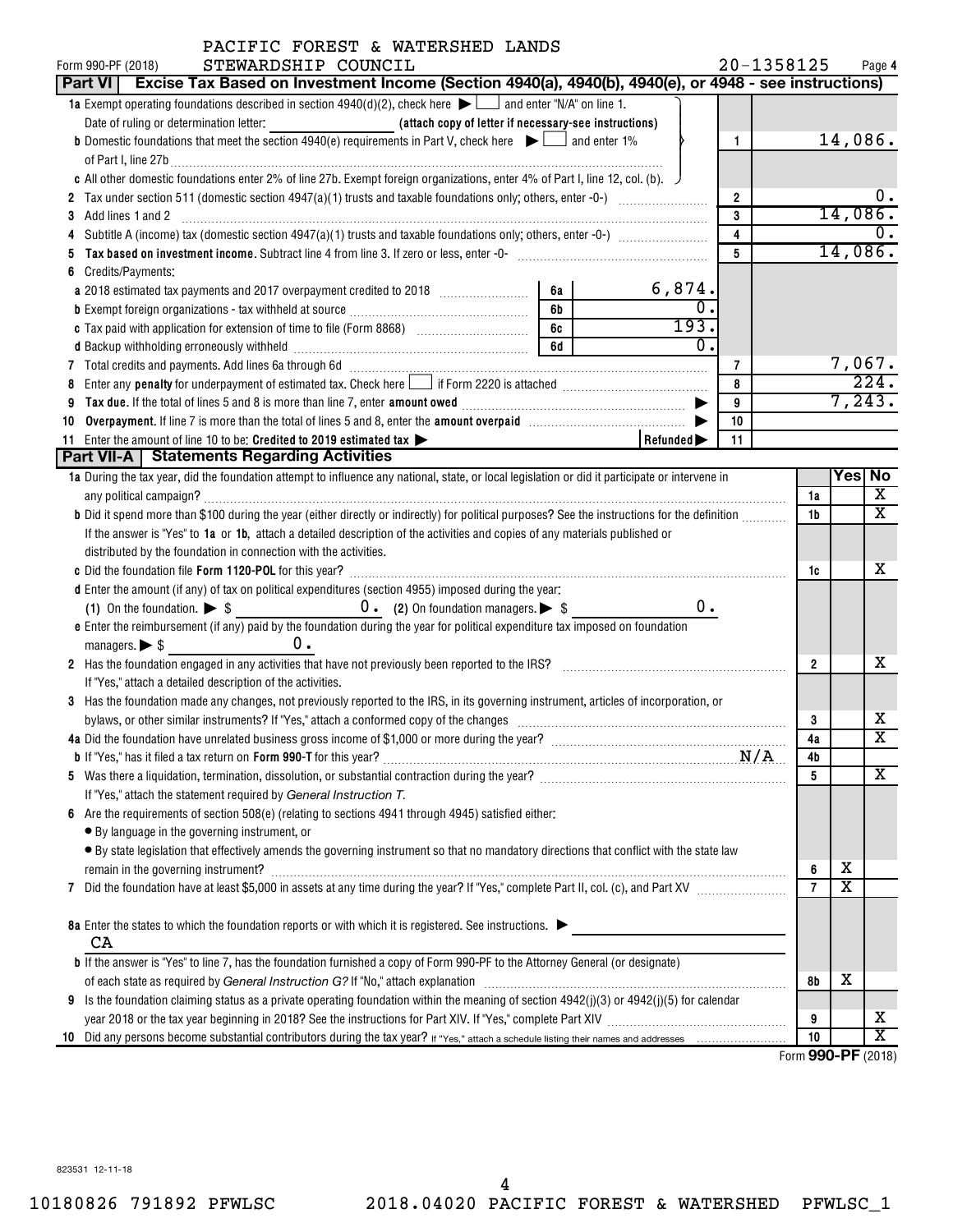| PACIFIC FOREST & WATERSHED LANDS |  |  |  |
|----------------------------------|--|--|--|
|----------------------------------|--|--|--|

| <b>Part VII-A   Statements Regarding Activities (continued)</b>                                                                                                                                      |                                            |    |                         |           |
|------------------------------------------------------------------------------------------------------------------------------------------------------------------------------------------------------|--------------------------------------------|----|-------------------------|-----------|
|                                                                                                                                                                                                      |                                            |    | Yes                     | No        |
| 11 At any time during the year, did the foundation, directly or indirectly, own a controlled entity within the meaning of                                                                            |                                            |    |                         |           |
|                                                                                                                                                                                                      |                                            | 11 |                         | X         |
| 12 Did the foundation make a distribution to a donor advised fund over which the foundation or a disqualified person had advisory privileges?                                                        |                                            |    |                         |           |
| If "Yes," attach statement. See instructions                                                                                                                                                         |                                            | 12 |                         | X         |
| 13 Did the foundation comply with the public inspection requirements for its annual returns and exemption application?                                                                               |                                            | 13 | $\overline{\textbf{x}}$ |           |
| Website address > WWW.STEWARDSHIPCOUNCIL.ORG                                                                                                                                                         |                                            |    |                         |           |
| 14 The books are in care of FIHE ORGANIZATION                                                                                                                                                        | Telephone no. (916) 297-6660               |    |                         |           |
| Located at $\triangleright$ 3300 DOUGLAS BOULEVARD, No. 250, ROSEVILLE, CA $\overline{z_P}_{+4}$ $\triangleright$ 95661                                                                              |                                            |    |                         |           |
|                                                                                                                                                                                                      |                                            |    |                         |           |
|                                                                                                                                                                                                      |                                            |    | N/A                     |           |
| and enter the amount of tax-exempt interest received or accrued during the year $\ldots$ $\ldots$ $\ldots$ $\ldots$ $\ldots$ $\ldots$ $\ldots$ $\ldots$ $\ldots$ $\ldots$ $\ldots$ $\ldots$ $\ldots$ |                                            |    |                         | No        |
| 16 At any time during calendar year 2018, did the foundation have an interest in or a signature or other authority over a bank,                                                                      |                                            |    | Yesl                    | X         |
| securities, or other financial account in a foreign country?                                                                                                                                         |                                            | 16 |                         |           |
| See the instructions for exceptions and filing requirements for FinCEN Form 114. If "Yes," enter the name of the                                                                                     |                                            |    |                         |           |
| foreign country                                                                                                                                                                                      |                                            |    |                         |           |
| Part VII-B   Statements Regarding Activities for Which Form 4720 May Be Required                                                                                                                     |                                            |    |                         |           |
| File Form 4720 if any item is checked in the "Yes" column, unless an exception applies.                                                                                                              |                                            |    | Yesl                    | <b>No</b> |
| 1a During the year, did the foundation (either directly or indirectly):                                                                                                                              |                                            |    |                         |           |
| (1) Engage in the sale or exchange, or leasing of property with a disqualified person?                                                                                                               | $\Box$ Yes $\boxed{\text{X}}$ No           |    |                         |           |
| (2) Borrow money from, lend money to, or otherwise extend credit to (or accept it from)                                                                                                              |                                            |    |                         |           |
| a disqualified person?                                                                                                                                                                               | $\Box$ Yes $\Box X$ No                     |    |                         |           |
|                                                                                                                                                                                                      |                                            |    |                         |           |
|                                                                                                                                                                                                      | No                                         |    |                         |           |
| (5) Transfer any income or assets to a disqualified person (or make any of either available                                                                                                          |                                            |    |                         |           |
|                                                                                                                                                                                                      | $\blacksquare$ Yes $\boxed{\mathrm{X}}$ No |    |                         |           |
| (6) Agree to pay money or property to a government official? (Exception. Check "No"                                                                                                                  |                                            |    |                         |           |
| if the foundation agreed to make a grant to or to employ the official for a period after                                                                                                             |                                            |    |                         |           |
|                                                                                                                                                                                                      |                                            |    |                         |           |
| <b>b</b> If any answer is "Yes" to $1a(1)$ -(6), did <b>any</b> of the acts fail to qualify under the exceptions described in Regulations                                                            |                                            |    |                         |           |
|                                                                                                                                                                                                      |                                            | 1b |                         | х         |
|                                                                                                                                                                                                      |                                            |    |                         |           |
| c Did the foundation engage in a prior year in any of the acts described in 1a, other than excepted acts, that were not corrected                                                                    |                                            |    |                         |           |
|                                                                                                                                                                                                      |                                            | 1c |                         | х         |
| 2 Taxes on failure to distribute income (section 4942) (does not apply for years the foundation was a private operating foundation                                                                   |                                            |    |                         |           |
| defined in section $4942(j)(3)$ or $4942(j)(5)$ :                                                                                                                                                    |                                            |    |                         |           |
| a At the end of tax year 2018, did the foundation have any undistributed income (lines 6d and 6e, Part XIII) for tax year(s) beginning                                                               |                                            |    |                         |           |
|                                                                                                                                                                                                      |                                            |    |                         |           |
| If "Yes," list the years $\blacktriangleright$                                                                                                                                                       |                                            |    |                         |           |
|                                                                                                                                                                                                      |                                            |    |                         |           |
| valuation of assets) to the year's undistributed income? (If applying section 4942(a)(2) to all years listed, answer "No" and attach                                                                 |                                            |    |                         |           |
| statement - see instructions.) 2000 minimum contract and the intervention of the statement - see instructions.                                                                                       | N/A                                        | 2b |                         |           |
| c If the provisions of section $4942(a)(2)$ are being applied to any of the years listed in 2a, list the years here.                                                                                 |                                            |    |                         |           |
|                                                                                                                                                                                                      |                                            |    |                         |           |
| 3a Did the foundation hold more than a 2% direct or indirect interest in any business enterprise at any time                                                                                         |                                            |    |                         |           |
|                                                                                                                                                                                                      | Yes $X$ No                                 |    |                         |           |
| <b>b</b> If "Yes," did it have excess business holdings in 2018 as a result of (1) any purchase by the foundation or disqualified persons after                                                      |                                            |    |                         |           |
|                                                                                                                                                                                                      |                                            |    |                         |           |
| May 26, 1969; (2) the lapse of the 5-year period (or longer period approved by the Commissioner under section $4943(c)(7)$ ) to dispose                                                              |                                            |    |                         |           |
| of holdings acquired by gift or bequest; or (3) the lapse of the 10-, 15-, or 20-year first phase holding period? (Use Schedule C,                                                                   |                                            |    |                         |           |
|                                                                                                                                                                                                      |                                            | 3b |                         |           |
| 4a Did the foundation invest during the year any amount in a manner that would jeopardize its charitable purposes?                                                                                   |                                            | 4a |                         | х         |
| <b>b</b> Did the foundation make any investment in a prior year (but after December 31, 1969) that could jeopardize its charitable purpose that                                                      |                                            |    |                         |           |
|                                                                                                                                                                                                      |                                            | 4b |                         | х         |

Form (2018) **990-PF**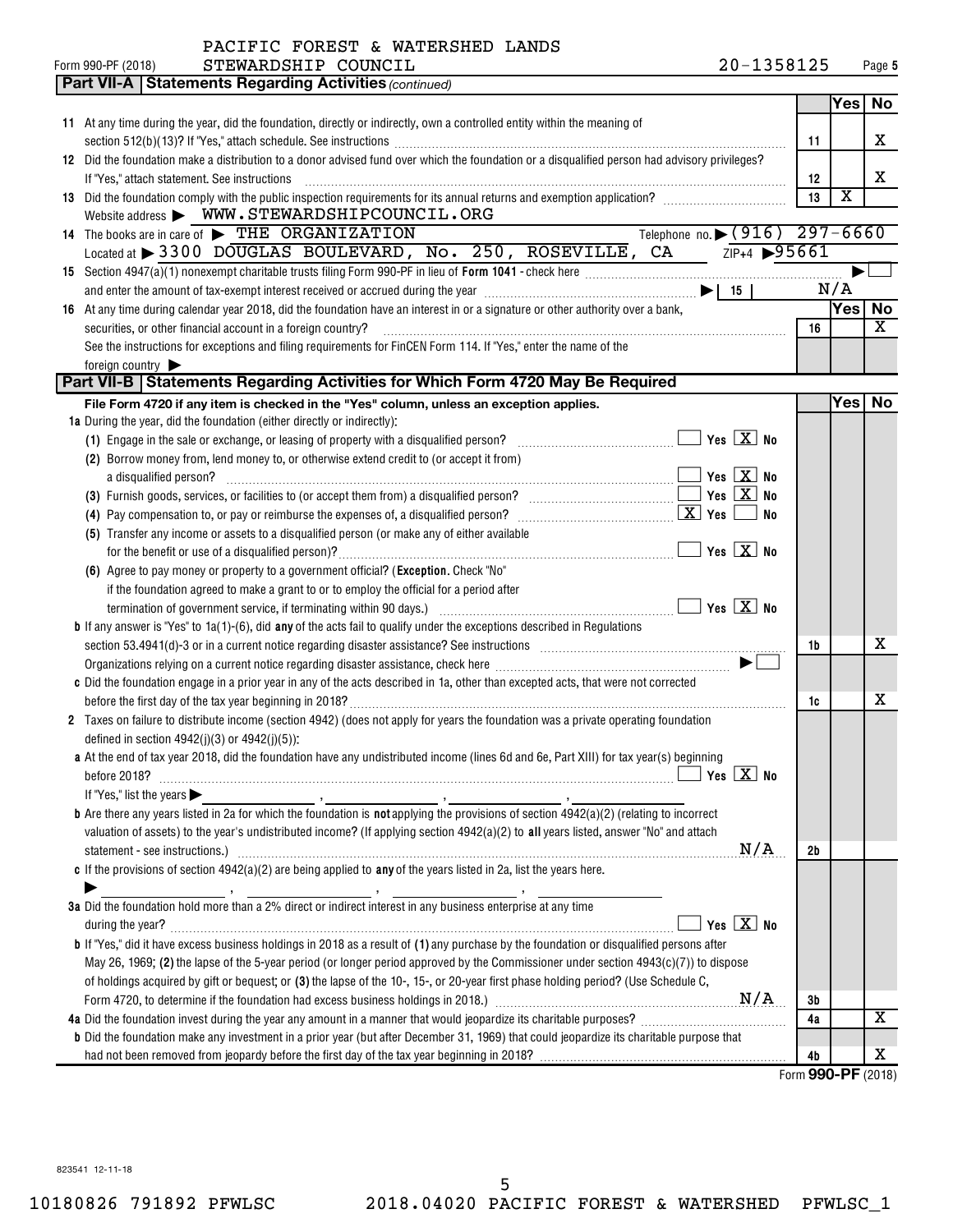| a mailuulillo liikoo<br>STEWARDSHIP COUNCIL<br>Form 990-PF (2018)                                                                          |                                                   | 20-1358125 |    |         | Page 6 |
|--------------------------------------------------------------------------------------------------------------------------------------------|---------------------------------------------------|------------|----|---------|--------|
| Part VII-B   Statements Regarding Activities for Which Form 4720 May Be Required (continued)                                               |                                                   |            |    |         |        |
| 5a During the year, did the foundation pay or incur any amount to:                                                                         |                                                   |            |    | Yes  No |        |
|                                                                                                                                            | Yes $X$ No                                        |            |    |         |        |
| Influence the outcome of any specific public election (see section 4955); or to carry on, directly or indirectly,<br>(2)                   |                                                   |            |    |         |        |
|                                                                                                                                            | $\boxed{\phantom{1}}$ Yes $\boxed{\textbf{X}}$ No |            |    |         |        |
|                                                                                                                                            | $Yes \quad X$ No                                  |            |    |         |        |
| (4) Provide a grant to an organization other than a charitable, etc., organization described in section                                    |                                                   |            |    |         |        |
|                                                                                                                                            | Yes $X$ No                                        |            |    |         |        |
| (5) Provide for any purpose other than religious, charitable, scientific, literary, or educational purposes, or for                        |                                                   |            |    |         |        |
|                                                                                                                                            | Yes                                               | $X$ No     |    |         |        |
| <b>b</b> If any answer is "Yes" to $5a(1)$ -(5), did any of the transactions fail to qualify under the exceptions described in Regulations |                                                   |            |    |         |        |
|                                                                                                                                            |                                                   | N/A        | 5b |         |        |
|                                                                                                                                            |                                                   |            |    |         |        |
| c If the answer is "Yes" to question 5a(4), does the foundation claim exemption from the tax because it maintained                         |                                                   |            |    |         |        |
|                                                                                                                                            | Yes                                               | No         |    |         |        |
| If "Yes," attach the statement required by Regulations section 53.4945-5(d).                                                               |                                                   |            |    |         |        |
| 6a Did the foundation, during the year, receive any funds, directly or indirectly, to pay premiums on                                      |                                                   |            |    |         |        |
| a personal benefit contract?                                                                                                               | $Yes \vert X \vert No$                            |            |    |         |        |
| <b>b</b> Did the foundation, during the year, pay premiums, directly or indirectly, on a personal benefit contract?                        |                                                   |            | 6b |         | x      |
| If "Yes" to 6b, file Form 8870.                                                                                                            |                                                   |            |    |         |        |
| 7a At any time during the tax year, was the foundation a party to a prohibited tax shelter transaction? $\Box$ Thes $X$ No                 |                                                   |            |    |         |        |
|                                                                                                                                            |                                                   | N/A        | 7b |         |        |
| Is the foundation subject to the section 4960 tax on payment(s) of more than \$1,000,000 in remuneration or<br>8                           |                                                   |            |    |         |        |
|                                                                                                                                            | Yes $X$ No                                        |            |    |         |        |

# **Part VIII Information About Officers, Directors, Trustees, Foundation Managers, Highly Paid Employees, and Contractors**

STEPHEN SCHWEIGERDT - 3300 DOUGLAS SENIOR PROJECT MANAGER

**1 List all officers, directors, trustees, and foundation managers and their compensation.**

| (a) Name and address                                                                                        | (b) Title, and average<br>hours per week devoted<br>to position | (c) Compensation<br>(If not paid,<br>$enter-0-)$ | (d) Contributions to<br>employee benefit plans<br>and deferred<br>compensation | (e) Expense<br>account, other<br>allowances |
|-------------------------------------------------------------------------------------------------------------|-----------------------------------------------------------------|--------------------------------------------------|--------------------------------------------------------------------------------|---------------------------------------------|
| See Statement 8                                                                                             |                                                                 | 262,147.                                         | 4,884.                                                                         | $0$ .                                       |
|                                                                                                             |                                                                 |                                                  |                                                                                |                                             |
|                                                                                                             |                                                                 |                                                  |                                                                                |                                             |
|                                                                                                             |                                                                 |                                                  |                                                                                |                                             |
| 2 Compensation of five highest-paid employees (other than those included on line 1). If none, enter "NONE." |                                                                 |                                                  |                                                                                |                                             |
| (a) Name and address of each employee paid more than \$50,000                                               | (b) Title, and average<br>hours per week<br>devoted to position | (c) Compensation                                 | (d) Contributions to<br>employee benefit plans<br>and deferred<br>compensation | (e) Expense<br>account, other<br>allowances |
| <b>JESSICA DAUGHERTY</b><br>3300<br>DOUGLAS<br>$\overline{\phantom{m}}$                                     | DIRECTOR OF                                                     | LAND CONSERVATION                                |                                                                                |                                             |
| BOULEVARD, SUITE 250, ROSEVILLE, CA                                                                         | 40.00                                                           | 119,343.                                         | 4,504.                                                                         | $0$ .                                       |
| ERIN HEALY - 3300 DOUGLAS BOULEVARD,                                                                        | <b>DIRECTOR</b><br>ОF                                           | LAND CONSERVATION                                |                                                                                |                                             |
| SUITE 250, ROSEVILLE, CA 95661                                                                              | 40.00                                                           | 92, 275.                                         | 3,691.                                                                         | $0$ .                                       |
| CHANTZ JOYCE - 3300 DOUGLAS                                                                                 | REGIONAL<br>LAND                                                | <b>CONSERVATION MANAGER</b>                      |                                                                                |                                             |
| BOULEVARD, SUITE 250, ROSEVILLE,<br>CA                                                                      | 40.00                                                           | 92,031.                                          | 3,681.                                                                         | 0.                                          |

BOULEVARD, SUITE 250, ROSEVILLE, CA  $\begin{array}{|c|c|c|c|c|c|c|c|c|} \hline \end{array}$  77,636. 3,105. 0.

Form (2018) **990-PF**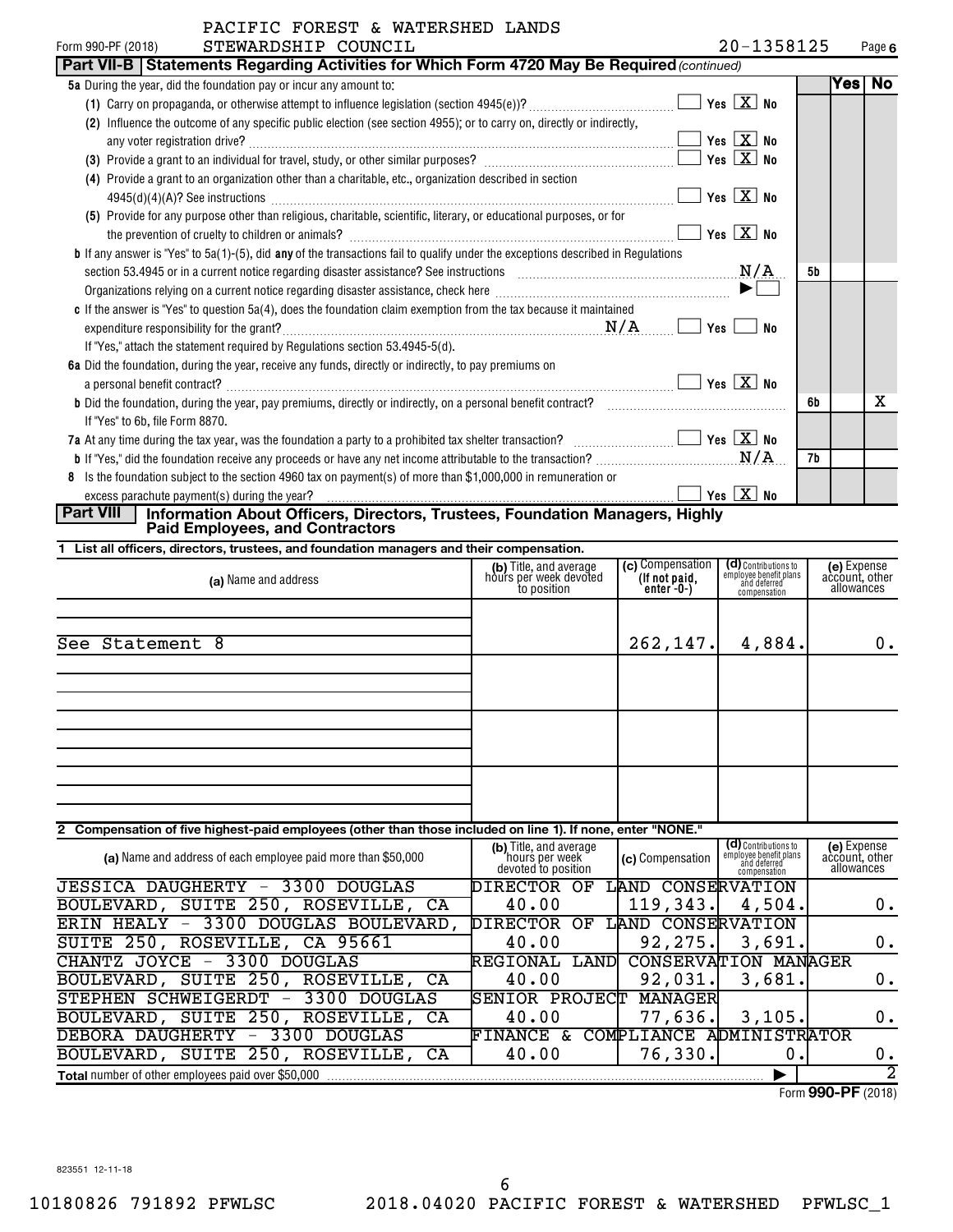| PACIFIC FOREST & WATERSHED LANDS                                                                                                                                                                                                                                                                                                                                                                      |                     |                                |
|-------------------------------------------------------------------------------------------------------------------------------------------------------------------------------------------------------------------------------------------------------------------------------------------------------------------------------------------------------------------------------------------------------|---------------------|--------------------------------|
| STEWARDSHIP COUNCIL<br>Form 990-PF (2018)                                                                                                                                                                                                                                                                                                                                                             |                     | 20-1358125<br>Page 7           |
| <b>Part VIII</b><br>Information About Officers, Directors, Trustees, Foundation Managers, Highly<br>Paid Employees, and Contractors (continued)                                                                                                                                                                                                                                                       |                     |                                |
| 3 Five highest-paid independent contractors for professional services. If none, enter "NONE."                                                                                                                                                                                                                                                                                                         |                     |                                |
| (a) Name and address of each person paid more than \$50,000                                                                                                                                                                                                                                                                                                                                           | (b) Type of service | (c) Compensation               |
| PACE Engineering                                                                                                                                                                                                                                                                                                                                                                                      | Land Planning -     |                                |
| 1730 South Street, Redding, CA 96001                                                                                                                                                                                                                                                                                                                                                                  | Boundary Surveys    | 301,671.                       |
|                                                                                                                                                                                                                                                                                                                                                                                                       |                     |                                |
|                                                                                                                                                                                                                                                                                                                                                                                                       |                     |                                |
|                                                                                                                                                                                                                                                                                                                                                                                                       |                     |                                |
|                                                                                                                                                                                                                                                                                                                                                                                                       |                     | $\Omega$<br>▶                  |
| <b>Part IX-A   Summary of Direct Charitable Activities</b>                                                                                                                                                                                                                                                                                                                                            |                     |                                |
| List the foundation's four largest direct charitable activities during the tax year. Include relevant statistical information such as the<br>number of organizations and other beneficiaries served, conferences convened, research papers produced, etc.                                                                                                                                             |                     | Expenses                       |
| 1TO ENSURE THAT OVER 140,000 ACRES OF WATERSHED LANDS                                                                                                                                                                                                                                                                                                                                                 |                     |                                |
| THROUGHOUT CALIFORNIA ARE CONSERVED FOR A BROAD RANGE OF                                                                                                                                                                                                                                                                                                                                              |                     |                                |
| BENEFICIAL PUBLIC VALUES.                                                                                                                                                                                                                                                                                                                                                                             |                     | 3,737,043.                     |
| 2 TO IMPROVE THE LIVES OF YOUNG CALIFORNIANS THROUGH                                                                                                                                                                                                                                                                                                                                                  |                     |                                |
| CONNECTION WITH THE OUTDOORS.                                                                                                                                                                                                                                                                                                                                                                         |                     |                                |
|                                                                                                                                                                                                                                                                                                                                                                                                       |                     | 64,179.                        |
|                                                                                                                                                                                                                                                                                                                                                                                                       |                     |                                |
|                                                                                                                                                                                                                                                                                                                                                                                                       |                     |                                |
|                                                                                                                                                                                                                                                                                                                                                                                                       |                     |                                |
| the control of the control of the control of the control of the control of the control of                                                                                                                                                                                                                                                                                                             |                     |                                |
|                                                                                                                                                                                                                                                                                                                                                                                                       |                     |                                |
| Part IX-B Summary of Program-Related Investments                                                                                                                                                                                                                                                                                                                                                      |                     |                                |
| Describe the two largest program-related investments made by the foundation during the tax year on lines 1 and 2.                                                                                                                                                                                                                                                                                     |                     | Amount                         |
| N/A                                                                                                                                                                                                                                                                                                                                                                                                   |                     |                                |
|                                                                                                                                                                                                                                                                                                                                                                                                       |                     |                                |
|                                                                                                                                                                                                                                                                                                                                                                                                       |                     |                                |
|                                                                                                                                                                                                                                                                                                                                                                                                       |                     |                                |
|                                                                                                                                                                                                                                                                                                                                                                                                       |                     |                                |
| All other program-related investments. See instructions.                                                                                                                                                                                                                                                                                                                                              |                     |                                |
| $\overline{\mathbf{3}}$ and $\overline{\mathbf{1}}$ and $\overline{\mathbf{2}}$ and $\overline{\mathbf{3}}$ and $\overline{\mathbf{4}}$ and $\overline{\mathbf{3}}$ and $\overline{\mathbf{4}}$ and $\overline{\mathbf{4}}$ and $\overline{\mathbf{4}}$ and $\overline{\mathbf{4}}$ and $\overline{\mathbf{4}}$ and $\overline{\mathbf{4}}$ and $\overline{\mathbf{4}}$ and $\overline{\mathbf{4}}$ a |                     |                                |
|                                                                                                                                                                                                                                                                                                                                                                                                       |                     |                                |
|                                                                                                                                                                                                                                                                                                                                                                                                       |                     |                                |
|                                                                                                                                                                                                                                                                                                                                                                                                       |                     |                                |
|                                                                                                                                                                                                                                                                                                                                                                                                       |                     |                                |
|                                                                                                                                                                                                                                                                                                                                                                                                       |                     | ο.                             |
|                                                                                                                                                                                                                                                                                                                                                                                                       |                     | $F_{2}$ $\sim$ 000 DE $(0.10)$ |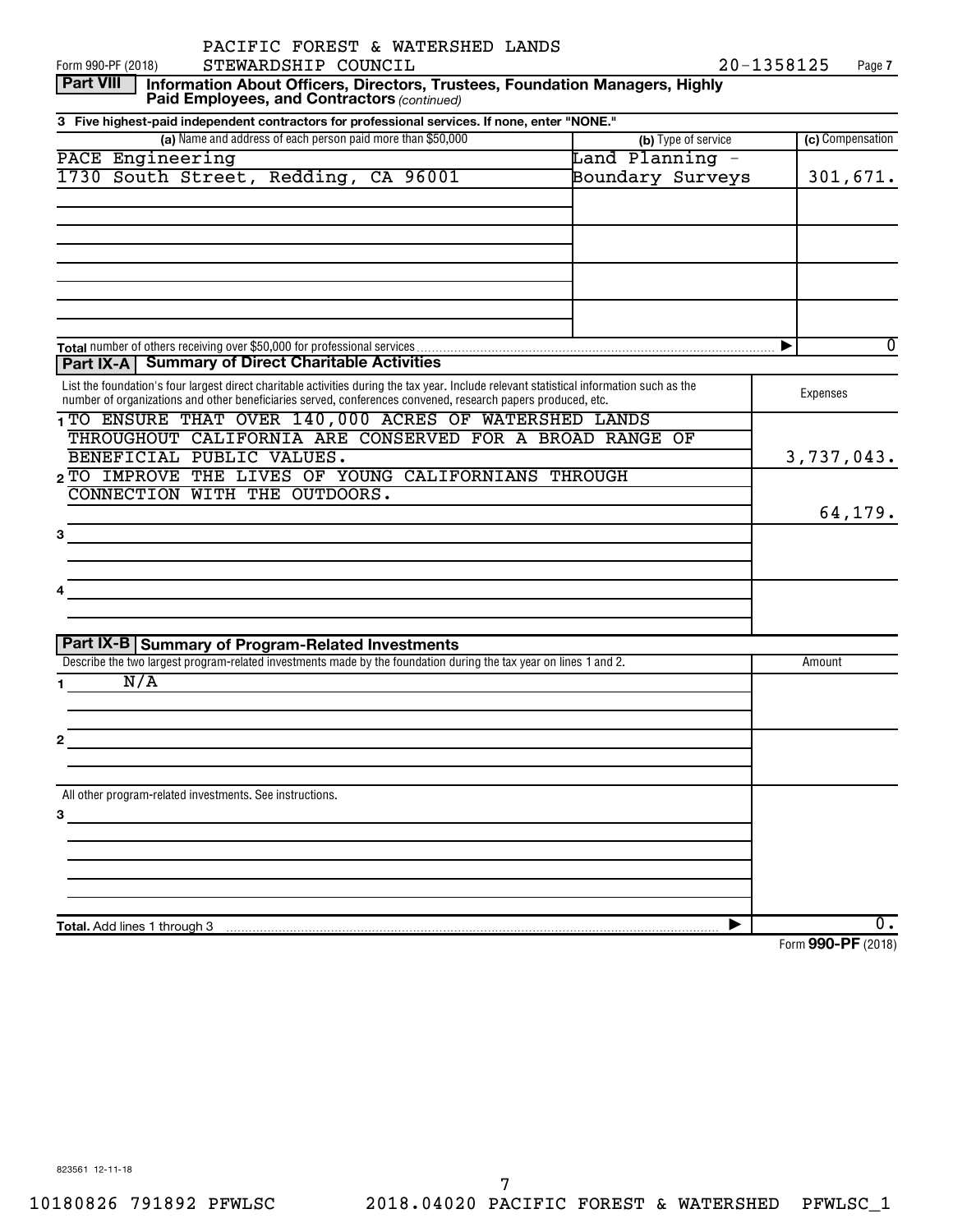|                | Part X<br>Minimum Investment Return (All domestic foundations must complete this part. Foreign foundations, see instructions.)                                                                                                      |                |               |                |                  |
|----------------|-------------------------------------------------------------------------------------------------------------------------------------------------------------------------------------------------------------------------------------|----------------|---------------|----------------|------------------|
| 1              | Fair market value of assets not used (or held for use) directly in carrying out charitable, etc., purposes:                                                                                                                         |                |               |                |                  |
|                | a Average monthly fair market value of securities [11] matter content to the control of the second state of securities [11] matter content and average monthly fair market value of securities [11] matter content and average      | 1a             | 36, 148, 373. |                |                  |
|                | b Average of monthly cash balances encontractional contraction of the state of monthly cash balances                                                                                                                                |                |               | 1b             | 623,145.         |
|                |                                                                                                                                                                                                                                     |                |               | 1c             |                  |
|                | d Total (add lines 1a, b, and c) manufactured and control of the control of the control of the control of the control of the control of the control of the control of the control of the control of the control of the control      |                |               | 1d             | 36, 771, 518.    |
|                | e Reduction claimed for blockage or other factors reported on lines 1a and                                                                                                                                                          |                |               |                |                  |
|                |                                                                                                                                                                                                                                     |                | 0.            |                |                  |
| $\overline{2}$ |                                                                                                                                                                                                                                     |                |               | $\overline{2}$ | 0.               |
| 3              | Subtract line 2 from line 1d <b>matures and the contract of the 1d</b> matures and the contract line 2 from line 1d matures and the contract of the contract of the contract of the contract of the contract of the contract of the |                |               | 3              | 36, 771, 518.    |
| 4              |                                                                                                                                                                                                                                     |                |               | 4              | 551, 573.        |
| 5              | Net value of noncharitable-use assets. Subtract line 4 from line 3. Enter here and on Part V, line 4 [11, 11]                                                                                                                       |                |               | 5              | 36, 219, 945.    |
| 6              | <b>Minimum investment return.</b> Enter 5% of line 5                                                                                                                                                                                |                |               | 6              | 1,810,997.       |
|                | <b>Part XI</b>   Distributable Amount (see instructions) (Section 4942(j)(3) and (j)(5) private operating foundations and certain                                                                                                   |                |               |                |                  |
|                | foreign organizations, check here $\blacktriangleright$ and do not complete this part.)                                                                                                                                             |                |               |                |                  |
| 1              | Minimum investment return from Part X, line 6 [11] matter contract the control of the control of the control of the control of the control of the control of the control of the control of the control of the control of the c      |                |               | $\mathbf{1}$   | 1,810,997.       |
|                | 2a Tax on investment income for 2018 from Part VI, line 5 [100] [100] Tax on investment income for 2018 from Part VI, line 5                                                                                                        | 2a             | 14,086.       |                |                  |
|                |                                                                                                                                                                                                                                     | 2 <sub>b</sub> |               |                |                  |
|                |                                                                                                                                                                                                                                     |                |               | 2c             | 14,086.          |
| 3              |                                                                                                                                                                                                                                     |                |               | 3              | 1,796,911.       |
| 4              |                                                                                                                                                                                                                                     |                |               | 4              |                  |
| 5              |                                                                                                                                                                                                                                     |                |               | 5              | 1,796,911.       |
| 6              |                                                                                                                                                                                                                                     |                |               | 6              |                  |
| 7              |                                                                                                                                                                                                                                     |                |               | $\overline{7}$ | 1,796,911.       |
|                | <b>Part XII</b> Qualifying Distributions (see instructions)                                                                                                                                                                         |                |               |                |                  |
|                |                                                                                                                                                                                                                                     |                |               |                |                  |
| 1              | Amounts paid (including administrative expenses) to accomplish charitable, etc., purposes:                                                                                                                                          |                |               |                |                  |
|                |                                                                                                                                                                                                                                     |                |               | 1a             | 3,836,568.       |
|                |                                                                                                                                                                                                                                     |                |               | 1b             | $\overline{0}$ . |
| 2              |                                                                                                                                                                                                                                     |                |               | $\overline{2}$ |                  |
| 3              | Amounts set aside for specific charitable projects that satisfy the:                                                                                                                                                                |                |               |                |                  |
|                |                                                                                                                                                                                                                                     | 3a             |               |                |                  |
|                |                                                                                                                                                                                                                                     |                |               | 3b             |                  |
| 4              |                                                                                                                                                                                                                                     |                |               | 4              | 3,836,568.       |
| 5              | Foundations that qualify under section 4940(e) for the reduced rate of tax on net investment                                                                                                                                        |                |               |                |                  |
|                |                                                                                                                                                                                                                                     |                |               | 5              | 0.               |
| 6              | Adjusted qualifying distributions. Subtract line 5 from line 4 [11] manufacture manufacture during manufacture                                                                                                                      |                |               | 6              | 3,836,568.       |
|                | Note: The amount on line 6 will be used in Part V, column (b), in subsequent years when calculating whether the foundation qualifies for the section                                                                                |                |               |                |                  |
|                | 4940(e) reduction of tax in those years.                                                                                                                                                                                            |                |               |                |                  |

Form (2018) **990-PF**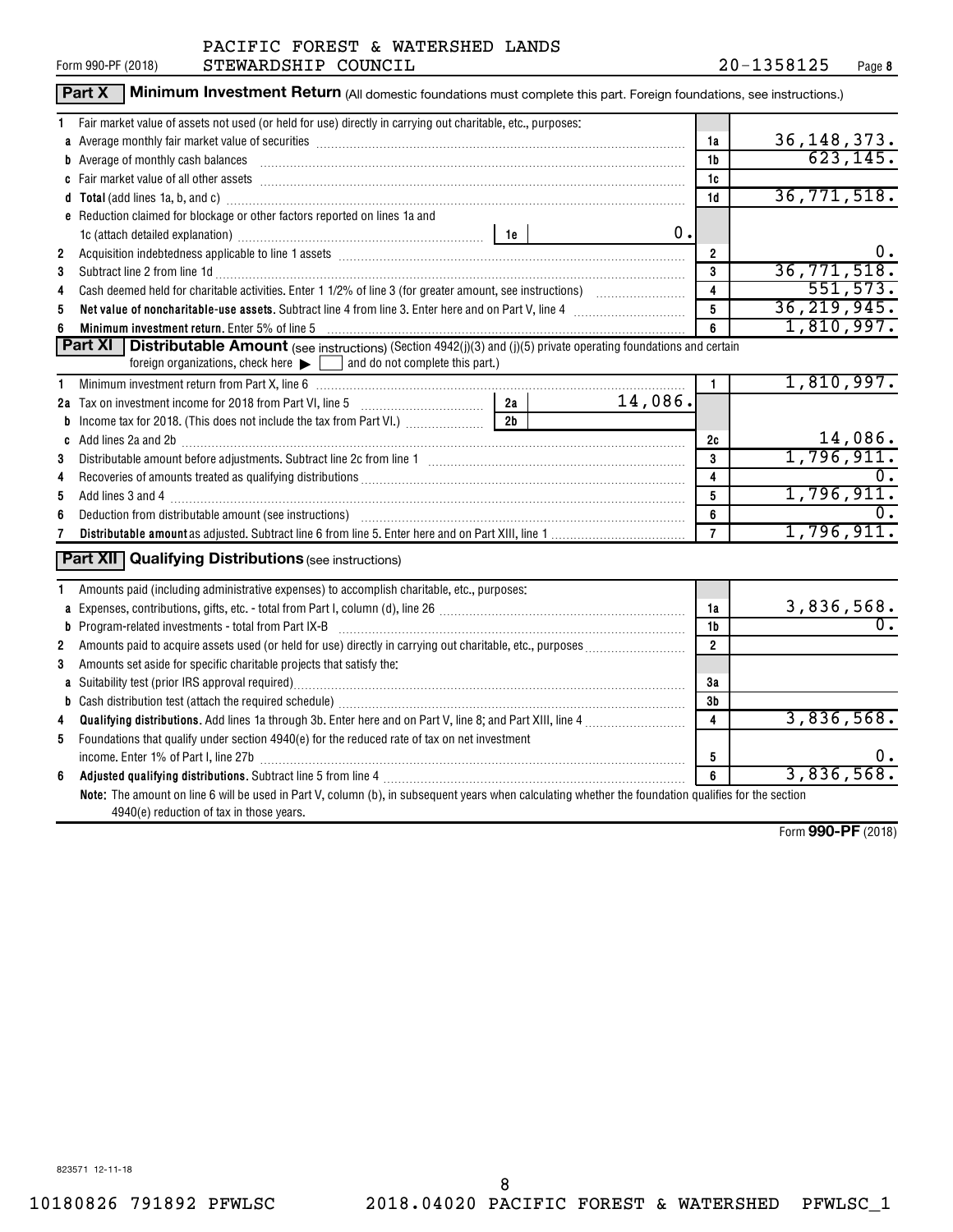#### Form 990-PF (2018)  $\qquad \qquad$  STEWARDSHIP COUNCIL  $\qquad \qquad 20-1358125$  Page PACIFIC FOREST & WATERSHED LANDS

### **Part XIII** Undistributed Income (see instructions)

|                                                                                                                                              | (a)<br>Corpus            | (b)<br>Years prior to 2017 | (c)<br>2017 | (d)<br>2018      |
|----------------------------------------------------------------------------------------------------------------------------------------------|--------------------------|----------------------------|-------------|------------------|
| 1 Distributable amount for 2018 from Part XI,                                                                                                |                          |                            |             |                  |
| line 7                                                                                                                                       |                          |                            |             | 1,796,911.       |
| 2 Undistributed income, if any, as of the end of 2018:                                                                                       |                          |                            |             |                  |
| a Enter amount for 2017 only                                                                                                                 |                          |                            | 0.          |                  |
| <b>b</b> Total for prior years:                                                                                                              |                          |                            |             |                  |
|                                                                                                                                              |                          | О.                         |             |                  |
| 3 Excess distributions carryover, if any, to 2018:                                                                                           |                          |                            |             |                  |
| $\frac{13,035,805}{150,250}$<br>a From 2013                                                                                                  |                          |                            |             |                  |
| <b>b</b> From 2014                                                                                                                           |                          |                            |             |                  |
| 1,959,787.<br>c From 2015                                                                                                                    |                          |                            |             |                  |
| $\boxed{2,478,017}$<br>dFrom 2016                                                                                                            |                          |                            |             |                  |
| 5, 103, 064.<br>eFrom 2017                                                                                                                   |                          |                            |             |                  |
|                                                                                                                                              | 22,726,923.              |                            |             |                  |
| 4 Qualifying distributions for 2018 from                                                                                                     |                          |                            |             |                  |
| Part XII, line 4: ▶ \$3,836,568.                                                                                                             |                          |                            |             |                  |
| a Applied to 2017, but not more than line 2a                                                                                                 |                          |                            | 0.          |                  |
| <b>b</b> Applied to undistributed income of prior                                                                                            |                          |                            |             |                  |
| years (Election required - see instructions)                                                                                                 |                          | О.                         |             |                  |
| c Treated as distributions out of corpus                                                                                                     |                          |                            |             |                  |
| (Election required - see instructions)                                                                                                       | 0.                       |                            |             |                  |
| d Applied to 2018 distributable amount                                                                                                       |                          |                            |             | 1,796,911.       |
| e Remaining amount distributed out of corpus                                                                                                 | 2,039,657.<br>$\Omega$ . |                            |             | $\overline{0}$ . |
| Excess distributions carryover applied to 2018<br>5<br>(If an amount appears in column (d), the same amount<br>must be shown in column (a).) |                          |                            |             |                  |
| 6<br>Enter the net total of each column as<br>indicated below;                                                                               |                          |                            |             |                  |
| <b>a</b> Corpus. Add lines 3f, 4c, and 4e. Subtract line 5                                                                                   | 24,766,580.              |                            |             |                  |
| <b>b</b> Prior years' undistributed income. Subtract                                                                                         |                          |                            |             |                  |
| line 4b from line 2b                                                                                                                         |                          | о.                         |             |                  |
| <b>c</b> Enter the amount of prior years'                                                                                                    |                          |                            |             |                  |
| undistributed income for which a notice of<br>deficiency has been issued, or on which                                                        |                          |                            |             |                  |
| the section 4942(a) tax has been previously                                                                                                  |                          |                            |             |                  |
| assessed                                                                                                                                     |                          | о.                         |             |                  |
| <b>d</b> Subtract line 6c from line 6b. Taxable                                                                                              |                          |                            |             |                  |
| amount - see instructions                                                                                                                    |                          | О.                         |             |                  |
| e Undistributed income for 2017. Subtract line                                                                                               |                          |                            |             |                  |
| 4a from line 2a. Taxable amount - see instr.                                                                                                 |                          |                            | 0.          |                  |
| f Undistributed income for 2018. Subtract                                                                                                    |                          |                            |             |                  |
| lines 4d and 5 from line 1. This amount must                                                                                                 |                          |                            |             | 0.               |
| be distributed in 2019<br>7 Amounts treated as distributions out of                                                                          |                          |                            |             |                  |
| corpus to satisfy requirements imposed by                                                                                                    |                          |                            |             |                  |
| section $170(b)(1)(F)$ or $4942(g)(3)$ (Election                                                                                             |                          |                            |             |                  |
| may be required - see instructions)                                                                                                          | $\mathbf 0$ .            |                            |             |                  |
| 8 Excess distributions carryover from 2013                                                                                                   |                          |                            |             |                  |
| not applied on line 5 or line 7                                                                                                              | 13,035,805.              |                            |             |                  |
| 9 Excess distributions carryover to 2019.                                                                                                    |                          |                            |             |                  |
| Subtract lines 7 and 8 from line 6a                                                                                                          | 11,730,775.              |                            |             |                  |
| 10 Analysis of line 9:                                                                                                                       |                          |                            |             |                  |
| 150,250.<br>a Excess from 2014                                                                                                               |                          |                            |             |                  |
| 1,959,787.<br><b>b</b> Excess from 2015                                                                                                      |                          |                            |             |                  |
| 2,478,017.<br>c Excess from 2016                                                                                                             |                          |                            |             |                  |
| 5,103,064.<br>dExcess from 2017                                                                                                              |                          |                            |             |                  |
| 2,039,657.<br>e Excess from 2018.                                                                                                            |                          |                            |             |                  |

823581 12-11-18

10180826 791892 PFWLSC 2018.04020 PACIFIC FOREST & WATERSHED PFWLSC\_1

9

Form (2018) **990-PF**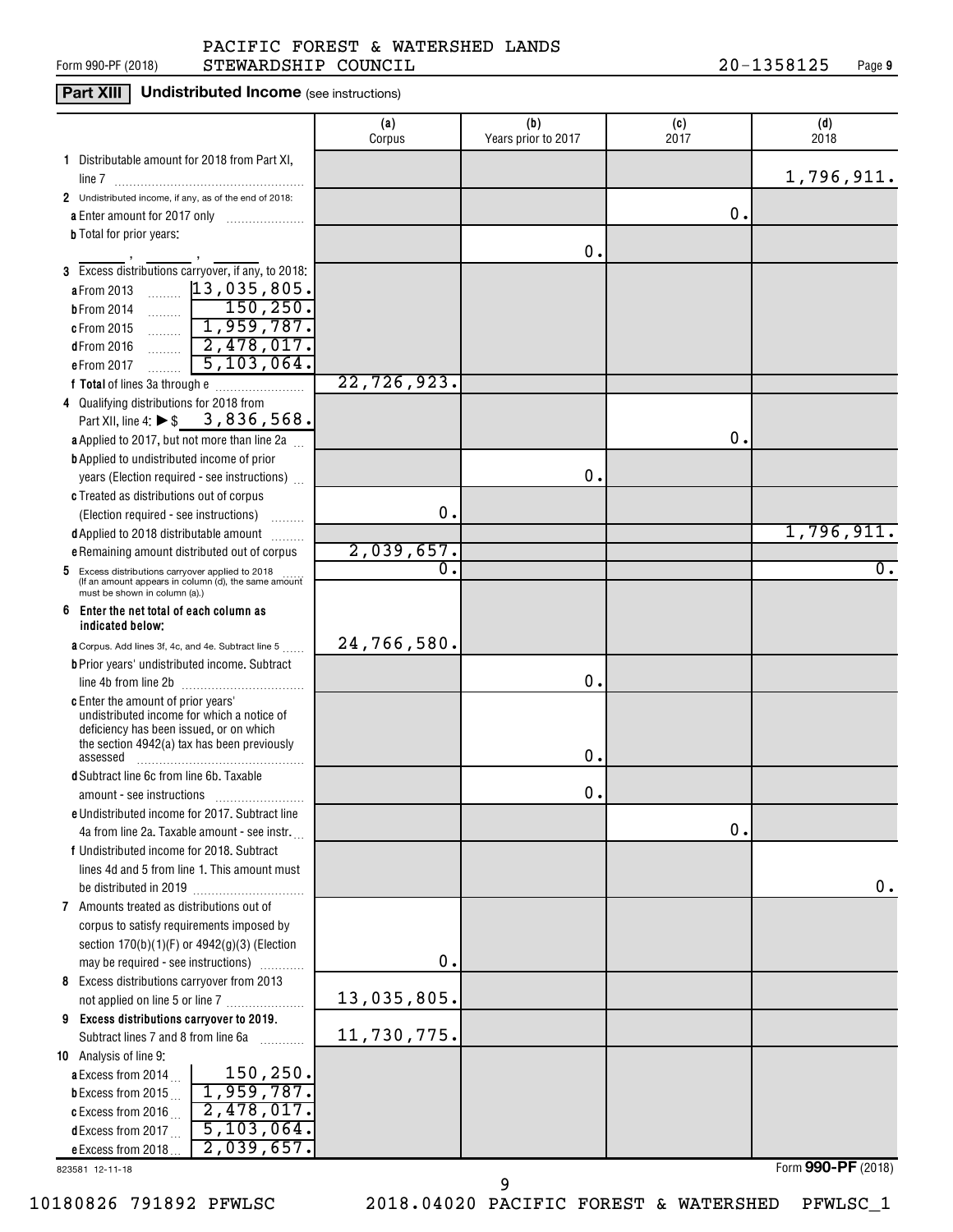| Form 990-PF (2018)                                                                                                   | STEWARDSHIP COUNCIL |          |               | 20-1358125    | Page 10    |
|----------------------------------------------------------------------------------------------------------------------|---------------------|----------|---------------|---------------|------------|
| <b>Part XIV Private Operating Foundations</b> (see instructions and Part VII-A, question 9)                          |                     |          |               | N/A           |            |
| 1 a If the foundation has received a ruling or determination letter that it is a private operating                   |                     |          |               |               |            |
| foundation, and the ruling is effective for 2018, enter the date of the ruling                                       |                     |          | ▶             |               |            |
| <b>b</b> Check box to indicate whether the foundation is a private operating foundation described in section         |                     |          | .             | 4942(j)(3) or | 4942(j)(5) |
| 2 a Enter the lesser of the adjusted net                                                                             | Tax year            |          | Prior 3 years |               |            |
| income from Part I or the minimum                                                                                    | (a) 2018            | (b) 2017 | $(c)$ 2016    | $(d)$ 2015    | (e) Total  |
| investment return from Part X for                                                                                    |                     |          |               |               |            |
|                                                                                                                      |                     |          |               |               |            |
|                                                                                                                      |                     |          |               |               |            |
| c Qualifying distributions from Part XII,                                                                            |                     |          |               |               |            |
| line 4 for each year listed                                                                                          |                     |          |               |               |            |
| <b>d</b> Amounts included in line 2c not                                                                             |                     |          |               |               |            |
| used directly for active conduct of                                                                                  |                     |          |               |               |            |
| exempt activities                                                                                                    |                     |          |               |               |            |
| e Qualifying distributions made directly                                                                             |                     |          |               |               |            |
| for active conduct of exempt activities.                                                                             |                     |          |               |               |            |
| Subtract line 2d from line 2c                                                                                        |                     |          |               |               |            |
| Complete 3a, b, or c for the<br>3<br>alternative test relied upon:                                                   |                     |          |               |               |            |
| a "Assets" alternative test - enter:                                                                                 |                     |          |               |               |            |
| (1) Value of all assets                                                                                              |                     |          |               |               |            |
| (2) Value of assets qualifying<br>under section $4942(j)(3)(B)(i)$                                                   |                     |          |               |               |            |
| <b>b</b> "Endowment" alternative test - enter                                                                        |                     |          |               |               |            |
| 2/3 of minimum investment return                                                                                     |                     |          |               |               |            |
| shown in Part X, line 6 for each year                                                                                |                     |          |               |               |            |
| c "Support" alternative test - enter:                                                                                |                     |          |               |               |            |
| (1) Total support other than gross                                                                                   |                     |          |               |               |            |
| investment income (interest,                                                                                         |                     |          |               |               |            |
| dividends, rents, payments on<br>securities loans (section                                                           |                     |          |               |               |            |
| $512(a)(5)$ , or royalties)                                                                                          |                     |          |               |               |            |
| (2) Support from general public                                                                                      |                     |          |               |               |            |
| and 5 or more exempt                                                                                                 |                     |          |               |               |            |
| organizations as provided in<br>section $4942(j)(3)(B)(iii)$                                                         |                     |          |               |               |            |
| (3) Largest amount of support from                                                                                   |                     |          |               |               |            |
| an exempt organization                                                                                               |                     |          |               |               |            |
| (4) Gross investment income                                                                                          |                     |          |               |               |            |
| Supplementary Information (Complete this part only if the foundation had \$5,000 or more in assets<br><b>Part XV</b> |                     |          |               |               |            |

**1 Information Regarding Foundation Managers:**

**a** List any managers of the foundation who have contributed more than 2% of the total contributions received by the foundation before the close of any tax year (but only if they have contributed more than \$5,000). (See section 507(d)(2).)

#### None

**b** List any managers of the foundation who own 10% or more of the stock of a corporation (or an equally large portion of the ownership of a partnership or other entity) of which the foundation has a 10% or greater interest.

#### None

**2 Information Regarding Contribution, Grant, Gift, Loan, Scholarship, etc., Programs:** Final check here  $\sum_{n=1}^{\infty}$  if the foundation only makes contributions to preselected charitable organizations and does not accept unsolicited requests for funds. If the foundation makes gifts, grants, etc., to individuals or organizations under other conditions, complete items 2a, b, c, and d.

**a** The name, address, and telephone number or email address of the person to whom applications should be addressed:

#### See Statement 9

**b** The form in which applications should be submitted and information and materials they should include:

**c** Any submission deadlines:

**d** Any restrictions or limitations on awards, such as by geographical areas, charitable fields, kinds of institutions, or other factors:

823601 12-11-18

Form (2018) **990-PF**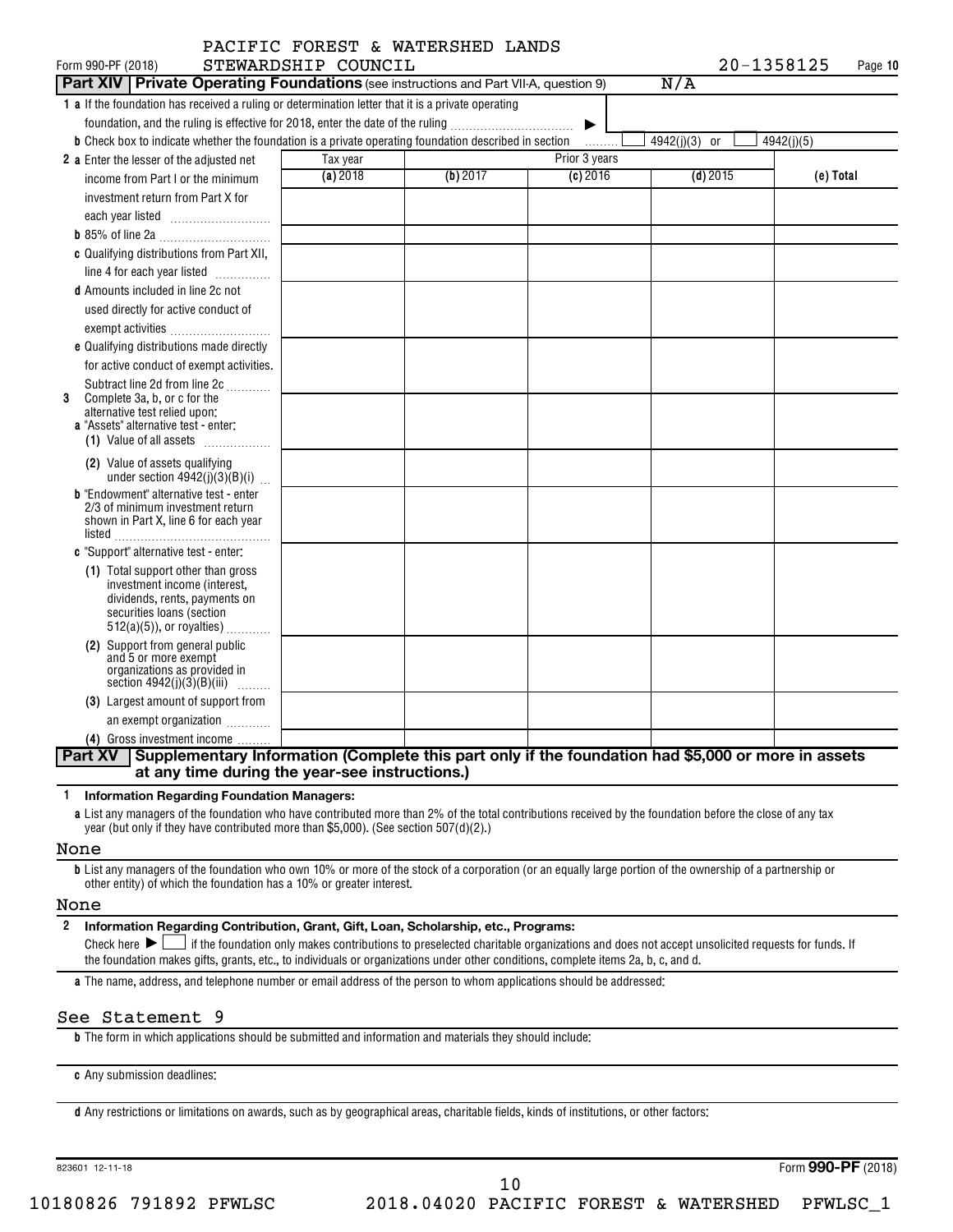**11** Form 990-PF (2018)  $\begin{array}{l} \text{STEWARDSHIP} \end{array}$  COUNCIL  $\begin{array}{l} \text{20--1358125} \end{array}$  Page

| <b>Supplementary Information (continued)</b><br>Part XV                           |                                                                                      |                              |                                     |                     |
|-----------------------------------------------------------------------------------|--------------------------------------------------------------------------------------|------------------------------|-------------------------------------|---------------------|
| 3<br>Grants and Contributions Paid During the Year or Approved for Future Payment |                                                                                      |                              |                                     |                     |
| Recipient                                                                         | If recipient is an individual,<br>show any relationship to<br>any foundation manager | Foundation<br>status of      | Purpose of grant or<br>contribution | Amount              |
| Name and address (home or business)                                               | or substantial contributor                                                           | recipient                    |                                     |                     |
| a Paid during the year                                                            |                                                                                      |                              |                                     |                     |
|                                                                                   |                                                                                      |                              |                                     |                     |
|                                                                                   |                                                                                      |                              |                                     |                     |
|                                                                                   |                                                                                      | Public Agency Tax Neutrality |                                     |                     |
| Amador County<br>810 Court Street                                                 |                                                                                      |                              |                                     |                     |
| Jackson, CA 95642                                                                 |                                                                                      |                              |                                     | 232.                |
|                                                                                   |                                                                                      |                              |                                     |                     |
|                                                                                   |                                                                                      |                              |                                     |                     |
| Auburn Area Recreation and Parks                                                  |                                                                                      | Public Agency                | Negotiation Costs -                 |                     |
| District                                                                          |                                                                                      |                              | Fee                                 |                     |
| 123 Recreation Drive                                                              |                                                                                      |                              |                                     |                     |
| Auburn, CA 95603                                                                  |                                                                                      |                              |                                     | $-849.$             |
|                                                                                   |                                                                                      |                              |                                     |                     |
|                                                                                   |                                                                                      |                              |                                     |                     |
| Bear Yuba Land Trust                                                              |                                                                                      |                              | Public Charity District Landowner   |                     |
| 12183 Auburn Road                                                                 |                                                                                      |                              | Funding                             |                     |
| Grass Valley, CA 95949                                                            |                                                                                      |                              |                                     | 4,536.              |
|                                                                                   |                                                                                      |                              |                                     |                     |
|                                                                                   |                                                                                      |                              |                                     |                     |
|                                                                                   |                                                                                      | Public Charity Endowment     |                                     |                     |
| Bear Yuba Land Trust<br>12183 Auburn Road                                         |                                                                                      |                              |                                     |                     |
| Grass Valley, CA 95949                                                            |                                                                                      |                              |                                     | 8,000.              |
|                                                                                   |                                                                                      |                              |                                     |                     |
|                                                                                   |                                                                                      |                              |                                     |                     |
|                                                                                   |                                                                                      |                              |                                     |                     |
| California Council of Land Trusts                                                 |                                                                                      | Public Charity Youth Grant   |                                     |                     |
| 1029 J St Ste 120,                                                                |                                                                                      |                              |                                     |                     |
| Sacramento, CA 95814                                                              |                                                                                      |                              |                                     | 50,000.             |
| <b>b</b> Approved for future payment                                              |                                                                                      |                              | $\blacktriangleright$ 3a            | 1,987,678.          |
|                                                                                   |                                                                                      |                              |                                     |                     |
|                                                                                   |                                                                                      |                              |                                     |                     |
|                                                                                   |                                                                                      |                              |                                     |                     |
| Maidu Summit Consortium                                                           |                                                                                      | Public Charity Enhancements  |                                     |                     |
| 289 HWY 36 East                                                                   |                                                                                      |                              |                                     |                     |
| Grass Valley , CA 95945                                                           |                                                                                      |                              |                                     | 18,695.             |
|                                                                                   |                                                                                      |                              |                                     |                     |
|                                                                                   |                                                                                      |                              |                                     |                     |
| Sierra Foothill Conservancy                                                       |                                                                                      | Public Charity Enhancements  |                                     |                     |
| 5067 Highway 140 Ste D                                                            |                                                                                      |                              |                                     |                     |
| Prather, CA 93651                                                                 |                                                                                      |                              |                                     | 86,606.             |
|                                                                                   |                                                                                      |                              |                                     |                     |
|                                                                                   |                                                                                      |                              |                                     |                     |
|                                                                                   |                                                                                      |                              |                                     |                     |
| Spring Rivers Foundation                                                          |                                                                                      | Public Charity Enhancements  |                                     |                     |
| P.O. Box 143                                                                      |                                                                                      |                              |                                     |                     |
| Cassal, CA 96016<br>Total.                                                        |                                                                                      |                              | $\blacktriangleright$ 3b            | 99,891.<br>205,192. |
|                                                                                   |                                                                                      |                              |                                     | Form 990-PF (2018)  |

823611 12-11-18

Form 990-PF (2018) **990-PF**

10180826 791892 PFWLSC 2018.04020 PACIFIC FOREST & WATERSHED PFWLSC\_1 11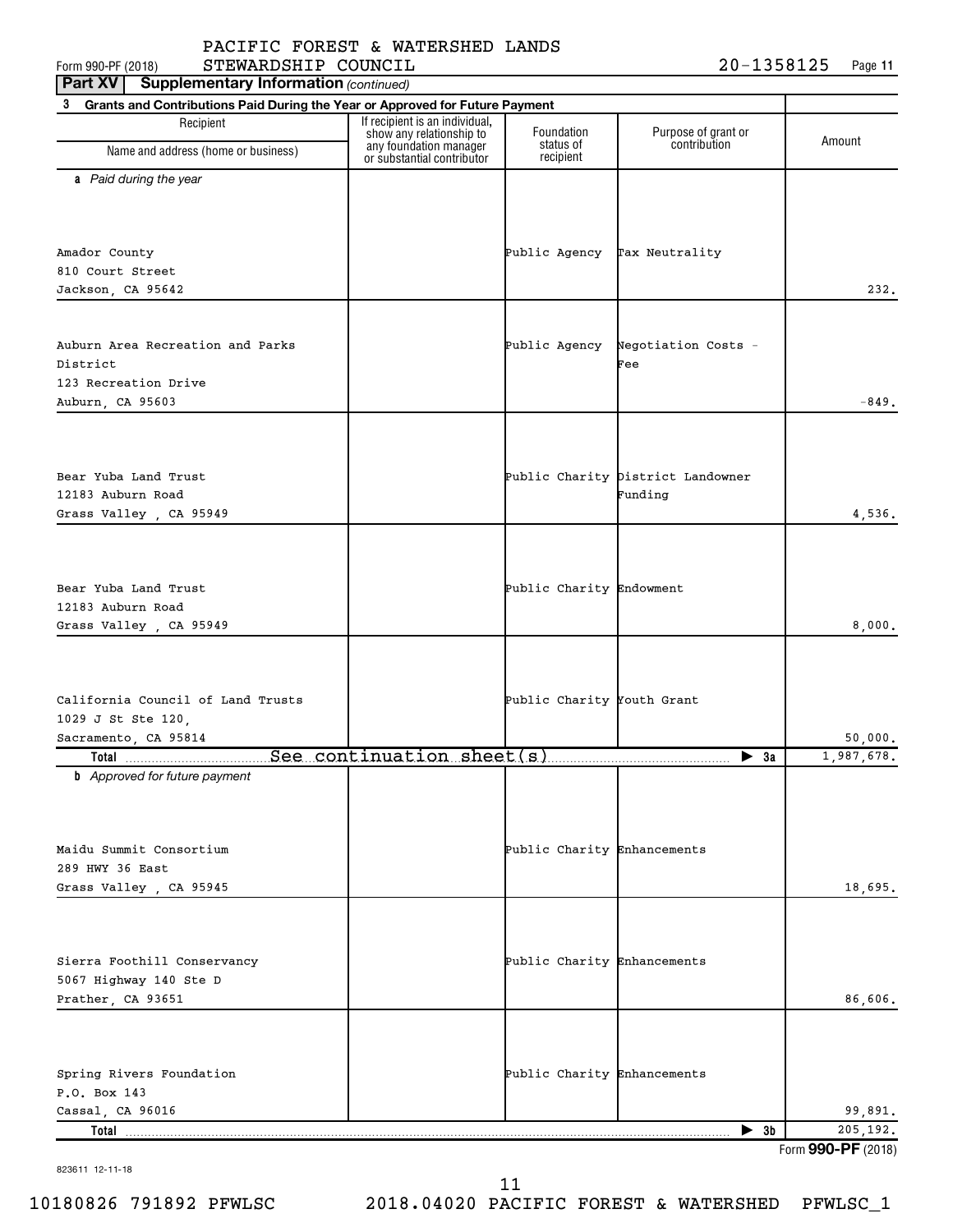#### Form 990-PF (2018)  $\quad$  STEWARDSHIP COUNCIL  $20-1358125$  Page PACIFIC FOREST & WATERSHED LANDS

#### **Part XVI-A Analysis of Income-Producing Activities**

|                                                                                                                                                       |                        | Unrelated business income |                              | Excluded by section 512, 513, or 514 |                                             |
|-------------------------------------------------------------------------------------------------------------------------------------------------------|------------------------|---------------------------|------------------------------|--------------------------------------|---------------------------------------------|
| Enter gross amounts unless otherwise indicated.                                                                                                       | (a)<br><b>Business</b> | (b)<br>Amount             | <b>(C)</b><br>Exclu-<br>sion | (d)<br>Amount                        | (e)<br>Related or exempt<br>function income |
| 1 Program service revenue:                                                                                                                            | code                   |                           | code                         |                                      |                                             |
| a<br>b                                                                                                                                                |                        |                           |                              |                                      |                                             |
|                                                                                                                                                       |                        |                           |                              |                                      |                                             |
|                                                                                                                                                       |                        |                           |                              |                                      |                                             |
|                                                                                                                                                       |                        |                           |                              |                                      |                                             |
|                                                                                                                                                       |                        |                           |                              |                                      |                                             |
| Fees and contracts from government agencies<br>g                                                                                                      |                        |                           |                              |                                      |                                             |
|                                                                                                                                                       |                        |                           |                              |                                      |                                             |
| 3 Interest on savings and temporary cash                                                                                                              |                        |                           |                              |                                      |                                             |
|                                                                                                                                                       |                        |                           | 14                           | 727,719.                             |                                             |
| 4 Dividends and interest from securities                                                                                                              |                        |                           |                              |                                      |                                             |
| 5 Net rental income or (loss) from real estate:                                                                                                       |                        |                           |                              |                                      |                                             |
|                                                                                                                                                       |                        |                           |                              |                                      |                                             |
|                                                                                                                                                       |                        |                           |                              |                                      |                                             |
| 6 Net rental income or (loss) from personal                                                                                                           |                        |                           |                              |                                      |                                             |
|                                                                                                                                                       |                        |                           |                              |                                      |                                             |
| 8 Gain or (loss) from sales of assets other                                                                                                           |                        |                           |                              |                                      |                                             |
|                                                                                                                                                       |                        |                           | 18                           | $-9, 209.$                           |                                             |
|                                                                                                                                                       |                        |                           |                              |                                      |                                             |
| 10 Gross profit or (loss) from sales of inventory                                                                                                     |                        |                           |                              |                                      |                                             |
| 11 Other revenue:                                                                                                                                     |                        |                           |                              |                                      |                                             |
| a                                                                                                                                                     |                        |                           |                              |                                      |                                             |
| b                                                                                                                                                     |                        |                           |                              |                                      |                                             |
|                                                                                                                                                       |                        |                           |                              |                                      |                                             |
| d                                                                                                                                                     |                        |                           |                              |                                      |                                             |
|                                                                                                                                                       |                        |                           |                              |                                      |                                             |
|                                                                                                                                                       |                        | $\overline{0}$ .          |                              | 718,510.                             | $\overline{0}$ .                            |
|                                                                                                                                                       |                        |                           |                              |                                      | 718,510.                                    |
| (See worksheet in line 13 instructions to verify calculations.)                                                                                       |                        |                           |                              |                                      |                                             |
| <b>Part XVI-B</b><br>Relationship of Activities to the Accomplishment of Exempt Purposes                                                              |                        |                           |                              |                                      |                                             |
| Explain below how each activity for which income is reported in column (e) of Part XVI-A contributed importantly to the accomplishment of<br>Line No. |                        |                           |                              |                                      |                                             |
| the foundation's exempt purposes (other than by providing funds for such purposes).<br>▼                                                              |                        |                           |                              |                                      |                                             |
|                                                                                                                                                       |                        |                           |                              |                                      |                                             |
|                                                                                                                                                       |                        |                           |                              |                                      |                                             |
|                                                                                                                                                       |                        |                           |                              |                                      |                                             |
|                                                                                                                                                       |                        |                           |                              |                                      |                                             |
|                                                                                                                                                       |                        |                           |                              |                                      |                                             |
|                                                                                                                                                       |                        |                           |                              |                                      |                                             |
|                                                                                                                                                       |                        |                           |                              |                                      |                                             |
|                                                                                                                                                       |                        |                           |                              |                                      |                                             |
|                                                                                                                                                       |                        |                           |                              |                                      |                                             |
|                                                                                                                                                       |                        |                           |                              |                                      |                                             |
|                                                                                                                                                       |                        |                           |                              |                                      |                                             |
|                                                                                                                                                       |                        |                           |                              |                                      |                                             |
|                                                                                                                                                       |                        |                           |                              |                                      |                                             |
|                                                                                                                                                       |                        |                           |                              |                                      |                                             |
|                                                                                                                                                       |                        |                           |                              |                                      |                                             |
|                                                                                                                                                       |                        |                           |                              |                                      |                                             |
|                                                                                                                                                       |                        |                           |                              |                                      |                                             |

Form (2018) **990-PF**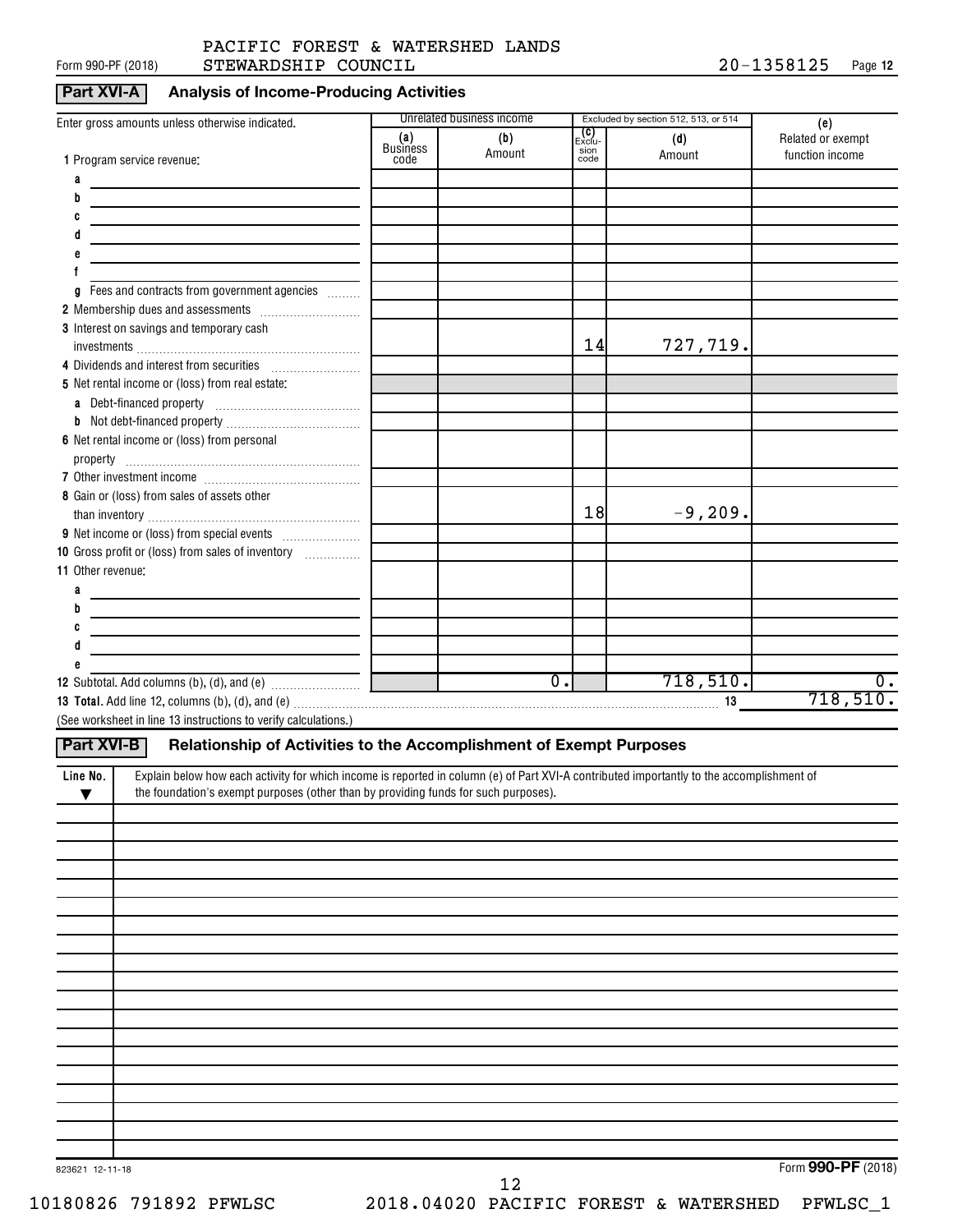|                              |                             | PACIFIC FOREST & WATERSHED LANDS                                                                                                                                                                                                                                                                                                      |                                                                      |       |                         |
|------------------------------|-----------------------------|---------------------------------------------------------------------------------------------------------------------------------------------------------------------------------------------------------------------------------------------------------------------------------------------------------------------------------------|----------------------------------------------------------------------|-------|-------------------------|
| Form 990-PF (2018)           |                             | STEWARDSHIP COUNCIL                                                                                                                                                                                                                                                                                                                   | 20-1358125                                                           |       | Page 13                 |
| <b>Part XVII</b>             |                             | Information Regarding Transfers to and Transactions and Relationships With Noncharitable                                                                                                                                                                                                                                              |                                                                      |       |                         |
|                              | <b>Exempt Organizations</b> |                                                                                                                                                                                                                                                                                                                                       |                                                                      |       |                         |
| $\mathbf{1}$                 |                             | Did the organization directly or indirectly engage in any of the following with any other organization described in section 501(c)                                                                                                                                                                                                    |                                                                      |       | Yes No                  |
|                              |                             | (other than section 501(c)(3) organizations) or in section 527, relating to political organizations?                                                                                                                                                                                                                                  |                                                                      |       |                         |
| a                            |                             | Transfers from the reporting foundation to a noncharitable exempt organization of:                                                                                                                                                                                                                                                    |                                                                      |       |                         |
|                              |                             | $(1)$ Cash $\ldots$ $\ldots$ $\ldots$ $\ldots$ $\ldots$ $\ldots$ $\ldots$ $\ldots$ $\ldots$ $\ldots$ $\ldots$ $\ldots$ $\ldots$ $\ldots$ $\ldots$ $\ldots$ $\ldots$ $\ldots$ $\ldots$ $\ldots$ $\ldots$ $\ldots$ $\ldots$ $\ldots$ $\ldots$ $\ldots$ $\ldots$ $\ldots$ $\ldots$ $\ldots$ $\ldots$ $\ldots$ $\ldots$ $\ldots$ $\ldots$ |                                                                      | 1a(1) | х                       |
|                              |                             | (2) Other assets <b>construction and construction of the construction</b> of the construction of the construction of the construction of the construction of the construction of the construction of the construction of the constr                                                                                                   |                                                                      | 1a(2) | $\overline{\text{x}}$   |
| <b>b</b> Other transactions: |                             |                                                                                                                                                                                                                                                                                                                                       |                                                                      |       |                         |
|                              |                             | (1) Sales of assets to a noncharitable exempt organization manufactured contains and contained assets to a noncharitable exempt organization manufactured contains and a set of the set of the set of the set of the set of th                                                                                                        |                                                                      | 1b(1) | х                       |
|                              |                             |                                                                                                                                                                                                                                                                                                                                       |                                                                      | 1b(2) | $\overline{\textbf{x}}$ |
|                              |                             | (3) Rental of facilities, equipment, or other assets [1] resonance contained a substitution of facilities, equipment, or other assets [1] $\sim$                                                                                                                                                                                      |                                                                      | 1b(3) | $\overline{\text{x}}$   |
|                              |                             |                                                                                                                                                                                                                                                                                                                                       |                                                                      | 1b(4) | X                       |
|                              |                             | (5) Loans or loan guarantees <b>commission contract and contract and allegates</b> and contract and contract and contract and contract and contract and contract and contract and contract and contract and contract and contract a                                                                                                   |                                                                      | 1b(5) | $\overline{\text{x}}$   |
|                              |                             | (6) Performance of services or membership or fundraising solicitations [11] manufactures manufactures in the services or membership or fundraising solicitations [11] manufactures manufactures in the Performance of Services                                                                                                        |                                                                      | 1b(6) | $\overline{\text{x}}$   |
| C                            |                             |                                                                                                                                                                                                                                                                                                                                       |                                                                      | 1c    | $\overline{\texttt{x}}$ |
| d                            |                             | If the answer to any of the above is "Yes," complete the following schedule. Column (b) should always show the fair market value of the goods, other assets,                                                                                                                                                                          |                                                                      |       |                         |
|                              |                             | or services given by the reporting foundation. If the foundation received less than fair market value in any transaction or sharing arrangement, show in                                                                                                                                                                              |                                                                      |       |                         |
|                              |                             | column (d) the value of the goods, other assets, or services received.                                                                                                                                                                                                                                                                |                                                                      |       |                         |
| $(a)$ Line no.               | (b) Amount involved         | (c) Name of noncharitable exempt organization                                                                                                                                                                                                                                                                                         | (d) Description of transfers, transactions, and sharing arrangements |       |                         |
|                              |                             | N/A                                                                                                                                                                                                                                                                                                                                   |                                                                      |       |                         |
|                              |                             |                                                                                                                                                                                                                                                                                                                                       |                                                                      |       |                         |
|                              |                             |                                                                                                                                                                                                                                                                                                                                       |                                                                      |       |                         |
|                              |                             |                                                                                                                                                                                                                                                                                                                                       |                                                                      |       |                         |
|                              |                             |                                                                                                                                                                                                                                                                                                                                       |                                                                      |       |                         |
|                              |                             |                                                                                                                                                                                                                                                                                                                                       |                                                                      |       |                         |
|                              |                             |                                                                                                                                                                                                                                                                                                                                       |                                                                      |       |                         |
|                              |                             |                                                                                                                                                                                                                                                                                                                                       |                                                                      |       |                         |
|                              |                             |                                                                                                                                                                                                                                                                                                                                       |                                                                      |       |                         |
|                              |                             |                                                                                                                                                                                                                                                                                                                                       |                                                                      |       |                         |
|                              |                             |                                                                                                                                                                                                                                                                                                                                       |                                                                      |       |                         |
|                              |                             |                                                                                                                                                                                                                                                                                                                                       |                                                                      |       |                         |
|                              |                             |                                                                                                                                                                                                                                                                                                                                       |                                                                      |       |                         |

|  |                                                     | 2a Is the foundation directly or indirectly affiliated with, or related to, one or more tax-exempt organizations described |  |     |           |
|--|-----------------------------------------------------|----------------------------------------------------------------------------------------------------------------------------|--|-----|-----------|
|  |                                                     | in section $501(c)$ (other than section $501(c)(3)$ ) or in section $527$ ?                                                |  | Yes | $X _{N0}$ |
|  | <b>b</b> If "Yes," complete the following schedule. |                                                                                                                            |  |     |           |

| (a) Name of organization           |  |                                                                                                                                                                                                                                                                                                                                                                                                                                                                                                                              | (b) Type of organization |                             | (c) Description of relationship |                             |                                                                                                     |
|------------------------------------|--|------------------------------------------------------------------------------------------------------------------------------------------------------------------------------------------------------------------------------------------------------------------------------------------------------------------------------------------------------------------------------------------------------------------------------------------------------------------------------------------------------------------------------|--------------------------|-----------------------------|---------------------------------|-----------------------------|-----------------------------------------------------------------------------------------------------|
|                                    |  | N/A                                                                                                                                                                                                                                                                                                                                                                                                                                                                                                                          |                          |                             |                                 |                             |                                                                                                     |
|                                    |  |                                                                                                                                                                                                                                                                                                                                                                                                                                                                                                                              |                          |                             |                                 |                             |                                                                                                     |
|                                    |  |                                                                                                                                                                                                                                                                                                                                                                                                                                                                                                                              |                          |                             |                                 |                             |                                                                                                     |
|                                    |  |                                                                                                                                                                                                                                                                                                                                                                                                                                                                                                                              |                          |                             |                                 |                             |                                                                                                     |
|                                    |  |                                                                                                                                                                                                                                                                                                                                                                                                                                                                                                                              |                          |                             |                                 |                             |                                                                                                     |
| Sign<br><b>Here</b>                |  | Under penalties of perjury, I declare that I have examined this return, including accompanying schedules and statements, and to the best of my knowledge<br>and belief, it is true, correct, and complete. Declaration of preparer (other than taxpayer) is based on all information of which preparer has any knowledge.<br>Signature of officer or trustee                                                                                                                                                                 |                          | Date                        | <b>DIRECTOR</b><br>Title        |                             | May the IRS discuss this<br>return with the preparer<br>shown below? See instr.<br><b>Yes</b><br>No |
| Paid                               |  | Print/Type preparer's name<br>Pamela White, CPA                                                                                                                                                                                                                                                                                                                                                                                                                                                                              | Preparer's signature     |                             | Date                            | Check<br>ш<br>self-employed | <b>PTIN</b><br>P00599056                                                                            |
| <b>Preparer</b><br><b>Use Only</b> |  | Firm's name $\blacktriangleright$ RICHARDSON &<br>Firm's address $\triangleright$ 550 HOWE AVENUE,<br>$\alpha$ , $\alpha$ , $\alpha$ , $\alpha$ , $\alpha$ , $\alpha$ , $\alpha$ , $\alpha$ , $\alpha$ , $\alpha$ , $\alpha$ , $\alpha$ , $\alpha$ , $\alpha$ , $\alpha$ , $\alpha$ , $\alpha$ , $\alpha$ , $\alpha$ , $\alpha$ , $\alpha$ , $\alpha$ , $\alpha$ , $\alpha$ , $\alpha$ , $\alpha$ , $\alpha$ , $\alpha$ , $\alpha$ , $\alpha$ , $\alpha$ , $\alpha$ , $\alpha$ , $\alpha$ , $\alpha$ , $\alpha$ , $\alpha$ , |                          | COMPANY LLP<br>SUITE<br>210 |                                 |                             | Firm's EIN $\triangleright$ 46-5577902<br>$\sqrt{20}$                                               |

Phone no. (916) 564-8727 Form (2018) **990-PF** SACRAMENTO, CA 95825 (916) | Phone no. (916) 564-8727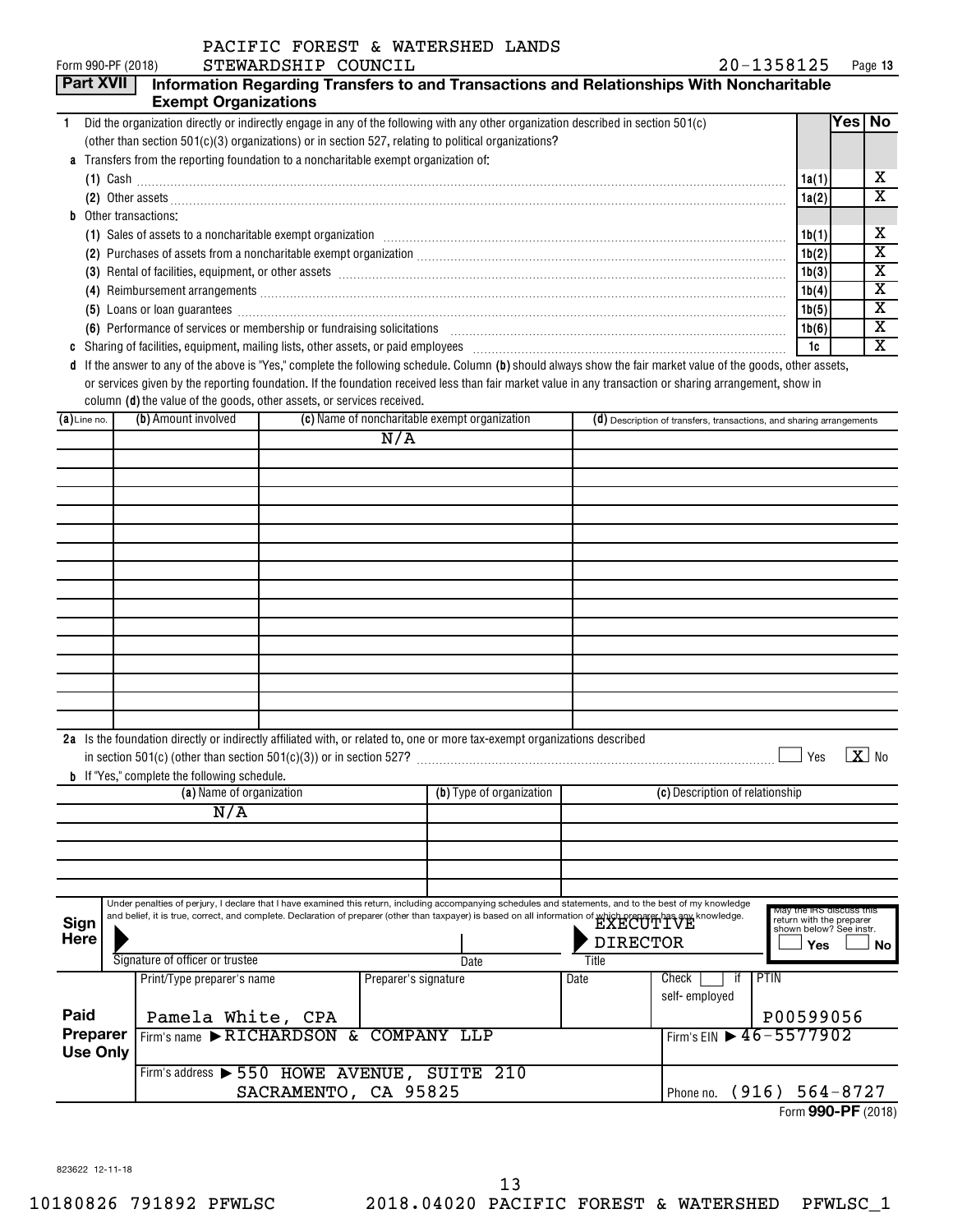| <b>Supplementary Information</b><br>Part XV                    |                                                                                      |                          |                                       |            |
|----------------------------------------------------------------|--------------------------------------------------------------------------------------|--------------------------|---------------------------------------|------------|
| 3 Grants and Contributions Paid During the Year (Continuation) |                                                                                      |                          |                                       |            |
| Recipient                                                      | If recipient is an individual,<br>show any relationship to<br>any foundation manager | Foundation<br>status of  | Purpose of grant or<br>contribution   | Amount     |
| Name and address (home or business)                            | or substantial contributor                                                           | recipient                |                                       |            |
|                                                                |                                                                                      |                          |                                       |            |
| County of Madera                                               |                                                                                      | Public Agency            | Boundary Surveys                      |            |
| 200W. 4th Street                                               |                                                                                      |                          |                                       |            |
| Madera, CA 93637                                               |                                                                                      |                          |                                       | 2,750.     |
|                                                                |                                                                                      |                          |                                       |            |
| Ducks Unlimited                                                |                                                                                      |                          | Public Charity District Landowner     |            |
| One Waterfowl Way                                              |                                                                                      |                          | Funding                               |            |
| Memphis, TN 38120                                              |                                                                                      |                          |                                       | 2,130.     |
|                                                                |                                                                                      |                          |                                       |            |
| Ducks Unlimited                                                |                                                                                      |                          | Public Charity Transactions Costs -   |            |
| One Waterfowl Way                                              |                                                                                      |                          | CЕ                                    |            |
| Memphis, TN 38120                                              |                                                                                      |                          |                                       | 560.       |
|                                                                |                                                                                      |                          |                                       |            |
| Ducks Unlimited                                                |                                                                                      | Public Charity Endowment |                                       |            |
| One Waterfowl Way                                              |                                                                                      |                          |                                       |            |
| Memphis, TN 38120                                              |                                                                                      |                          |                                       | 184,900.   |
|                                                                |                                                                                      |                          |                                       |            |
| Fall River Resource Conservation                               |                                                                                      | Public Agency            | Enhancements                          |            |
| District<br>PO Box 83                                          |                                                                                      |                          |                                       |            |
| McArthur, CA 96056                                             |                                                                                      |                          |                                       | 374,900.   |
|                                                                |                                                                                      |                          |                                       |            |
| Fall River Valley Community Service                            |                                                                                      | Public Agency            | Enhancements                          |            |
| District                                                       |                                                                                      |                          |                                       |            |
| 24850 3rd Street,                                              |                                                                                      |                          |                                       |            |
| Fall River Mills, CA 96028                                     |                                                                                      |                          |                                       | 27,203.    |
|                                                                |                                                                                      |                          |                                       |            |
| Feather River Land Trust                                       |                                                                                      |                          | Public Charity LOI - Conservation     |            |
| 75 Court St                                                    |                                                                                      |                          | Easements                             |            |
| Quincy, CA 95971                                               |                                                                                      |                          |                                       | 25,730.    |
|                                                                |                                                                                      |                          |                                       |            |
| Feather River Land Trust                                       |                                                                                      |                          | Public Charity Baseline Documentation |            |
| 75 Court St                                                    |                                                                                      |                          | Report                                |            |
| Quincy, CA 95971                                               |                                                                                      |                          |                                       | 9,143.     |
|                                                                |                                                                                      |                          |                                       |            |
| Feather River Land Trust                                       |                                                                                      |                          | Public Charity Negotiation Costs - CE |            |
| 75 Court St                                                    |                                                                                      |                          |                                       |            |
| Quincy, CA 95971                                               |                                                                                      |                          |                                       | 2,747.     |
|                                                                |                                                                                      |                          |                                       |            |
| Feather River Land Trust                                       |                                                                                      | Public Charity Endowment |                                       |            |
| 75 Court St                                                    |                                                                                      |                          |                                       |            |
| Quincy, CA 95971                                               |                                                                                      |                          |                                       | 308, 200.  |
| Total from continuation sheets                                 |                                                                                      |                          |                                       | 1,925,759. |

10180826 791892 PFWLSC 2018.04020 PACIFIC FOREST & WATERSHED PFWLSC\_1 14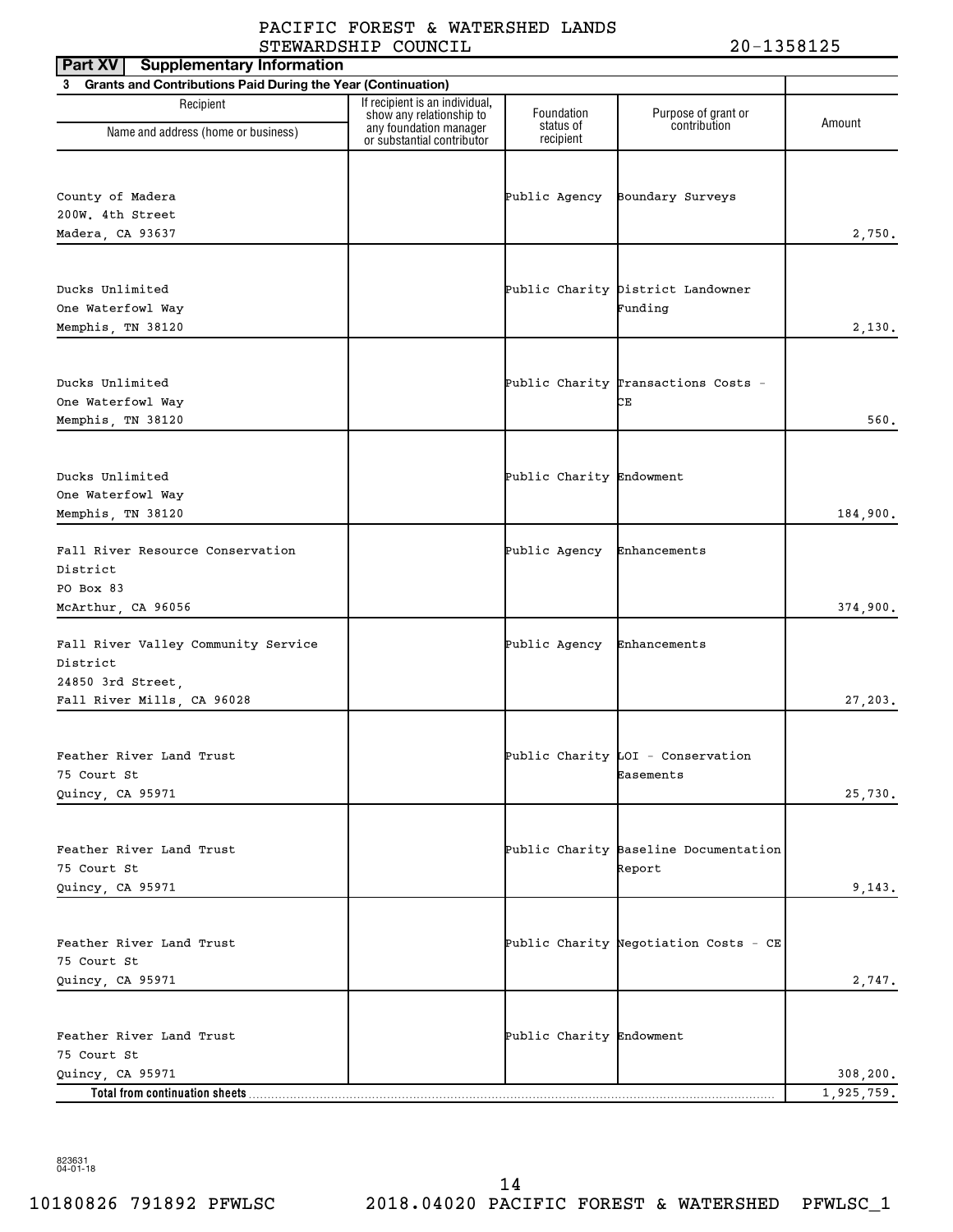| <b>Supplementary Information</b><br>Part XV                    |                                                                                      |                             |                                       |          |
|----------------------------------------------------------------|--------------------------------------------------------------------------------------|-----------------------------|---------------------------------------|----------|
| 3 Grants and Contributions Paid During the Year (Continuation) |                                                                                      |                             |                                       |          |
| Recipient                                                      | If recipient is an individual,<br>show any relationship to<br>any foundation manager | Foundation<br>status of     | Purpose of grant or<br>contribution   | Amount   |
| Name and address (home or business)                            | or substantial contributor                                                           | recipient                   |                                       |          |
|                                                                |                                                                                      |                             |                                       |          |
| Maidu Summit Consortium                                        |                                                                                      |                             | Public Charity Negotiation Costs - CE |          |
| 289 HWY 36 East                                                |                                                                                      |                             |                                       |          |
| Grass Valley, CA 95945                                         |                                                                                      |                             |                                       | 30, 309. |
|                                                                |                                                                                      |                             |                                       |          |
| Maidu Summit Consortium                                        |                                                                                      | Public Charity Enhancements |                                       |          |
| 289 HWY 36 East                                                |                                                                                      |                             |                                       |          |
| Grass Valley, CA 95945                                         |                                                                                      |                             |                                       | 20,000.  |
|                                                                |                                                                                      |                             |                                       |          |
|                                                                |                                                                                      |                             |                                       |          |
| Maidu Summit Consortium<br>289 HWY 36 East                     |                                                                                      | Public Charity Enhancements |                                       |          |
| Grass Valley, CA 95945                                         |                                                                                      |                             |                                       | 59,705.  |
|                                                                |                                                                                      |                             |                                       |          |
|                                                                |                                                                                      |                             |                                       |          |
| Mendocino Land Trust                                           |                                                                                      |                             | Public Charity Negotiation Costs - CE |          |
| 330 N Franklin St                                              |                                                                                      |                             |                                       |          |
| Mendocino, CA 95460                                            |                                                                                      |                             |                                       | 683.     |
|                                                                |                                                                                      |                             |                                       |          |
| Mendocino Land Trust                                           |                                                                                      |                             | Public Charity Negotiation Costs - CE |          |
| 330 N Franklin St                                              |                                                                                      |                             |                                       |          |
| Mendocino, CA 95460                                            |                                                                                      |                             |                                       | 538.     |
|                                                                |                                                                                      |                             |                                       |          |
| Mendocino Land Trust                                           |                                                                                      |                             | Public Charity Negotiation Costs - CE |          |
| 330 N Franklin St                                              |                                                                                      |                             |                                       |          |
| Mendocino, CA 95460                                            |                                                                                      |                             |                                       | 467.     |
|                                                                |                                                                                      |                             |                                       |          |
| Mendocino Land Trust                                           |                                                                                      |                             | Public Charity Negotiation Costs - CE |          |
| 330 N Franklin St                                              |                                                                                      |                             |                                       |          |
| Mendocino, CA 95460                                            |                                                                                      |                             |                                       | $-50.$   |
|                                                                |                                                                                      |                             |                                       |          |
| Mother Lode Land Trust                                         |                                                                                      | Public Charity Enhancements |                                       |          |
| 1324 Jackson Gate Rd                                           |                                                                                      |                             |                                       |          |
| Jackson, CA 95642                                              |                                                                                      |                             |                                       | 10,000.  |
|                                                                |                                                                                      |                             |                                       |          |
|                                                                |                                                                                      |                             |                                       |          |
| Mother Lode Land Trust                                         |                                                                                      | Public Charity Enhancements |                                       |          |
| 1324 Jackson Gate Rd<br>Jackson, CA 95642                      |                                                                                      |                             |                                       |          |
|                                                                |                                                                                      |                             |                                       | 179,600. |
|                                                                |                                                                                      |                             |                                       |          |
| Mountain Meadows Conservancy                                   |                                                                                      | Public Charity Enhancements |                                       |          |
| 320 Birch                                                      |                                                                                      |                             |                                       |          |
| Grass Valley , CA 95945<br>Total from continuation sheets.     |                                                                                      |                             |                                       | 20,000.  |
|                                                                |                                                                                      |                             |                                       |          |

10180826 791892 PFWLSC 2018.04020 PACIFIC FOREST & WATERSHED PFWLSC\_1 15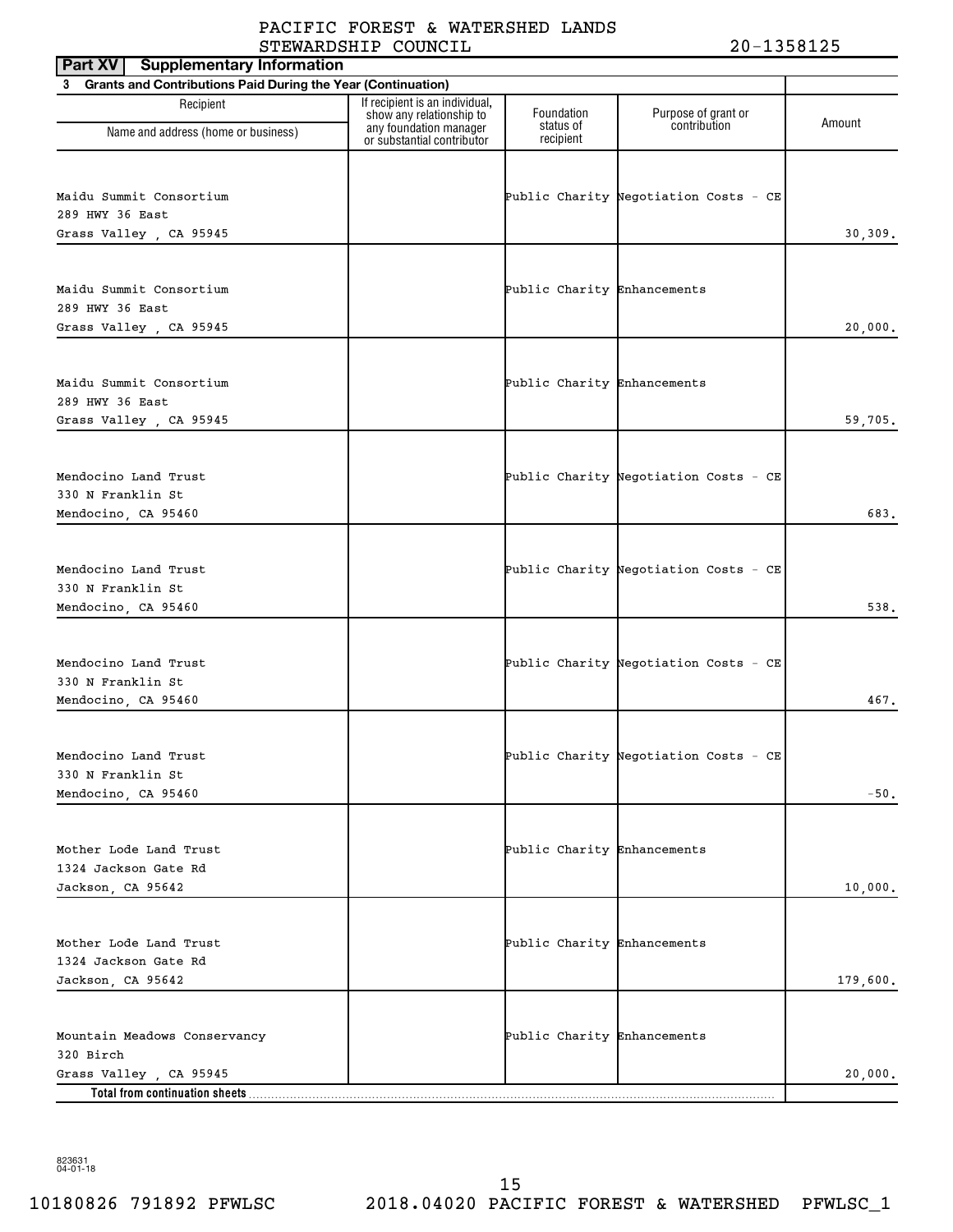| <b>Supplementary Information</b><br><b>Part XV</b>             |                                                            |                              |                                                |         |
|----------------------------------------------------------------|------------------------------------------------------------|------------------------------|------------------------------------------------|---------|
| 3 Grants and Contributions Paid During the Year (Continuation) |                                                            |                              |                                                |         |
| Recipient                                                      | If recipient is an individual,<br>show any relationship to | Foundation                   | Purpose of grant or                            | Amount  |
| Name and address (home or business)                            | any foundation manager<br>or substantial contributor       | status of<br>recipient       | contribution                                   |         |
|                                                                |                                                            |                              |                                                |         |
| Nevada County                                                  |                                                            | Public Agency Tax Neutrality |                                                |         |
| 950 Maidu Ave                                                  |                                                            |                              |                                                |         |
| Nevada City, CA 95959                                          |                                                            |                              |                                                | 562.    |
| Northern California Regional Land<br>Trust                     |                                                            |                              | Public Charity LOI - Conservation<br>Easements |         |
| 580 Vallombrosa Ave                                            |                                                            |                              |                                                |         |
| Chico, CA 95926                                                |                                                            |                              |                                                | 9,374.  |
| Northern California Regional Land<br>Trust                     |                                                            |                              | Public Charity LOI - Conservation<br>Easements |         |
| 580 Vallombrosa Ave<br>Chico, CA 95926                         |                                                            |                              |                                                | 12,351. |
|                                                                |                                                            |                              |                                                |         |
| Northern California Regional Land<br>Trust                     |                                                            |                              | Public Charity LOI - Conservation<br>Easements |         |
| 580 Vallombrosa Ave<br>Chico, CA 95926                         |                                                            |                              |                                                | 36,983. |
|                                                                |                                                            |                              |                                                |         |
| Northern California Regional Land<br>Trust                     |                                                            |                              | Public Charity LOI - Conservation<br>Easements |         |
| 580 Vallombrosa Ave                                            |                                                            |                              |                                                |         |
| Chico, CA 95926                                                |                                                            |                              |                                                | 2,448.  |
| Northern California Regional Land<br>Trust                     |                                                            |                              | Public Charity LOI - Conservation<br>Easements |         |
| 580 Vallombrosa Ave                                            |                                                            |                              |                                                |         |
| Chico, CA 95926                                                |                                                            |                              |                                                | 3,479.  |
|                                                                |                                                            |                              |                                                |         |
| Placer Land Trust                                              |                                                            |                              | Public Charity District Landowner              |         |
| 11641 Blocker Dr Ste 220                                       |                                                            |                              | Funding                                        |         |
| Placer, CA 95603                                               |                                                            |                              |                                                | 17,981. |
|                                                                |                                                            |                              |                                                |         |
|                                                                |                                                            |                              |                                                |         |
| Placer Land Trust<br>11641 Blocker Dr Ste 220                  |                                                            |                              | Public Charity LOI - Conservation<br>Easements |         |
| Placer, CA 95603                                               |                                                            |                              |                                                | 34,042. |
|                                                                |                                                            |                              |                                                |         |
|                                                                |                                                            |                              |                                                |         |
| Shasta County                                                  |                                                            | Public Agency Tax Neutrality |                                                |         |
| 1450 Court St                                                  |                                                            |                              |                                                |         |
| Redding, CA 96001                                              |                                                            |                              |                                                | 37,448. |
|                                                                |                                                            |                              |                                                |         |
| Shasta Land Trust                                              |                                                            |                              | Public Charity LOI - Conservation              |         |
| 1768 West St                                                   |                                                            |                              | Easements                                      |         |
| Redding, CA 96099                                              |                                                            |                              |                                                | 25,321. |
|                                                                |                                                            |                              |                                                |         |

823631 04-01-18

10180826 791892 PFWLSC 2018.04020 PACIFIC FOREST & WATERSHED PFWLSC\_1 16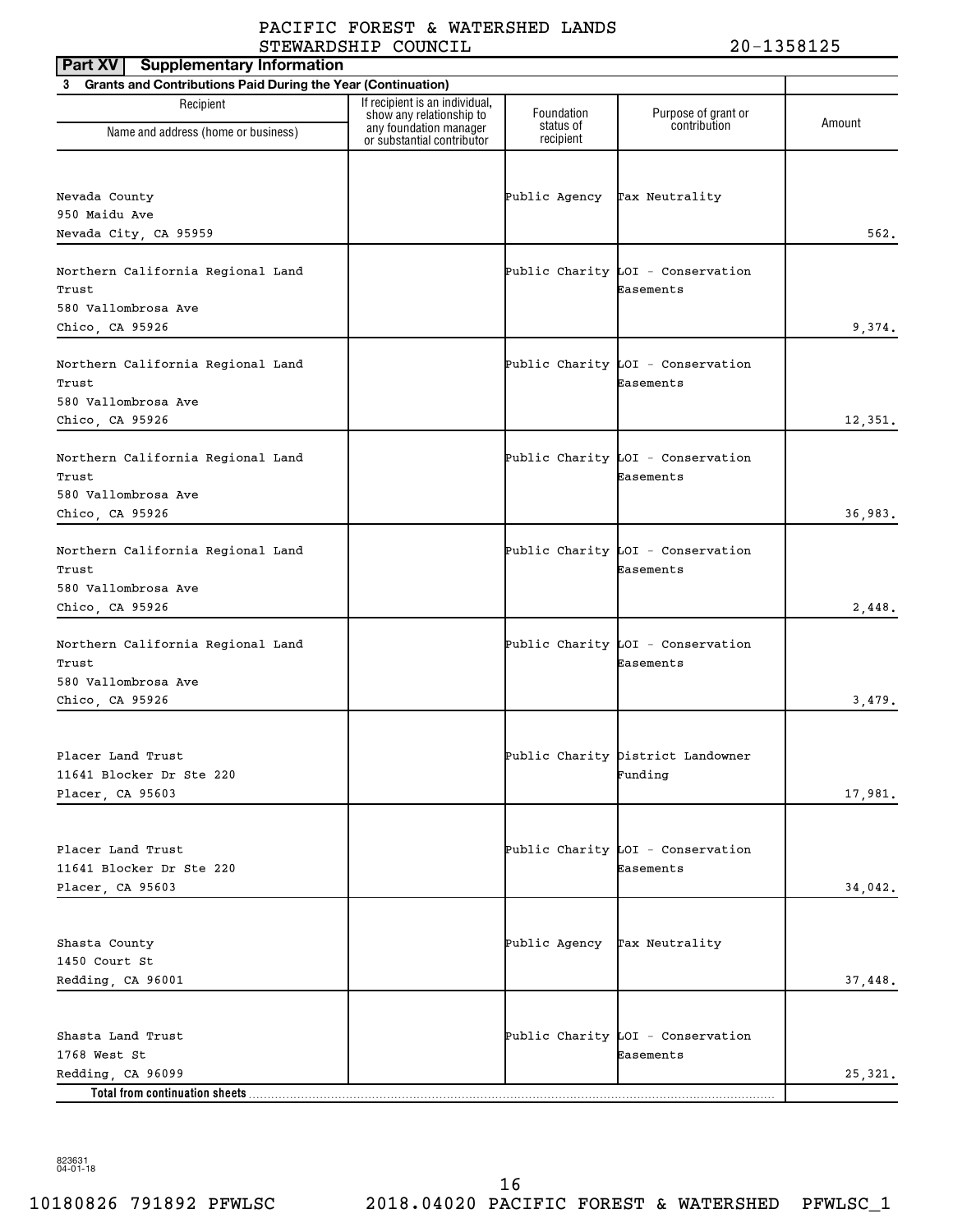| <b>Supplementary Information</b><br>Part XV                    |                                                                                      |                             |                                       |          |
|----------------------------------------------------------------|--------------------------------------------------------------------------------------|-----------------------------|---------------------------------------|----------|
| 3 Grants and Contributions Paid During the Year (Continuation) |                                                                                      |                             |                                       |          |
| Recipient                                                      | If recipient is an individual,<br>show any relationship to<br>any foundation manager | Foundation<br>status of     | Purpose of grant or<br>contribution   | Amount   |
| Name and address (home or business)                            | or substantial contributor                                                           | recipient                   |                                       |          |
|                                                                |                                                                                      |                             |                                       |          |
| Shasta Land Trust                                              |                                                                                      |                             | Public Charity $LOI - Conservation$   |          |
| 1768 West St                                                   |                                                                                      |                             | Easements                             |          |
| Redding, CA 96099                                              |                                                                                      |                             |                                       | 26, 134. |
|                                                                |                                                                                      |                             |                                       |          |
|                                                                |                                                                                      |                             |                                       |          |
| Shasta Land Trust                                              |                                                                                      |                             | Public Charity Negotiation Costs - CE |          |
| 1768 West St                                                   |                                                                                      |                             |                                       |          |
| Redding, CA 96099                                              |                                                                                      |                             |                                       | 29,166.  |
|                                                                |                                                                                      |                             |                                       |          |
| Shasta Land Trust                                              |                                                                                      | Public Charity Endowment    |                                       |          |
| 1768 West St                                                   |                                                                                      |                             |                                       |          |
| Redding, CA 96099                                              |                                                                                      |                             |                                       | 96,300.  |
|                                                                |                                                                                      |                             |                                       |          |
|                                                                |                                                                                      |                             |                                       |          |
| Sierra Foothill Conservancy                                    |                                                                                      | Public Charity Enhancements |                                       |          |
| 5067 Highway 140 Ste D<br>Prather, CA 93651                    |                                                                                      |                             |                                       | 2,886.   |
|                                                                |                                                                                      |                             |                                       |          |
|                                                                |                                                                                      |                             |                                       |          |
| Sierra Foothill Conservancy                                    |                                                                                      | Public Charity Enhancements |                                       |          |
| 5067 Highway 140 Ste D                                         |                                                                                      |                             |                                       |          |
| Prather, CA 93651                                              |                                                                                      |                             |                                       | 21,026.  |
|                                                                |                                                                                      |                             |                                       |          |
| Sierra Foothill Conservancy                                    |                                                                                      |                             | Public Charity Negotiation Costs - CE |          |
| 5067 Highway 140 Ste D                                         |                                                                                      |                             |                                       |          |
| Prather, CA 93651                                              |                                                                                      |                             |                                       | 5,592.   |
|                                                                |                                                                                      |                             |                                       |          |
|                                                                |                                                                                      |                             |                                       |          |
| Sierra Foothill Conservancy                                    |                                                                                      |                             | Public Charity Negotiation Costs - CE |          |
| 5067 Highway 140 Ste D                                         |                                                                                      |                             |                                       |          |
| Prather, CA 93651                                              |                                                                                      |                             |                                       | 11,500.  |
|                                                                |                                                                                      |                             |                                       |          |
| Sierra Foothill Conservancy                                    |                                                                                      |                             | Public Charity Negotiation Costs - CE |          |
| 5067 Highway 140 Ste D                                         |                                                                                      |                             |                                       |          |
| Prather, CA 93651                                              |                                                                                      |                             |                                       | 11,629.  |
|                                                                |                                                                                      |                             |                                       |          |
|                                                                |                                                                                      |                             |                                       |          |
| Sierra Foothill Conservancy<br>5067 Highway 140 Ste D          |                                                                                      | Public Charity Endowment    |                                       |          |
| Prather, CA 93651                                              |                                                                                      |                             |                                       | 101,400. |
|                                                                |                                                                                      |                             |                                       |          |
|                                                                |                                                                                      |                             |                                       |          |
| Sierra Foothill Conservancy                                    |                                                                                      | Public Charity Endowment    |                                       |          |
| 5067 Highway 140 Ste D                                         |                                                                                      |                             |                                       |          |
| Prather, CA 93651<br>Total from continuation sheets.           |                                                                                      |                             |                                       | 72,000.  |
|                                                                |                                                                                      |                             |                                       |          |

10180826 791892 PFWLSC 2018.04020 PACIFIC FOREST & WATERSHED PFWLSC\_1 17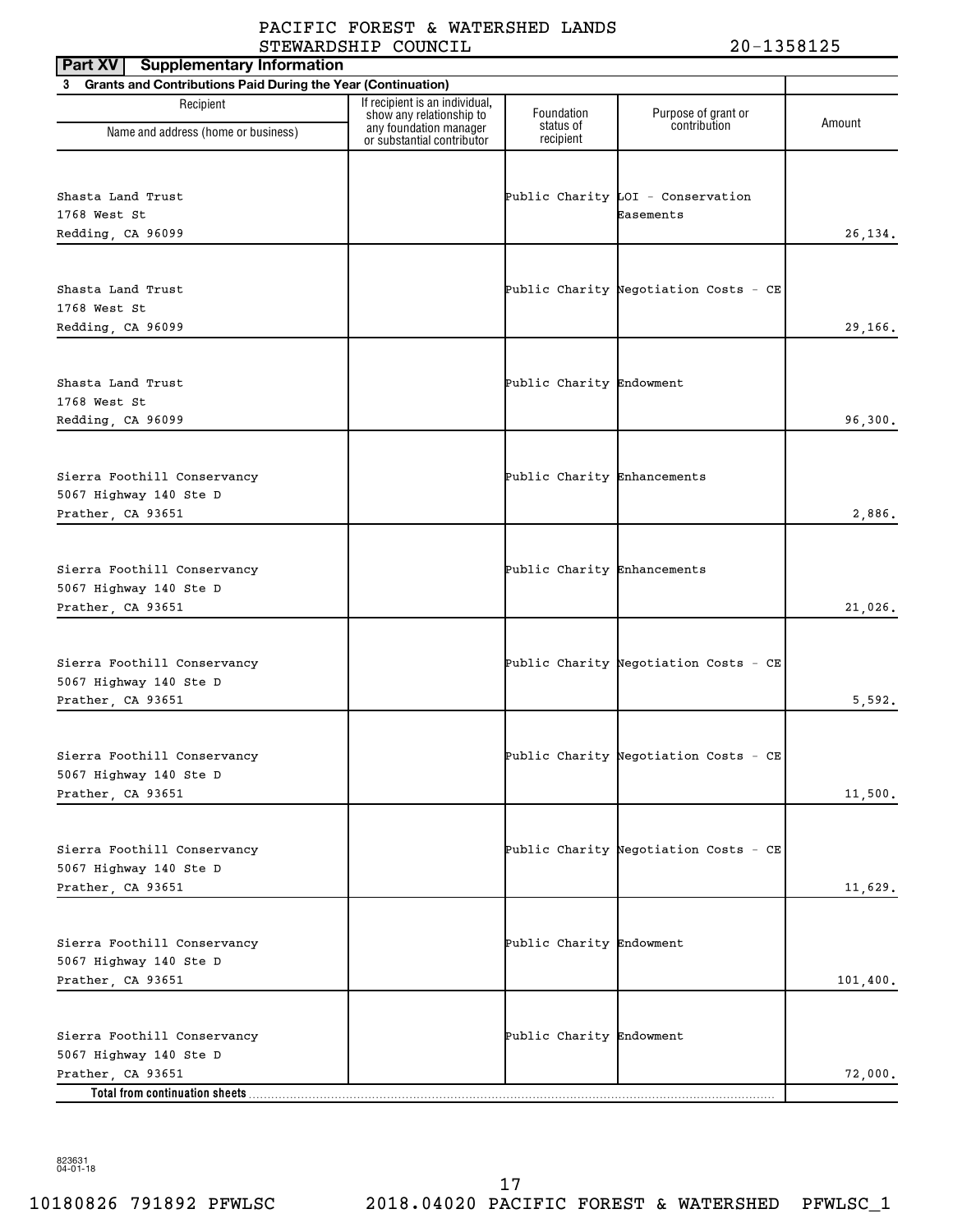| Part XV<br><b>Supplementary Information</b>                    |                                                            |                             |                                       |         |
|----------------------------------------------------------------|------------------------------------------------------------|-----------------------------|---------------------------------------|---------|
| 3 Grants and Contributions Paid During the Year (Continuation) |                                                            |                             |                                       |         |
| Recipient                                                      | If recipient is an individual,<br>show any relationship to | Foundation<br>status of     | Purpose of grant or<br>contribution   | Amount  |
| Name and address (home or business)                            | any foundation manager<br>or substantial contributor       | recipient                   |                                       |         |
|                                                                |                                                            |                             |                                       |         |
| Sierra Nevada Conservancy                                      |                                                            |                             | Public Charity Negotiation Costs - CE |         |
| 11521 Blocker Dr Ste 205                                       |                                                            |                             |                                       |         |
| Auburn, CA 95603                                               |                                                            |                             |                                       | 3,863.  |
|                                                                |                                                            |                             |                                       |         |
| Sierra Nevada Conservancy                                      |                                                            | Public Charity Enhancements |                                       |         |
| 11521 Blocker Dr Ste 205                                       |                                                            |                             |                                       |         |
| Auburn, CA 95603                                               |                                                            |                             |                                       | 1,159.  |
| Western Shasta Resource Conservation                           |                                                            | Public Agency               | Endowment                             |         |
| District                                                       |                                                            |                             |                                       |         |
| 6270 Parallel Rd                                               |                                                            |                             |                                       |         |
| Anderson, CA 96007                                             |                                                            |                             |                                       | 98,600. |
|                                                                |                                                            |                             |                                       |         |
| Wildlife Heritage Fundation                                    |                                                            |                             | Public Charity $LOI - Conservation$   |         |
| 563 2nd St Ste 120<br>Lincoln, CA 95648                        |                                                            |                             | Easements                             | 5,000.  |
|                                                                |                                                            |                             |                                       |         |
|                                                                |                                                            |                             |                                       |         |
|                                                                |                                                            |                             |                                       |         |
|                                                                |                                                            |                             |                                       |         |
|                                                                |                                                            |                             |                                       |         |
|                                                                |                                                            |                             |                                       |         |
|                                                                |                                                            |                             |                                       |         |
|                                                                |                                                            |                             |                                       |         |
|                                                                |                                                            |                             |                                       |         |
|                                                                |                                                            |                             |                                       |         |
|                                                                |                                                            |                             |                                       |         |
|                                                                |                                                            |                             |                                       |         |
|                                                                |                                                            |                             |                                       |         |
|                                                                |                                                            |                             |                                       |         |
|                                                                |                                                            |                             |                                       |         |
|                                                                |                                                            |                             |                                       |         |
|                                                                |                                                            |                             |                                       |         |
|                                                                |                                                            |                             |                                       |         |
|                                                                |                                                            |                             |                                       |         |
|                                                                |                                                            |                             |                                       |         |
|                                                                |                                                            |                             |                                       |         |
|                                                                |                                                            |                             |                                       |         |
|                                                                |                                                            |                             |                                       |         |
|                                                                |                                                            |                             |                                       |         |
|                                                                |                                                            |                             |                                       |         |

823631 04-01-18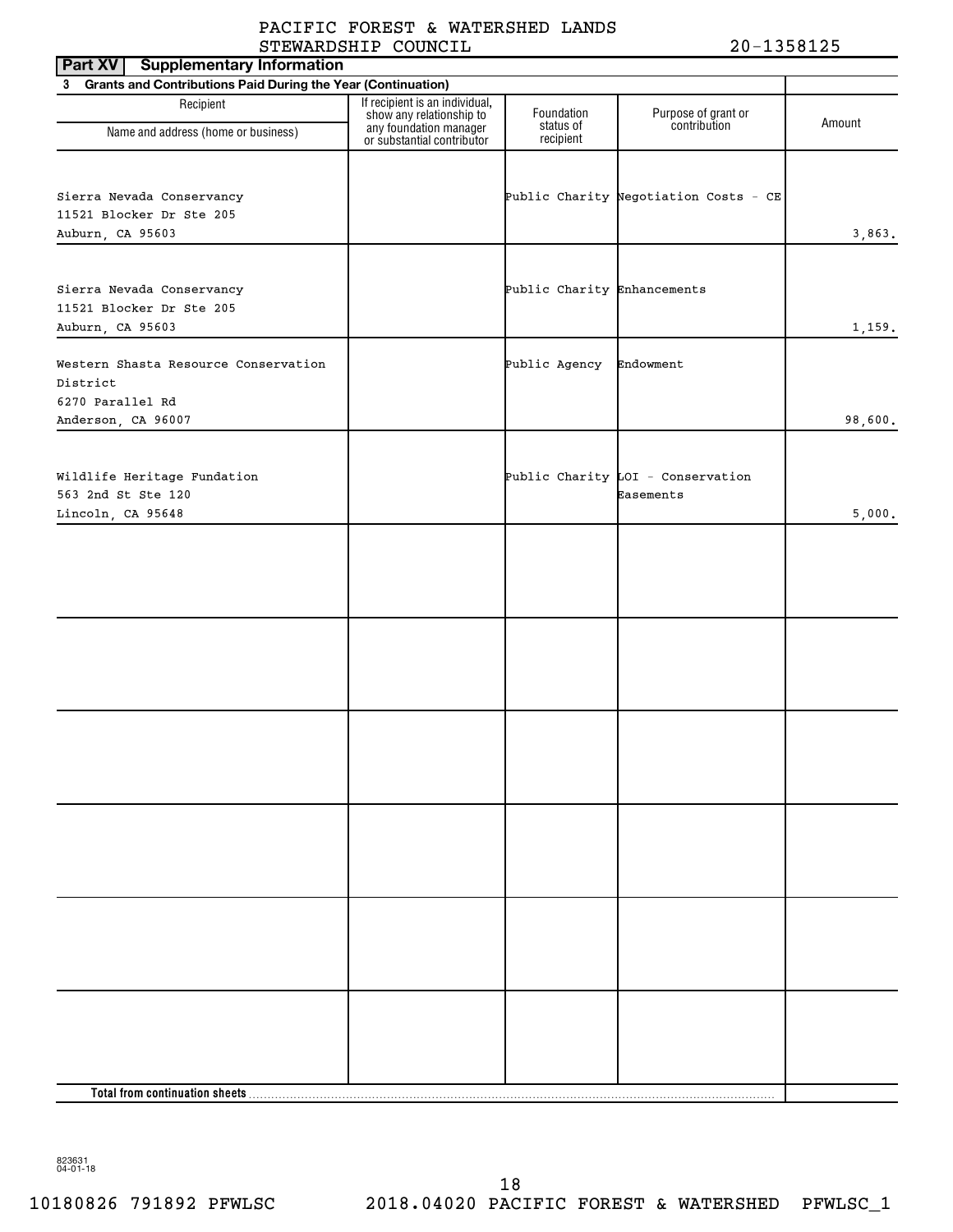| 2220 | Underpayment of Estimated Tax by Corporations |
|------|-----------------------------------------------|
|      |                                               |

**| Attach to the corporation's tax return.** Form 990-PF OMB No. 1545-0123

Department of the Treasury Internal Revenue

Form **2220** 

Name

| t of the Treasury<br>venue Service |                                  |  |                                                                  | $\blacktriangleright$ Attach to the corporation's tax return. | $\blacktriangleright$ Go to www.irs.gov/Form2220 for instructions and the latest information. | FOLII JJU-FF | 2018                                  |
|------------------------------------|----------------------------------|--|------------------------------------------------------------------|---------------------------------------------------------------|-----------------------------------------------------------------------------------------------|--------------|---------------------------------------|
|                                    | PACIFIC FOREST & WATERSHED LANDS |  |                                                                  |                                                               |                                                                                               |              | <b>Employer identification number</b> |
|                                    | STEWARDSHIP COUNCIL              |  |                                                                  |                                                               |                                                                                               |              | 20-1358125                            |
|                                    |                                  |  | $\begin{array}{c} \n\bullet \bullet \bullet \bullet \end{array}$ |                                                               |                                                                                               |              |                                       |

**Note:** Generally, the corporation is not required to file Form 2220 (see Part II below for exceptions) because the IRS will figure any penalty owed and estimated tax penalty line of the corporation's income tax return, but **do not** attach Form 2220. bill the corporation. However, the corporation may still use Form 2220 to figure the penalty. If so, enter the amount from page 2, line 38, on the

|   | estimated tax perialty line of the corporation's income tax return, but <b>uo not</b> attach i omnizzzo                                                                                                                        |    |          |          |        |             |          |
|---|--------------------------------------------------------------------------------------------------------------------------------------------------------------------------------------------------------------------------------|----|----------|----------|--------|-------------|----------|
|   | <b>Required Annual Payment</b><br>Part I                                                                                                                                                                                       |    |          |          |        |             |          |
|   | 1 Total tax (see instructions) manufacture contract to the set of the contract of the contract of the contract of the contract of the contract of the contract of the contract of the contract of the contract of the contract |    |          |          |        | 1           | 14,086.  |
|   |                                                                                                                                                                                                                                |    |          | 2a       |        |             |          |
|   | <b>b</b> Look-back interest included on line 1 under section $460(b)(2)$ for completed long-term                                                                                                                               |    |          |          |        |             |          |
|   | contracts or section 167(g) for depreciation under the income forecast method                                                                                                                                                  |    |          | 2b       |        |             |          |
|   |                                                                                                                                                                                                                                |    |          |          |        |             |          |
|   |                                                                                                                                                                                                                                |    |          | 2c       |        |             |          |
|   | d Total. Add lines 2a through 2c [11] Martin Martin Martin Martin Martin Martin Martin Martin Martin Martin Ma                                                                                                                 |    |          |          |        | 2d          |          |
|   | 3 Subtract line 2d from line 1. If the result is less than \$500, do not complete or file this form. The corporation                                                                                                           |    |          |          |        |             |          |
|   | does not owe the penalty                                                                                                                                                                                                       |    |          |          |        | 3           | 14,086.  |
|   | 4 Enter the tax shown on the corporation's 2017 income tax return. See instructions. Caution: If the tax is zero                                                                                                               |    |          |          |        |             |          |
|   |                                                                                                                                                                                                                                |    |          |          |        | 4           |          |
|   |                                                                                                                                                                                                                                |    |          |          |        |             |          |
|   | 5 Required annual payment. Enter the smaller of line 3 or line 4. If the corporation is required to skip line 4,                                                                                                               |    |          |          |        |             |          |
|   |                                                                                                                                                                                                                                |    |          |          |        | 5           | 14,086.  |
|   | Reasons for Filing - Check the boxes below that apply. If any boxes are checked, the corporation must file Form 2220<br>Part II                                                                                                |    |          |          |        |             |          |
|   | even if it does not owe a penalty. See instructions.                                                                                                                                                                           |    |          |          |        |             |          |
| 6 | The corporation is using the adjusted seasonal installment method.                                                                                                                                                             |    |          |          |        |             |          |
| 7 | The corporation is using the annualized income installment method.                                                                                                                                                             |    |          |          |        |             |          |
| 8 | The corporation is a "large corporation" figuring its first required installment based on the prior year's tax.                                                                                                                |    |          |          |        |             |          |
|   | Part III   Figuring the Underpayment                                                                                                                                                                                           |    |          |          |        |             |          |
|   |                                                                                                                                                                                                                                |    | (a)      | (b)      |        | (c)         | (d)      |
| 9 |                                                                                                                                                                                                                                |    |          |          |        |             |          |
|   | Installment due dates. Enter in columns (a) through<br>(d) the 15th day of the 4th (Form 990-PF filers:<br>Use 5th month), 6th, 9th, and 12th months of the                                                                    |    |          |          |        |             |          |
|   |                                                                                                                                                                                                                                | 9  | 05/15/18 | 06/15/18 |        | 09/15/18    | 12/15/18 |
|   | 10 Required installments. If the box on line 6 and/or line 7                                                                                                                                                                   |    |          |          |        |             |          |
|   | above is checked, enter the amounts from Sch A, line 38. If                                                                                                                                                                    |    |          |          |        |             |          |
|   | the box on line 8 (but not 6 or 7) is checked, see instructions                                                                                                                                                                |    |          |          |        |             |          |
|   | for the amounts to enter. If none of these boxes are checked.                                                                                                                                                                  |    |          |          |        |             |          |
|   | enter 25% (0.25) of line 5 above in each column                                                                                                                                                                                | 10 | 3,522.   |          | 3,521. | 3,522.      | 3,521.   |
|   | 11 Estimated tax paid or credited for each period. For                                                                                                                                                                         |    |          |          |        |             |          |
|   | column (a) only, enter the amount from line 11 on line 15.                                                                                                                                                                     |    |          |          |        |             |          |
|   | See instructions                                                                                                                                                                                                               | 11 | 6,874.   |          |        |             |          |
|   | Complete lines 12 through 18 of one column                                                                                                                                                                                     |    |          |          |        |             |          |
|   | before going to the next column.                                                                                                                                                                                               |    |          |          |        |             |          |
|   | 12 Enter amount, if any, from line 18 of the preceding column                                                                                                                                                                  | 12 |          |          | 3,352. |             |          |
|   |                                                                                                                                                                                                                                | 13 |          |          | 3,352. |             |          |
|   | 14 Add amounts on lines 16 and 17 of the preceding column                                                                                                                                                                      | 14 |          |          |        | 169.        | 3,691.   |
|   | 15 Subtract line 14 from line 13. If zero or less, enter -0-                                                                                                                                                                   | 15 | 6,874.   |          | 3,352. | $\mathbf 0$ | 0.       |
|   | 16 If the amount on line 15 is zero, subtract line 13 from line                                                                                                                                                                |    |          |          |        |             |          |
|   | 14. Otherwise, enter -0-                                                                                                                                                                                                       | 16 |          |          | 0.     | 169.        |          |
|   | 17 Underpayment. If line 15 is less than or equal to line 10,                                                                                                                                                                  |    |          |          |        |             |          |
|   | subtract line 15 from line 10. Then go to line 12 of the next                                                                                                                                                                  |    |          |          |        |             |          |
|   | column. Otherwise, go to line 18                                                                                                                                                                                               | 17 |          |          | 169.   | 3,522.      | 3,521.   |

**Go to Part IV on page 2 to figure the penalty. Do not go to Part IV if there are no entries on line 17 - no penalty is owed.** from line 15. Then go to line 12 of the next column 3,352.

**18**

**For Paperwork Reduction Act Notice, see separate instructions.** LHA

**18 Overpayment.**  If line 10 is less than line 15, subtract line 10

Form 2220 (2018)

812801 01-09-19

19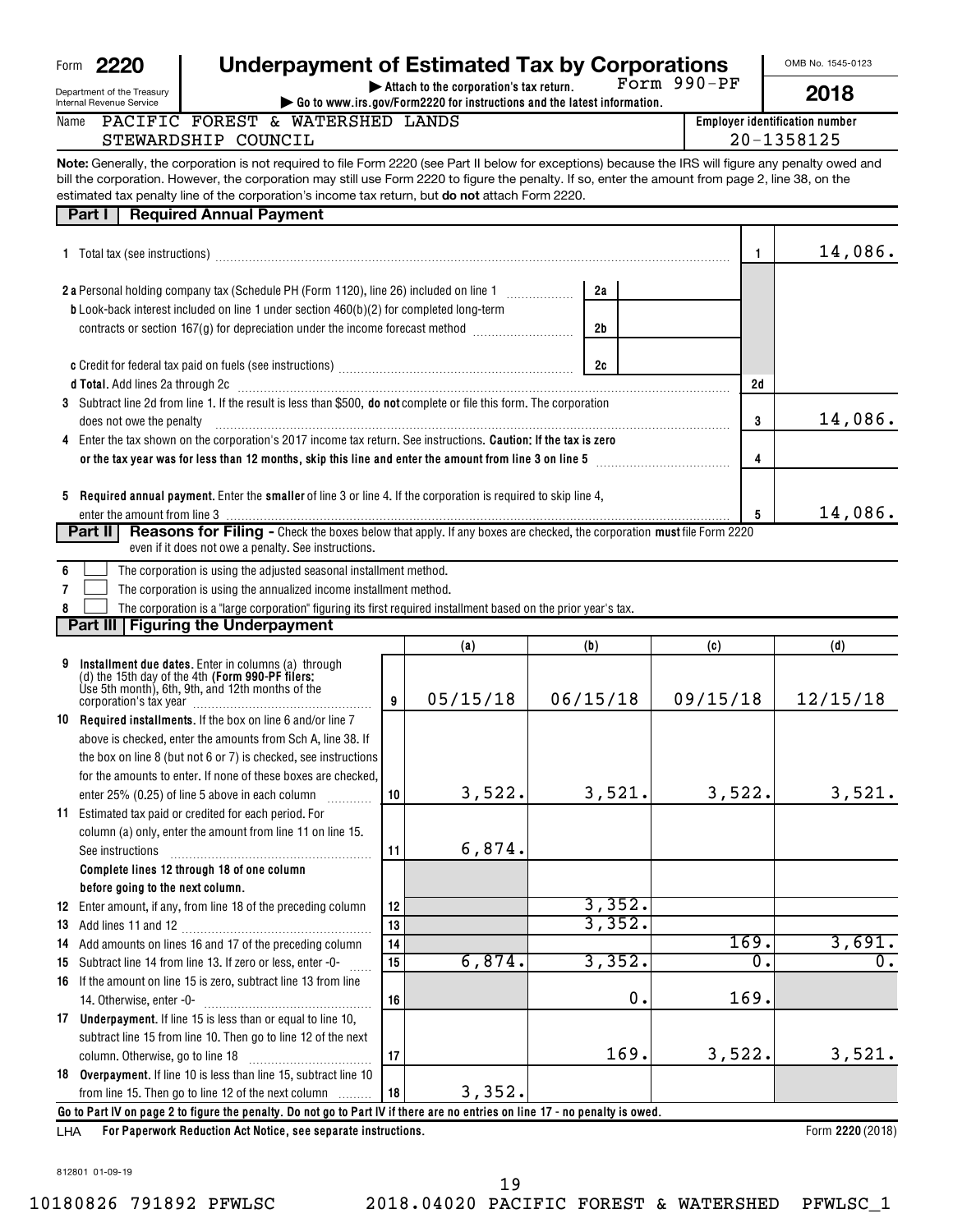#### Form 2220 (2018) S ${\tt TEWARDSHIP}$   ${\tt COUNTIL}$  20-1358125 Page Form 990-PF PACIFIC FOREST & WATERSHED LANDS

### **Part IV Figuring the Penalty**

|                                                                                                                                                                                                                                                                                                                                    |                      | (a) | (b)                    | (c) |           | (d)  |  |  |  |
|------------------------------------------------------------------------------------------------------------------------------------------------------------------------------------------------------------------------------------------------------------------------------------------------------------------------------------|----------------------|-----|------------------------|-----|-----------|------|--|--|--|
| 19 Enter the date of payment or the 15th day of the 4th month<br>after the close of the tax year, whichever is earlier.<br>(C corporations with tax years ending June 30<br>and S corporations: Use 3rd month instead of 4th month.<br>Form 990-PF and Form 990-T filers: Use 5th month<br>instead of 4th month.) See instructions | 19                   |     |                        |     |           |      |  |  |  |
| 20 Number of days from due date of installment on line 9 to the                                                                                                                                                                                                                                                                    |                      |     |                        |     |           |      |  |  |  |
| date shown on line 19                                                                                                                                                                                                                                                                                                              | 20                   |     |                        |     |           |      |  |  |  |
| 21 Number of days on line 20 after 4/15/2018 and before 7/1/2018                                                                                                                                                                                                                                                                   | 21                   |     |                        |     |           |      |  |  |  |
| 22 Underpayment on line 17 x Number of days on line 21 x 5% (0.05)                                                                                                                                                                                                                                                                 | 22                   | \$  | \$                     | \$  |           | \$   |  |  |  |
| 23 Number of days on line 20 after 06/30/2018 and before 10/1/2018 $\ldots$                                                                                                                                                                                                                                                        | 23                   |     |                        |     |           |      |  |  |  |
| 24 Underpayment on line 17 x Number of days on line 23 x 5% (0.05)                                                                                                                                                                                                                                                                 | $24$   \$            |     | \$                     | \$  |           | \$   |  |  |  |
| 25 Number of days on line 20 after 9/30/2018 and before 1/1/2019 $\ldots$                                                                                                                                                                                                                                                          | 25                   |     |                        |     |           |      |  |  |  |
| 26 Underpayment on line 17 x Number of days on line 25 x 5% (0.05)<br>365                                                                                                                                                                                                                                                          | 26                   | \$  | \$                     | \$  |           | \$   |  |  |  |
| 27 Number of days on line 20 after 12/31/2018 and before 4/1/2019                                                                                                                                                                                                                                                                  | 27                   |     | See Attached Worksheet |     |           |      |  |  |  |
| 28 Underpayment on line 17 x Number of days on line 27 x 6% (0.06)<br>365                                                                                                                                                                                                                                                          | $28$   \$            |     | \$                     | \$  |           | \$   |  |  |  |
| 29 Number of days on line 20 after 3/31/2019 and before $7/1/2019$                                                                                                                                                                                                                                                                 | 29                   |     |                        |     |           |      |  |  |  |
| 30 Underpayment on line 17 x Number of days on line 29 x $*$ %<br>365                                                                                                                                                                                                                                                              | 30 <sub>1</sub>      | \$  | \$                     | \$  |           | \$   |  |  |  |
| $31$ Number of days on line 20 after 6/30/2019 and before 10/1/2019                                                                                                                                                                                                                                                                | 31                   |     |                        |     |           |      |  |  |  |
| 32 Underpayment on line 17 x Number of days on line 31 x $*$ %<br>365                                                                                                                                                                                                                                                              | 32                   | \$  | \$                     | \$  |           | \$   |  |  |  |
| $33$ Number of days on line 20 after 9/30/2019 and before 1/1/2020                                                                                                                                                                                                                                                                 | 33                   |     |                        |     |           |      |  |  |  |
| 34 Underpayment on line 17 x Number of days on line 33 x $*$ %<br>365                                                                                                                                                                                                                                                              | $34$ \ $\frac{6}{3}$ |     | \$                     | \$  |           | \$   |  |  |  |
| 35 Number of days on line 20 after 12/31/2019 and before 3/16/2020                                                                                                                                                                                                                                                                 | 35                   |     |                        |     |           |      |  |  |  |
| <b>36</b> Underpayment on line 17 x Number of days on line 35 x $*$ %<br>.<br>366                                                                                                                                                                                                                                                  | $36 \mid$ \$         |     | \$                     | \$  |           | \$   |  |  |  |
| 37 Add lines 22, 24, 26, 28, 30, 32, 34, and 36                                                                                                                                                                                                                                                                                    | $37$ \ \$            |     | \$                     | \$  |           | \$   |  |  |  |
| 38 Penalty. Add columns (a) through (d) of line 37. Enter the total here and on Form 1120, line 34; or the comparable<br>line for other income tax returns                                                                                                                                                                         |                      |     |                        |     | $38  $ \$ | 224. |  |  |  |
| * Use the penalty interest rate for each calendar quarter, which the IRS will determine during the first month in the preceding quarter.<br>These rates are published quarterly in an IRS News Release and in a revenue ruling in the Internal Revenue Bulletin. To obtain this                                                    |                      |     |                        |     |           |      |  |  |  |

information on the Internet, access the IRS website at **www.irs.gov**. You can also call 1-800-829-4933 to get interest rate information.

**2220**  Form (2018)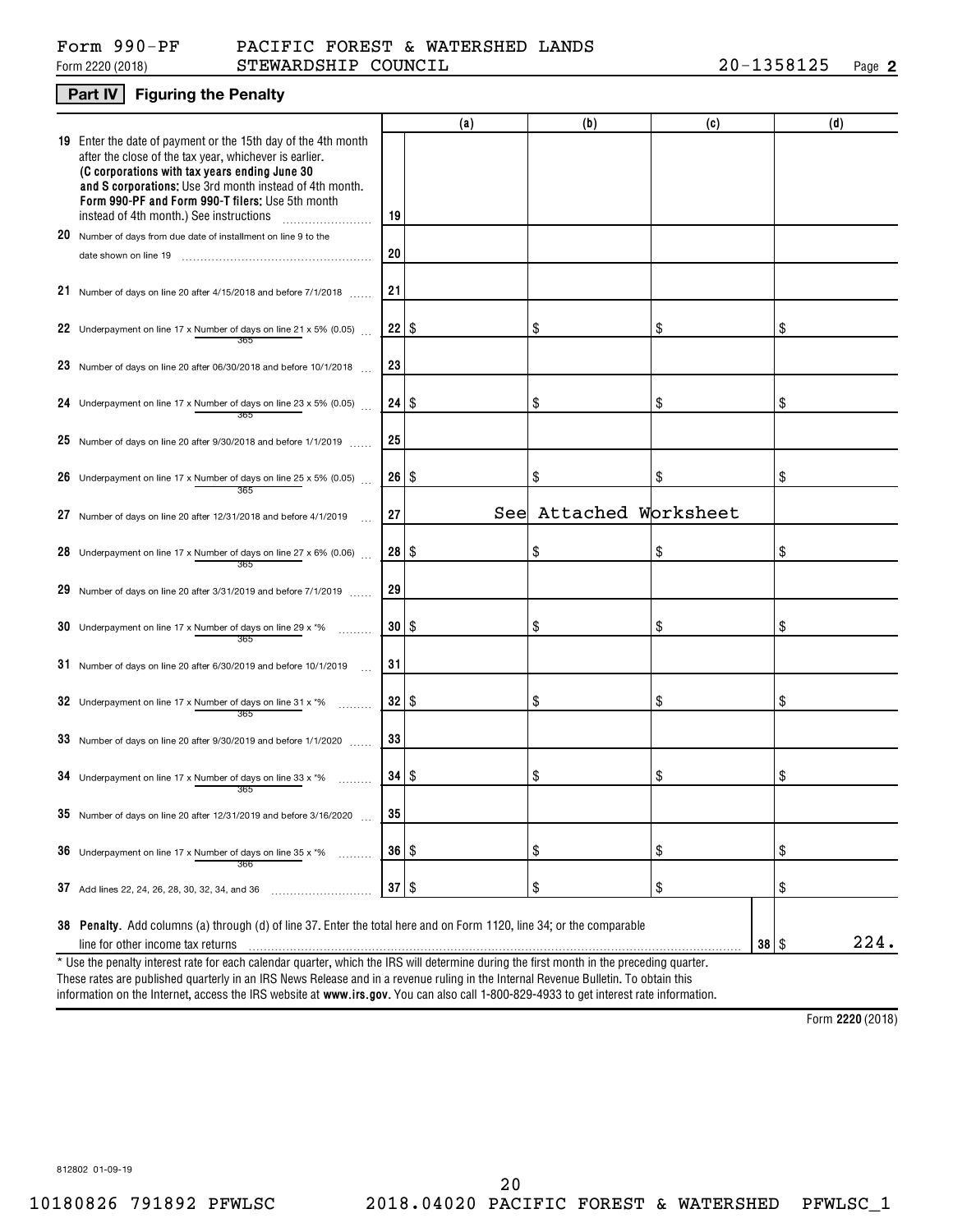| Form 990-PF                                                                                                                                                                                                                                                                        | Legal Fees                                                                                             |                                                                                |                               | Statement<br>1                                                                                    |
|------------------------------------------------------------------------------------------------------------------------------------------------------------------------------------------------------------------------------------------------------------------------------------|--------------------------------------------------------------------------------------------------------|--------------------------------------------------------------------------------|-------------------------------|---------------------------------------------------------------------------------------------------|
| Description                                                                                                                                                                                                                                                                        | (a)<br>Expenses<br>Per Books                                                                           | (b)<br>Net Invest-<br>ment Income                                              | (c)<br>Adjusted<br>Net Income | (d)<br>Charitable<br>Purposes                                                                     |
| Legal                                                                                                                                                                                                                                                                              | 68,918.                                                                                                | $0$ .                                                                          |                               | 69,897.                                                                                           |
| To Fm 990-PF, Pg 1, 1n 16a                                                                                                                                                                                                                                                         | 68,918.                                                                                                | 0.                                                                             |                               | 69,897.                                                                                           |
| Form 990-PF                                                                                                                                                                                                                                                                        | Accounting Fees                                                                                        |                                                                                |                               | 2<br>Statement                                                                                    |
| Description                                                                                                                                                                                                                                                                        | (a)<br>Expenses<br>Per Books                                                                           | (b)<br>Net Invest-<br>ment Income                                              | (c)<br>Adjusted<br>Net Income | (d)<br>Charitable<br>Purposes                                                                     |
| Accounting                                                                                                                                                                                                                                                                         | 44,192.                                                                                                | 0.                                                                             |                               | 36, 128.                                                                                          |
| To Form 990-PF, Pg 1, 1n 16b                                                                                                                                                                                                                                                       | 44,192.                                                                                                | 0.                                                                             |                               | 36, 128.                                                                                          |
| Form 990-PF                                                                                                                                                                                                                                                                        | Other Professional Fees                                                                                |                                                                                |                               | 3<br>Statement                                                                                    |
| Description                                                                                                                                                                                                                                                                        | (a)<br>Expenses<br>Per Books                                                                           | (b)<br>Net Invest-<br>ment Income                                              | (c)<br>Adjusted<br>Net Income | (d)<br>Charitable<br>Purposes                                                                     |
| Investment Management Fees<br>Professional Services<br>Technology Support<br>Graphics/Media/PR Support<br>Land Planning<br>Boundary Survey Contractor<br>Baseline Documentation<br>Contractor<br>Title and Recordation<br>Services<br>Copy & Printing/Newsletter<br>Public Notices | 21,000.<br>2,909.<br>25,430.<br>3,665.<br>21,898.<br>360,144.<br>73,552.<br>44,011.<br>204.<br>13,893. | 21,000.<br>0.<br>0.<br>$\mathbf 0$ .<br>$0$ .<br>0.<br>0.<br>0.<br>$0$ .<br>0. |                               | 0.<br>2,909.<br>29,872.<br>3,665.<br>23,098.<br>338,774.<br>68,600.<br>40,692.<br>204.<br>14,501. |
| To Form 990-PF, Pg 1, 1n 16c                                                                                                                                                                                                                                                       | 566,706.                                                                                               | 21,000.                                                                        |                               | 522,315.                                                                                          |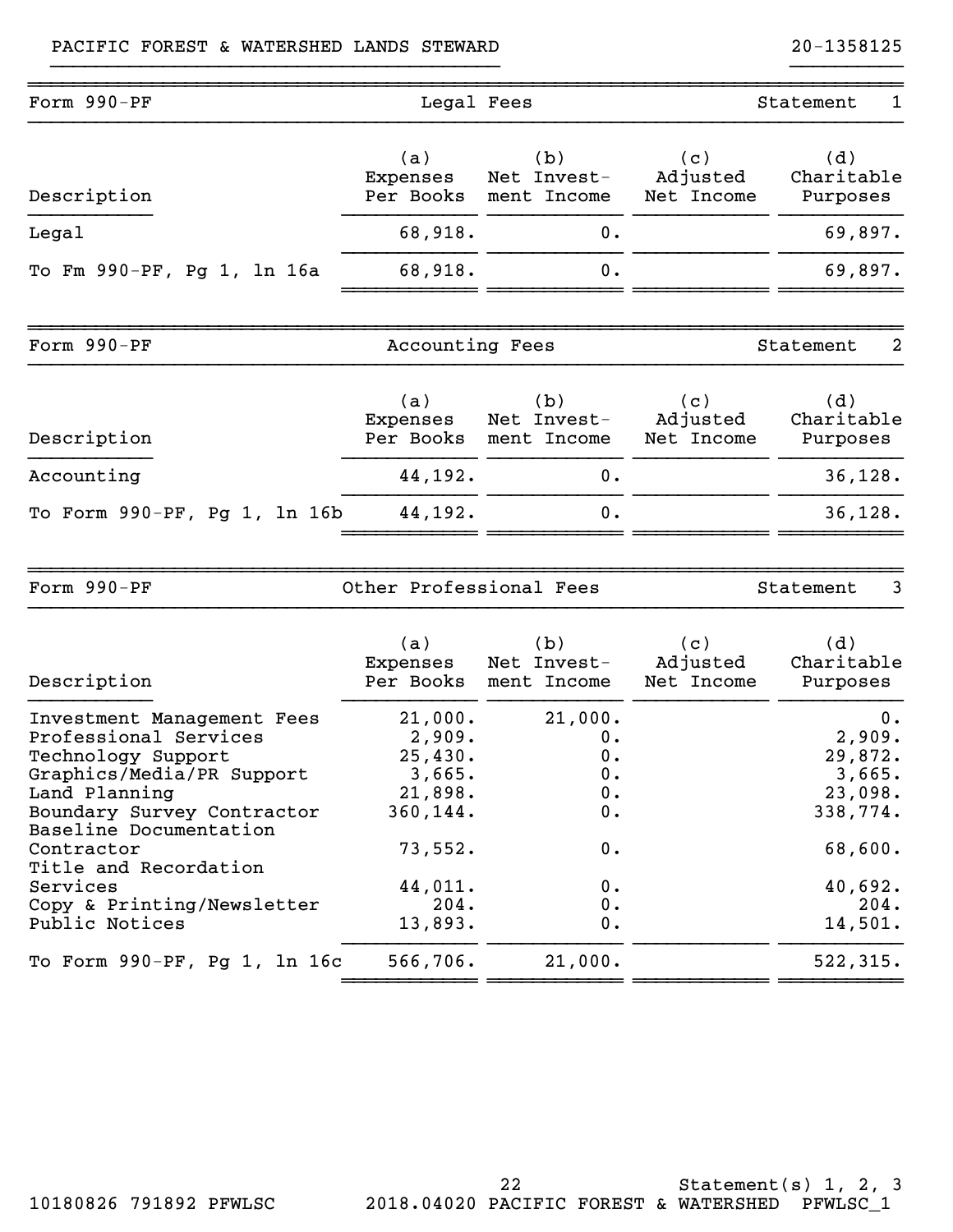| Form 990-PF                                              |                              | Taxes                             | Statement<br>4 |                               |                               |       |
|----------------------------------------------------------|------------------------------|-----------------------------------|----------------|-------------------------------|-------------------------------|-------|
| Description                                              | (a)<br>Expenses<br>Per Books | (b)<br>Net Invest-<br>ment Income |                | (c)<br>Adjusted<br>Net Income | (d)<br>Charitable<br>Purposes |       |
| Payroll Taxes<br><b>Excise Taxes</b>                     | 66,967.<br>85.               |                                   | 0.<br>0.       |                               | 66,967.                       | 85.   |
| To Form 990-PF, Pg 1, 1n 18                              | 67,052.                      |                                   | 0.             |                               | 67,052.                       |       |
| Form 990-PF                                              |                              | Other Expenses                    |                |                               | Statement                     | 5     |
| Description                                              | (a)<br>Expenses<br>Per Books | (b)<br>Net Invest-<br>ment Income |                | (c)<br>Adjusted<br>Net Income | (d)<br>Charitable<br>Purposes |       |
| Insurance<br>Office Supplies & Expenses<br>Bank Charges  | 49,493.<br>19,530.<br>523.   |                                   | 0.<br>0.<br>0. |                               | 49,664.<br>19,279.<br>523.    |       |
| To Form 990-PF, Pg 1, 1n 23                              | 69,546.                      |                                   | 0.             |                               | 69,466.                       |       |
| Form 990-PF                                              |                              | Other Investments                 |                |                               | Statement                     | 6     |
| Description                                              |                              | Valuation<br>Method               |                | Book Value                    | Fair Market<br>Value          |       |
| OTHER INVESTMENTS                                        |                              | FMV                               |                | 32,042,295.                   | 32,042,295.                   |       |
| Total to Form 990-PF, Part II, line 13                   |                              |                                   |                | 32,042,295.                   | 32,042,295.                   |       |
| Form 990-PF                                              |                              | Other Assets                      |                |                               | Statement                     | 7     |
| Description                                              |                              | Beginning of<br>Yr Book Value     |                | End of Year<br>Book Value     | Fair Market<br>Value          |       |
| <b>ACCRUED INTEREST</b><br>OFFICE LEASE SECURITY DEPOSIT |                              | 11,332.<br>3,538.                 |                | 0.<br>3,538.                  | 3,538.                        | $0$ . |
| To Form 990-PF, Part II, line 15                         |                              | 14,870.                           |                | 3,538.                        | 3,538.                        |       |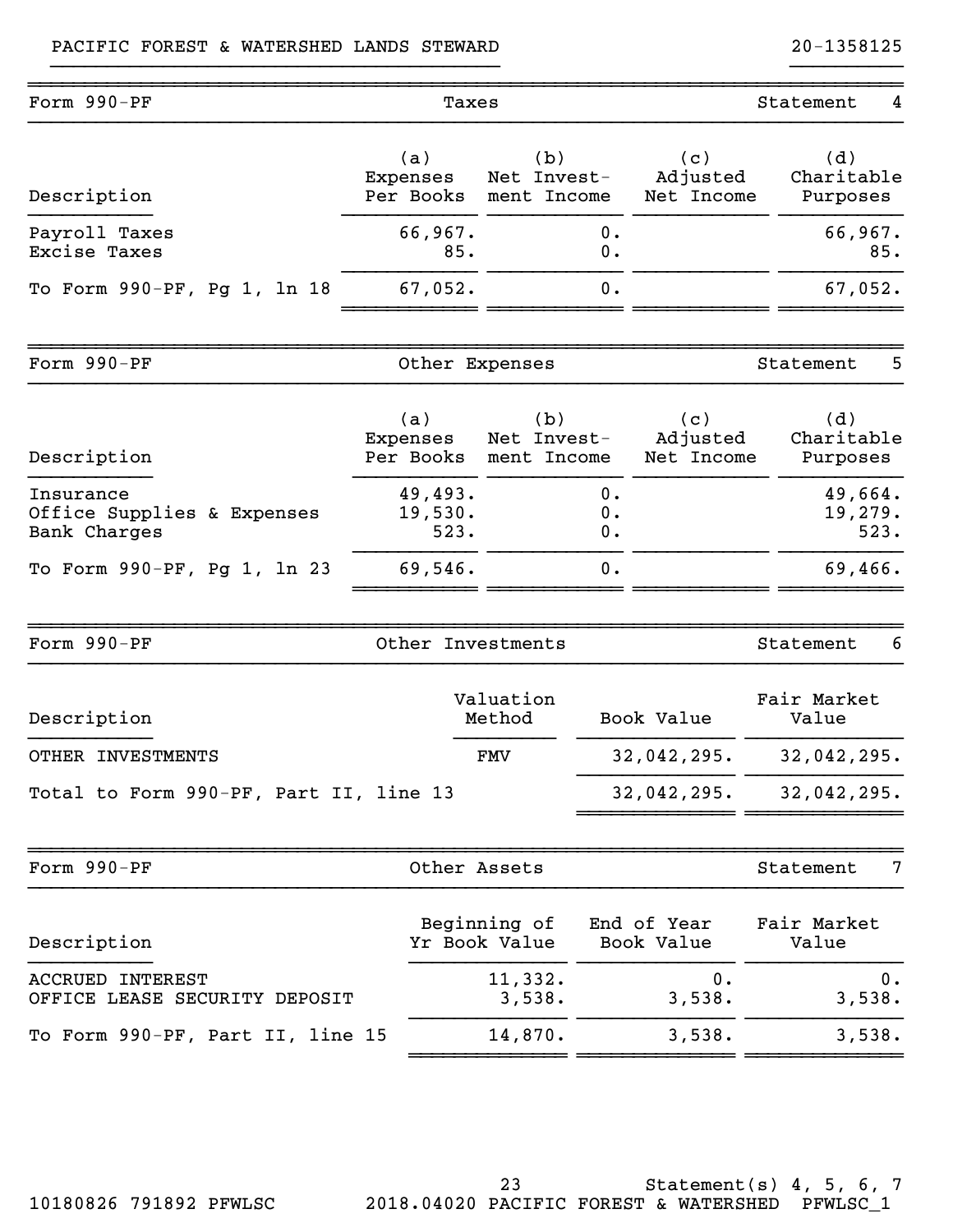# Form 990-PF Part VIII - List of Officers, Directors Statement 8 Trustees and Foundation Managers }}}}}}}}}}}}}}}}}}}}}}}}}}}}}}}}}}}}}}}}}}}}}}}}}}}}}}}}}}}}}}}}}}}}}}}}}}}}}} Employee Title and Compen- Ben Plan Expense Name and Address Avrg Hrs/Wk sation Contrib Account }}}}}}}}}}}}}}}} }}}}}}}}}}}}} }}}}}}}}}}} }}}}}}}} }}}}}}}} Art Baggett, Jr. President 3300 Douglas Boulevard, Suite 250 7.00 0. 0. 0. Roseville, CA 95661 Truman Burns Vice President 3300 Douglas Boulevard, Suite 250 7.00 0. 0. 0. Roseville, CA 95661 Soapy Mulholland Vice President 3300 Douglas Boulevard, Suite 250 7.00 0. 0. 0. Roseville, CA 95661 David Muraki Vice President 3300 Douglas Boulevard, Suite 250 7.00 0. 0. 0. Roseville, CA 95661 Mike Schonherr Treasurer 3300 Douglas Boulevard, Suite 250 7.00 0. 0. 0. Roseville, CA 95661 Nancee Murray Nancee Murray Secretary 3300 Douglas Boulevard, Suite 250 7.00 0. 0. 0. Roseville, CA 95661 Dave Eggerton **Board Director** 3300 Douglas Boulevard, Suite 250 5.00 0. 0. 0. Roseville, CA 95661 Melissa Sparks-Kranz Board Director 3300 Douglas Boulevard, Suite 250 5.00 0. 0. 0. 0. Roseville, CA 95661 Karen Mills Board Director 3300 Douglas Boulevard, Suite 250 5.00 0. 0. 0. Roseville, CA 95661 Noelle Cremers **Board Director** 3300 Douglas Boulevard, Suite 250 5.00 0. 0. 0. Roseville, CA 95661

~~~~~~~~~~~~~~~~~~~~~~~~~~~~~~~~~~~~~~~~~~~~~~~~~~~~~~~~~~~~~~~~~~~~~~~~~~~~~~

Kirstin Kolpitcke Board Director 3300 Douglas Boulevard, Suite 250 5.00 0. 0. 0. Roseville, CA 95661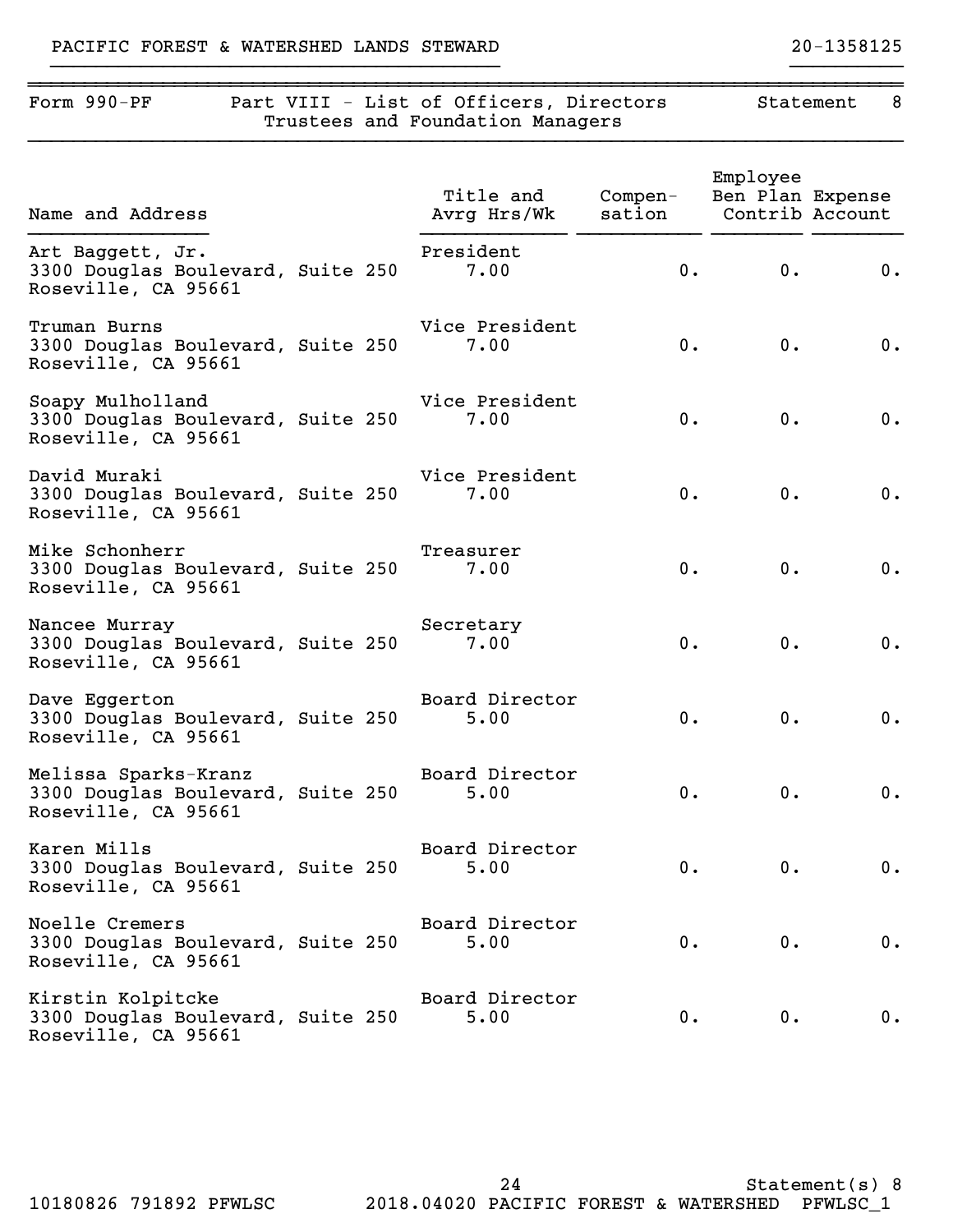| PACIFIC FOREST & WATERSHED LANDS STEWARD                                         |                        |       |    | 20-1358125 |
|----------------------------------------------------------------------------------|------------------------|-------|----|------------|
| George Gentry<br>3300 Douglas Boulevard, Suite 250<br>Roseville, CA 95661        | Board Director<br>5.00 | 0.    | 0. | 0.         |
| Pete Bell<br>3300 Douglas Boulevard, Suite 250<br>Roseville, CA 95661            | Board Director<br>5.00 | $0$ . | 0. | $0$ .      |
| Richard Roos-Collins<br>3300 Douglas Boulevard, Suite 250<br>Roseville, CA 95661 | Board Director<br>5.00 | 0.    | 0. | 0.         |
| Allison Brown<br>3300 Douglas Boulevard, Suite 250<br>Roseville, CA 95661        | Board Director<br>5.00 | $0$ . | 0. | $0$ .      |
| Chris Nota<br>3300 Douglas Boulevard, Suite 250<br>Roseville, CA 95661           | Board Director<br>5.00 | 0.    | 0. | $0$ .      |
| Wade Crowfoot<br>3300 Douglas Boulevard, Suite 250<br>Roseville, CA 95661        | Board Director<br>5.00 | 0.    | 0. | 0.         |
| Brady Moss<br>3300 Douglas Boulevard, Suite 250<br>Roseville, CA 95661           | Board Director<br>5.00 | 0.    | 0. | $0$ .      |
| Larry Myers<br>3300 Douglas Boulevard, Suite 250<br>Roseville, CA 95661          | Board Director<br>5.00 | 0.    | 0. | $0$ .      |
| Ken Tipon<br>3300 Douglas Boulevard, Suite 250<br>Roseville, CA 95661            | Board Director<br>5.00 | 0.    | 0. | 0.         |
| Bob Schneider<br>3300 Douglas Boulevard, Suite 250<br>Roseville, CA 95661        | Board Director<br>5.00 | 0.    | 0. | 0.         |
| Rebecca Doidge<br>3300 Douglas Boulevard, Suite 250<br>Roseville, CA 95661       | Board Director<br>5.00 | 0.    | 0. | 0.         |
| Lee Adams<br>3300 Douglas Boulevard, Suite 250<br>Roseville, CA 95661            | Board Director<br>5.00 | 0.    | 0. | 0.         |
| John Viegas<br>3300 Douglas Boulevard, Suite 250<br>Roseville, CA 95661          | Board Director<br>5.00 | 0.    | 0. | 0.         |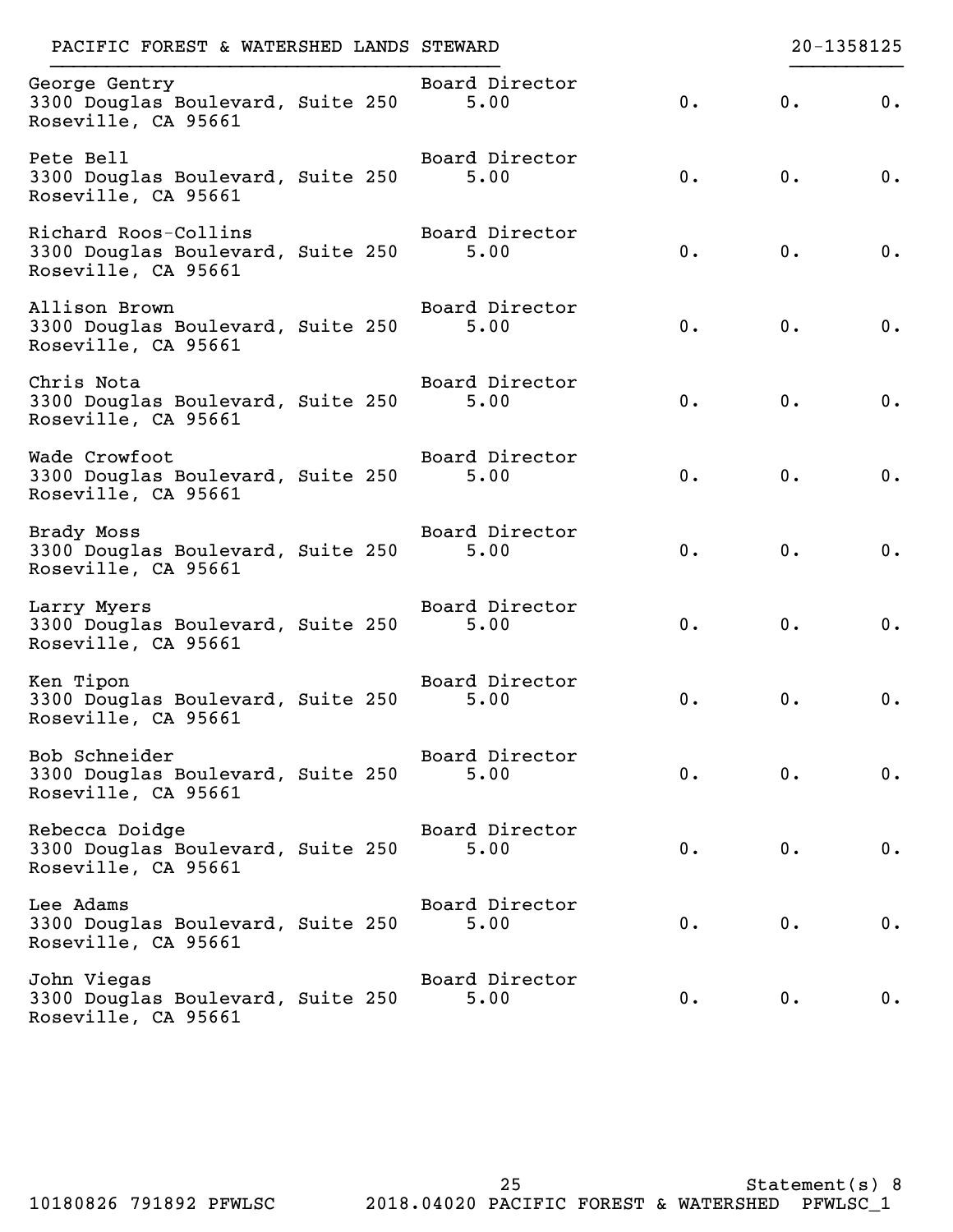| Dee Dee D'Adamo<br>Board Director<br>0.<br>0.<br>3300 Douglas Boulevard, Suite 250<br>5.00<br>Roseville, CA 95661<br>Jeff Parks<br>Board Director<br>0.<br>0.<br>3300 Douglas Boulevard, Suite 250<br>5.00<br>Roseville, CA 95661<br>David Sutton<br>Board Director<br>0.<br>0.<br>3300 Douglas Boulevard, Suite 250<br>5.00<br>Roseville, CA 95661<br>John McCamman<br>Board Director<br>3300 Douglas Boulevard, Suite 250<br>$0$ .<br>$0$ .<br>5.00<br>Roseville, CA 95661<br>Jerry Bird<br>Board Director<br>0.<br>0.<br>3300 Douglas Boulevard, Suite 250<br>5.00<br>Roseville, CA 95661<br>Dave Bolland<br>Board Director<br>0.<br>0.<br>3300 Douglas Boulevard, Suite 250<br>5.00<br>Roseville, CA 95661<br>David Bischel<br>Board Director<br>0.<br>0.<br>3300 Douglas Boulevard, Suite 250<br>5.00<br>Roseville, CA 95661<br>Board Director<br>Todd Ferrara<br>0.<br>3300 Douglas Boulevard, Suite 250<br>$0$ .<br>5.00<br>Roseville, CA 95661<br>John Laird<br>Board Director<br>3300 Douglas Boulevard, Suite 250<br>0.<br>0.<br>5.00<br>Roseville, CA 95661<br>Tim Quinn<br>Board Director<br>0.<br>3300 Douglas Boulevard, Suite 250<br>0.<br>5.00<br>Roseville, CA 95661<br>Ann Cole<br>Board Director<br>0.<br>0.<br>3300 Douglas Boulevard, Suite 250<br>5.00<br>Roseville, CA 95661<br>Heidi Krolick<br>Executive Director<br>3300 Douglas Boulevard, Suite 250<br>40.00<br>122,850.<br>4,884.<br>Roseville, CA 95661<br>Aaron Robertson<br>Director of Finance & Operations | 20-1358125 |       |           |       | PACIFIC FOREST & WATERSHED LANDS STEWARD |
|----------------------------------------------------------------------------------------------------------------------------------------------------------------------------------------------------------------------------------------------------------------------------------------------------------------------------------------------------------------------------------------------------------------------------------------------------------------------------------------------------------------------------------------------------------------------------------------------------------------------------------------------------------------------------------------------------------------------------------------------------------------------------------------------------------------------------------------------------------------------------------------------------------------------------------------------------------------------------------------------------------------------------------------------------------------------------------------------------------------------------------------------------------------------------------------------------------------------------------------------------------------------------------------------------------------------------------------------------------------------------------------------------------------------------------------------------------------------------------------------|------------|-------|-----------|-------|------------------------------------------|
|                                                                                                                                                                                                                                                                                                                                                                                                                                                                                                                                                                                                                                                                                                                                                                                                                                                                                                                                                                                                                                                                                                                                                                                                                                                                                                                                                                                                                                                                                              | 0.         |       |           |       |                                          |
|                                                                                                                                                                                                                                                                                                                                                                                                                                                                                                                                                                                                                                                                                                                                                                                                                                                                                                                                                                                                                                                                                                                                                                                                                                                                                                                                                                                                                                                                                              | 0.         |       |           |       |                                          |
|                                                                                                                                                                                                                                                                                                                                                                                                                                                                                                                                                                                                                                                                                                                                                                                                                                                                                                                                                                                                                                                                                                                                                                                                                                                                                                                                                                                                                                                                                              | 0.         |       |           |       |                                          |
|                                                                                                                                                                                                                                                                                                                                                                                                                                                                                                                                                                                                                                                                                                                                                                                                                                                                                                                                                                                                                                                                                                                                                                                                                                                                                                                                                                                                                                                                                              | 0.         |       |           |       |                                          |
|                                                                                                                                                                                                                                                                                                                                                                                                                                                                                                                                                                                                                                                                                                                                                                                                                                                                                                                                                                                                                                                                                                                                                                                                                                                                                                                                                                                                                                                                                              | 0.         |       |           |       |                                          |
|                                                                                                                                                                                                                                                                                                                                                                                                                                                                                                                                                                                                                                                                                                                                                                                                                                                                                                                                                                                                                                                                                                                                                                                                                                                                                                                                                                                                                                                                                              | 0.         |       |           |       |                                          |
|                                                                                                                                                                                                                                                                                                                                                                                                                                                                                                                                                                                                                                                                                                                                                                                                                                                                                                                                                                                                                                                                                                                                                                                                                                                                                                                                                                                                                                                                                              | 0.         |       |           |       |                                          |
|                                                                                                                                                                                                                                                                                                                                                                                                                                                                                                                                                                                                                                                                                                                                                                                                                                                                                                                                                                                                                                                                                                                                                                                                                                                                                                                                                                                                                                                                                              | 0.         |       |           |       |                                          |
|                                                                                                                                                                                                                                                                                                                                                                                                                                                                                                                                                                                                                                                                                                                                                                                                                                                                                                                                                                                                                                                                                                                                                                                                                                                                                                                                                                                                                                                                                              | 0.         |       |           |       |                                          |
|                                                                                                                                                                                                                                                                                                                                                                                                                                                                                                                                                                                                                                                                                                                                                                                                                                                                                                                                                                                                                                                                                                                                                                                                                                                                                                                                                                                                                                                                                              | 0.         |       |           |       |                                          |
|                                                                                                                                                                                                                                                                                                                                                                                                                                                                                                                                                                                                                                                                                                                                                                                                                                                                                                                                                                                                                                                                                                                                                                                                                                                                                                                                                                                                                                                                                              | 0.         |       |           |       |                                          |
|                                                                                                                                                                                                                                                                                                                                                                                                                                                                                                                                                                                                                                                                                                                                                                                                                                                                                                                                                                                                                                                                                                                                                                                                                                                                                                                                                                                                                                                                                              | 0.         |       |           |       |                                          |
| 3300 Douglas Boulevard, Suite 250<br>Roseville, CA 95661                                                                                                                                                                                                                                                                                                                                                                                                                                                                                                                                                                                                                                                                                                                                                                                                                                                                                                                                                                                                                                                                                                                                                                                                                                                                                                                                                                                                                                     | 0.         | $0$ . | 139, 297. | 40.00 |                                          |
| Totals included on 990-PF, Page 6, Part VIII<br>262,147.<br>4,884.                                                                                                                                                                                                                                                                                                                                                                                                                                                                                                                                                                                                                                                                                                                                                                                                                                                                                                                                                                                                                                                                                                                                                                                                                                                                                                                                                                                                                           | 0.         |       |           |       |                                          |

10180826 791892 PFWLSC 2018.04020 PACIFIC FOREST & WATERSHED PFWLSC\_1

26

Statement(s) 8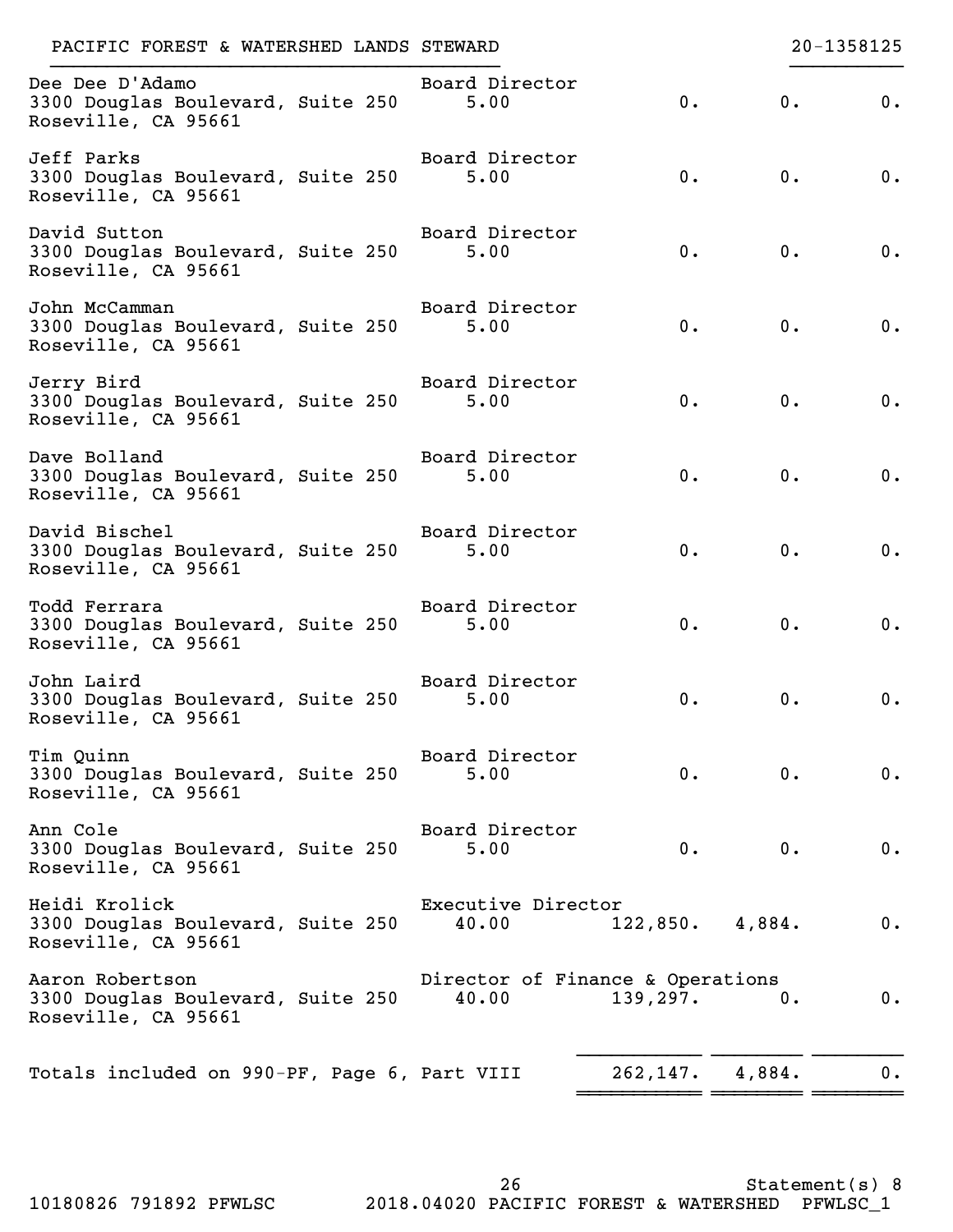Form 990-PF Grant Application Submission Information Statement 9 Part XV, Lines 2a through 2d

~~~~~~~~~~~~~~~~~~~~~~~~~~~~~~~~~~

Name and Address of Person to Whom Applications Should be Submitted }}}}}}}}}}}}}}}}}}}}}}}}}}}}}}}}}}}}}}}}}}}}}}}}}}}}}}}}}}}}}}}}}}}

}}}}}}}}}}}}}}}}}}}}}}}}}}}}}}}}}}}}}}}}}}}}}}}}}}}}}}}}}}}}}}}}}}}}}}}}}}}}}}

}}}}}}}}}}}}}}}}}}}}}}}}}}}}}}}}}}}}}}}} }}}}}}}}}}

LAND GRANTS: ERIN HEALY - DIRECTOR, LAND CONSERVATION PROGRAM 3300 DOUGLAS BOULEVARD, SUITE 250 ROSEVILLE, CA 95661

Telephone Number Name of Grant Program }}}}}}}}}}}}}}}} }}}}}}}}}}}}}}}}}}}}}

(916) 297-6660 LAND PROGRAM

#### Form and Content of Applications }}}}}}}}}}}}}}}}}}}}}}}}}}}}}}}}

GRANTS FOR A VARIETY OF LAND CONVEYANCE TRANSACTION COSTS ARE AWARDED TO NON-PROFITS AND PUBLIC ENTITIES THAT HAVE BEEN RECOMMENDED AS EITHER RECIPIENTS OF CONSERVATION EASEMENTS OR FEE TITLE DONATIONS. THESE GRANTS ARE AWARDED IN ACCORDANCE WITH THE LAND CONSERVATION FUNDING POLICY ADOPTED BY THE STEWARDSHIP COUNCIL BOARD OF DIRECTORS AND OTHER STEWARDSHIP COUNCIL GUIDELINES.

THE STEWARDSHIP COUNCIL ALSO PROVIDES FUNDING TO EACH ENTITY THAT HAS BEEN RECOMMENDED BY THE STEWARDSHIP COUNCIL BOARD OF DIRECTORS TO HOLD A CONSERVATION EASEMENT TO BE UTILIZED TO MONITOR LAND USES AND ENFORCE THE TERMS OF CONSERVATION EASEMENTS.

#### Any Submission Deadlines }}}}}}}}}}}}}}}}}}}}}}}}

THERE ARE NO SUBMISSION DEADLINES FOR THIS GRANT PROGRAM.

#### Restrictions and Limitations on Awards }}}}}}}}}}}}}}}}}}}}}}}}}}}}}}}}}}}}}}

THE STEWARDSHIP COUNCIL HAS LAUNCHED AN ENHANCEMENT GRANT PROGRAM FOR PROTECTION, RESTORATION, AND IMPROVEMENT PROJECTS ON PG&E WATERSHED LANDS. ELIGIBLE APPLICANTS ARE THE RECIPIENTS OF FEE TITLE DONATIONS TO PG&E WATERSHED LANDS, THE HOLDERS OF THE CONSERVATION EASEMENTS ON THE PG&E WATERSHED LANDS, AND THEIR CONSERVATION PARTNERS. CONSERVATION PARTNERS MUST BE NONPROFITS, PUBLIC ENTITIES, OR NATIVE AMERICAN TRIBES. IN 2014, THE STEWARDSHIP COUNCIL ISSUED ENHANCEMENT PROGRAM PROPOSAL GUIDELINES. PRIOR TO THAT TIME, GRANTS WERE MADE ON AN AD HOC BASIS.

}}}}}}}}}}}}}}}}}}}}}}}}}}}}}}}}}}}}}}}}}}}}}}}}}}}}}}}}}}}}}}}}}}}}}}}}}}}}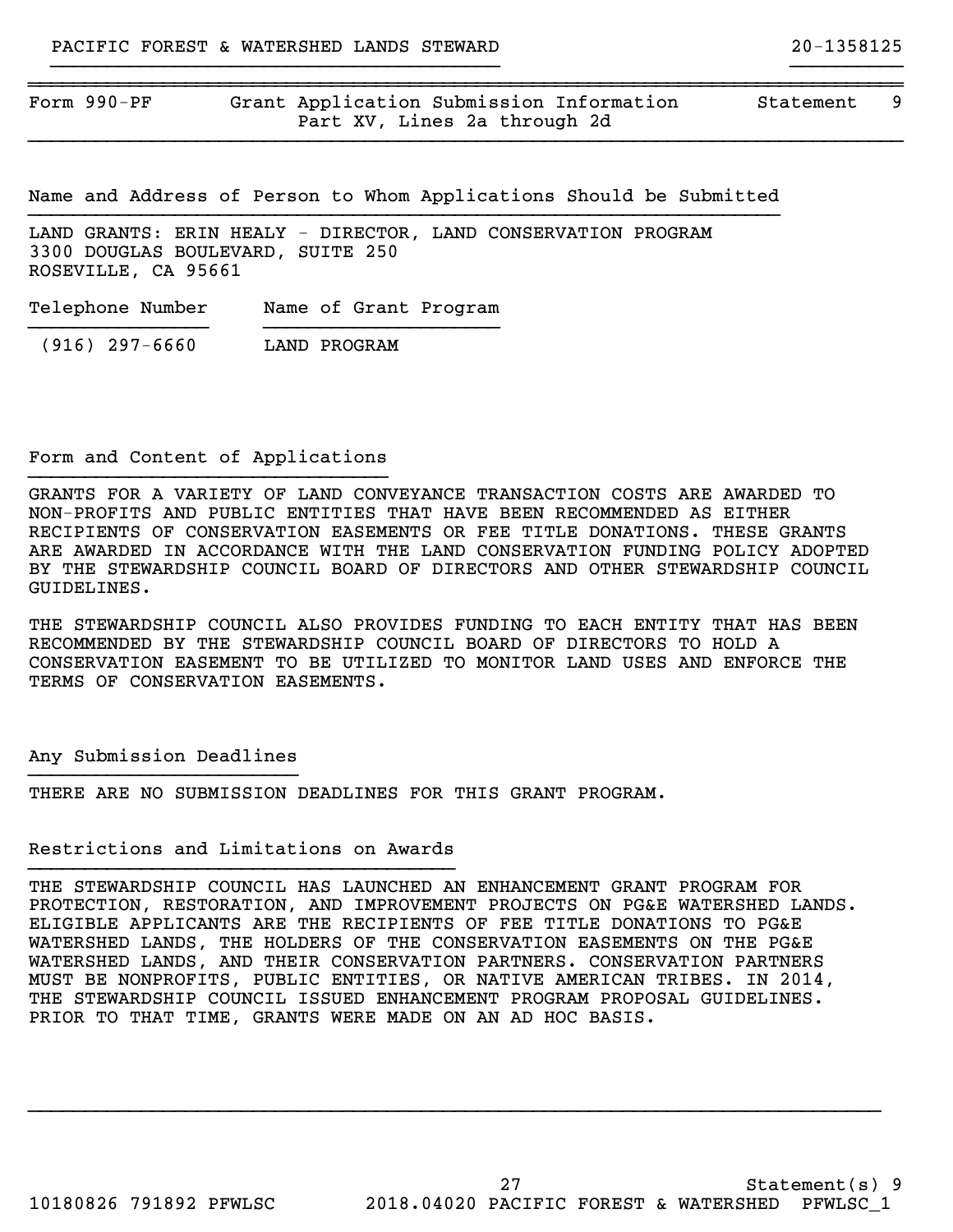| <b>TAXABLE YEAR</b>                  | <b>California Exempt Organization</b>                                                                                                                                                                                                                                                                                                                                                                                                                                                                                                                                                                                                                                                                                                                                                                                                                                                                                                                                                                                                                                                                                                                       |             |                                          |                                |                                                                                           | 828941 12-12-18<br><b>FORM</b>                                                                                      |                                                     |
|--------------------------------------|-------------------------------------------------------------------------------------------------------------------------------------------------------------------------------------------------------------------------------------------------------------------------------------------------------------------------------------------------------------------------------------------------------------------------------------------------------------------------------------------------------------------------------------------------------------------------------------------------------------------------------------------------------------------------------------------------------------------------------------------------------------------------------------------------------------------------------------------------------------------------------------------------------------------------------------------------------------------------------------------------------------------------------------------------------------------------------------------------------------------------------------------------------------|-------------|------------------------------------------|--------------------------------|-------------------------------------------------------------------------------------------|---------------------------------------------------------------------------------------------------------------------|-----------------------------------------------------|
| 2018                                 | <b>Annual Information Return</b>                                                                                                                                                                                                                                                                                                                                                                                                                                                                                                                                                                                                                                                                                                                                                                                                                                                                                                                                                                                                                                                                                                                            |             |                                          |                                |                                                                                           | 199                                                                                                                 |                                                     |
|                                      | , and ending (mm/dd/yyyy)<br>Calendar Year 2018 or fiscal year beginning (mm/dd/yyyy)                                                                                                                                                                                                                                                                                                                                                                                                                                                                                                                                                                                                                                                                                                                                                                                                                                                                                                                                                                                                                                                                       |             |                                          |                                |                                                                                           |                                                                                                                     |                                                     |
|                                      | Corporation/Organization name<br>PACIFIC FOREST & WATERSHED LANDS<br>STEWARDSHIP COUNCIL<br>Additional information. See instructions.                                                                                                                                                                                                                                                                                                                                                                                                                                                                                                                                                                                                                                                                                                                                                                                                                                                                                                                                                                                                                       | <b>FEIN</b> | California corporation number<br>2644060 |                                |                                                                                           |                                                                                                                     |                                                     |
| Street address (suite or room)       |                                                                                                                                                                                                                                                                                                                                                                                                                                                                                                                                                                                                                                                                                                                                                                                                                                                                                                                                                                                                                                                                                                                                                             |             | 20-1358125<br>PMB no.                    |                                |                                                                                           |                                                                                                                     |                                                     |
|                                      | 3300 DOUGLAS BOULEVARD, NO. 250                                                                                                                                                                                                                                                                                                                                                                                                                                                                                                                                                                                                                                                                                                                                                                                                                                                                                                                                                                                                                                                                                                                             |             |                                          |                                |                                                                                           |                                                                                                                     |                                                     |
| City                                 | <b>State</b>                                                                                                                                                                                                                                                                                                                                                                                                                                                                                                                                                                                                                                                                                                                                                                                                                                                                                                                                                                                                                                                                                                                                                |             | ZIP code                                 |                                |                                                                                           |                                                                                                                     |                                                     |
| ROSEVILLE                            |                                                                                                                                                                                                                                                                                                                                                                                                                                                                                                                                                                                                                                                                                                                                                                                                                                                                                                                                                                                                                                                                                                                                                             | CA          | 195661                                   | Foreign postal code            |                                                                                           |                                                                                                                     |                                                     |
| Foreign country name                 | Foreign province/state/county                                                                                                                                                                                                                                                                                                                                                                                                                                                                                                                                                                                                                                                                                                                                                                                                                                                                                                                                                                                                                                                                                                                               |             |                                          |                                |                                                                                           |                                                                                                                     |                                                     |
| A<br>B<br>C<br>D<br>E<br>F<br>G<br>H | Yes $X_{0}$<br>J If exempt under R&TC Section 23701d, has the organization<br>Yes $\boxed{\mathbf{X}}$ No<br>engaged in political activities? See instructions.  ● L<br>Yes $X$ No<br>K Is the organization exempt under R&TC Section 23701g? $\bullet$<br>If "Yes," enter the gross receipts from nonmember sources \$<br>Final Information Return?<br>L If organization is a public charity exempt under R&TC<br>Surrendered (Withdrawn) L<br>Merged/Reorganized<br>Dissolved<br>Section 23701d and meets the filing fee exception, check<br>Enter date: ( $mm/dd/yyyy$ ) $\bullet$<br>Check accounting method: (1) $\Box$ Cash (2) $\Box$ Accrual (3) other<br>Federal return filed? (1) $\bullet$ $\Box$ 990T(2) $\bullet$ $\boxed{\mathbf{X}}$ 990PF (3) $\bullet$ $\boxed{\phantom{0}}$ Sch H(990)<br>$(4)$ Other 990 series<br>N Did the organization file Form 100 or Form 109 to<br>Yes $\boxed{\mathbf{X}}$ No<br>Yes $\boxed{\mathbf{X}}$ No<br><b>0</b> Is the organization under audit by the IRS or has the<br>If "Yes," what is the parent's name?<br>Did the organization have any changes to its guidelines<br>Yes $\boxed{\mathbf{X}}$ No |             |                                          |                                |                                                                                           | Yes $X$ No<br>Yes $\boxed{\mathbf{X}}$ No<br>Yes $X$ No<br>Yes $X_{0}$<br>Yes $\boxed{\mathbf{X}}$ No<br>Yes $X$ No |                                                     |
| Part I                               | Complete Part I unless not required to file this form. See General Information B and C.                                                                                                                                                                                                                                                                                                                                                                                                                                                                                                                                                                                                                                                                                                                                                                                                                                                                                                                                                                                                                                                                     |             |                                          |                                |                                                                                           |                                                                                                                     |                                                     |
| Receipts<br>and                      | Gross dues and assessments from members and affiliates [11] contains and according the substitution of the strategy of the strategy of the strategy of the strategy of the strategy of the strategy of the strategy of the str<br>2<br>Gross contributions, gifts, grants, and similar amounts received contained and the contributions, gifts, grants, and similar amounts received contained and the state of Total gross receipts for filing requirement test. Add<br>3<br>5<br>5<br>Cost of goods sold with a cost of goods sold with a continuum control of the cost of goods sold                                                                                                                                                                                                                                                                                                                                                                                                                                                                                                                                                                     |             | 00                                       | 1.<br>$\overline{2}$<br>3<br>4 | $7,018,799$ <sub>00</sub><br>$7,018,799$ <sub>00</sub>                                    |                                                                                                                     | 00<br>00                                            |
| Revenues                             | 6<br>Cost or other basis, and sales expenses of assets sold<br>6<br>$\bullet$<br>Total costs. Add line 5 and line 6<br>8                                                                                                                                                                                                                                                                                                                                                                                                                                                                                                                                                                                                                                                                                                                                                                                                                                                                                                                                                                                                                                    |             | $6,300,289$ <sub>00</sub>                | 7<br>8                         | $6,300,289$ <sub>00</sub>                                                                 | $718,510$ <sub>00</sub>                                                                                             |                                                     |
| <b>Expenses</b>                      | Total expenses and disbursements. From Side 2, Part II, line 18<br>9<br>Excess of receipts over expenses and disbursements. Subtract line 9 from line 8 [11, 11, 11, 11, 11, 11, 11, 1<br>10<br>11                                                                                                                                                                                                                                                                                                                                                                                                                                                                                                                                                                                                                                                                                                                                                                                                                                                                                                                                                          |             |                                          | 9<br>10<br>11                  | $-3,169,218$ <sub>00</sub>                                                                | $3,887,728$ <sub>00</sub>                                                                                           | 10 <sub>00</sub>                                    |
| <b>Filing Fee</b>                    | 12<br>13<br>14<br>15<br>Penalties and Interest. See General Information J<br>16<br>17                                                                                                                                                                                                                                                                                                                                                                                                                                                                                                                                                                                                                                                                                                                                                                                                                                                                                                                                                                                                                                                                       |             |                                          | 12<br>13<br>14<br>15<br>16     |                                                                                           |                                                                                                                     | 00<br>10 <sub>00</sub><br>00<br>$10$ 00<br>00<br>00 |
| Sign<br>Here                         | It is true, correct, and complete. Declaration of preparer (other than taxpayer) is based on all information of which preparer has any knowledge.<br>Title<br>Signature<br>of officer<br><b>EXECUTIVE DIRE</b>                                                                                                                                                                                                                                                                                                                                                                                                                                                                                                                                                                                                                                                                                                                                                                                                                                                                                                                                              | Date        |                                          |                                | ● Telephone                                                                               |                                                                                                                     |                                                     |
| Paid<br>Preparer's<br>Use Only       | Date<br>Preparer's<br>signature<br>Firm's name<br>(or yours,<br><b>RICHARDSON &amp; COMPANY LLP</b><br>if self-<br>550 HOWE AVENUE, SUITE 210<br>employed)<br>and address<br>SACRAMENTO, CA 95825                                                                                                                                                                                                                                                                                                                                                                                                                                                                                                                                                                                                                                                                                                                                                                                                                                                                                                                                                           | Check if    | self-employed                            |                                | $\bullet$ PTIN<br>P00599056<br>● Firm's FEIN<br>46-5577902<br><b>•</b> Telephone<br>(916) | $564 - 8727$                                                                                                        |                                                     |
|                                      |                                                                                                                                                                                                                                                                                                                                                                                                                                                                                                                                                                                                                                                                                                                                                                                                                                                                                                                                                                                                                                                                                                                                                             |             |                                          | Yes                            | No                                                                                        |                                                                                                                     |                                                     |

## 022 3651184

L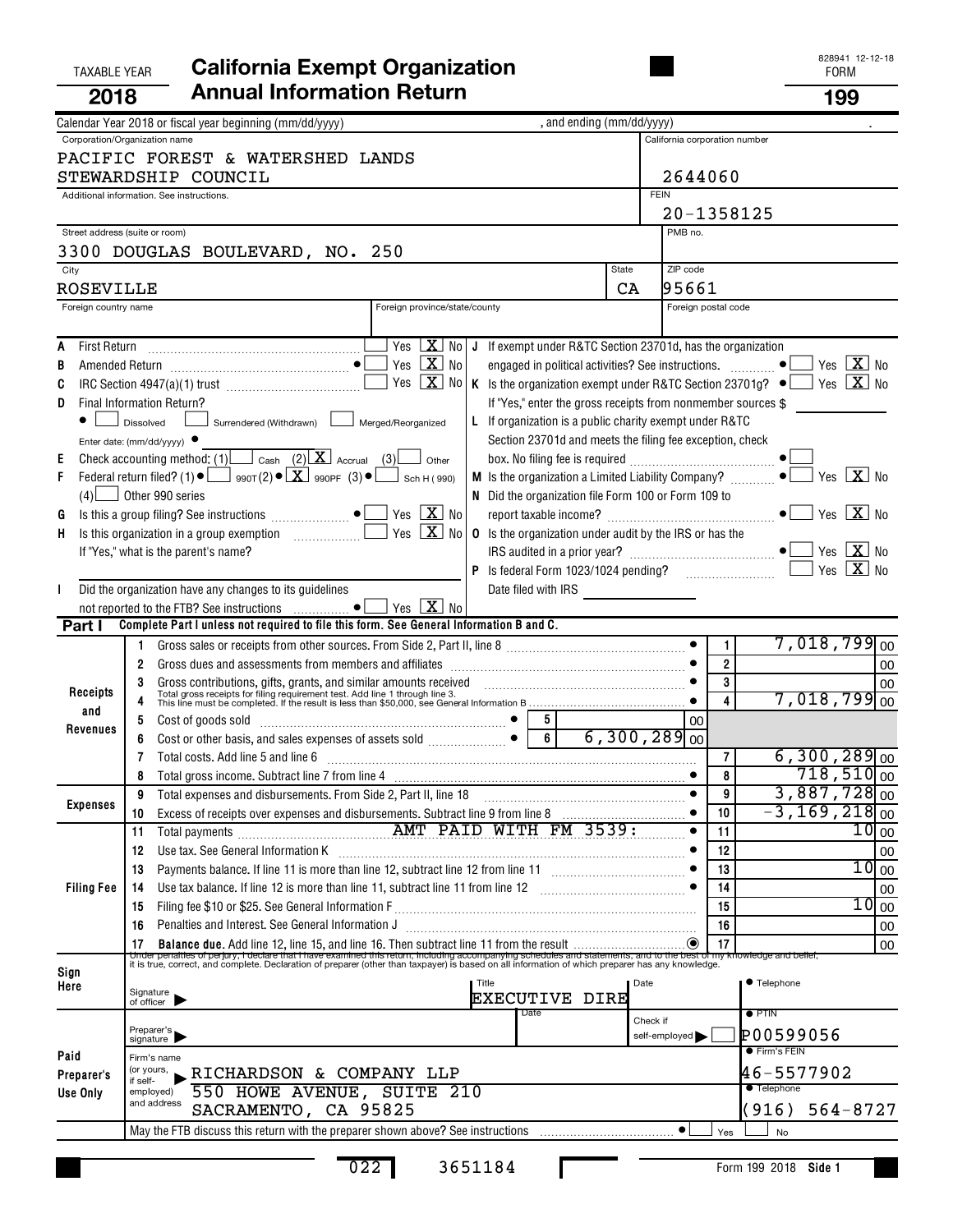**Organizations with gross receipts of more than \$50,000 and private foundations regardless of amount of gross receipts - complete Part II or furnish substitute information. Part II**

828951 12-12-18

|                 | 1 Gross sales or receipts from all business activities. See instructions [11] Gross sales or receipts from all business activities. See instructions [11] Gross sales or receipts                                                         |                                                                                                        |                                                           |        | $\mathbf{1}$            | 00                           |
|-----------------|-------------------------------------------------------------------------------------------------------------------------------------------------------------------------------------------------------------------------------------------|--------------------------------------------------------------------------------------------------------|-----------------------------------------------------------|--------|-------------------------|------------------------------|
|                 |                                                                                                                                                                                                                                           |                                                                                                        |                                                           |        | $\overline{\mathbf{2}}$ | $727,719$ <sub>00</sub>      |
|                 | 3                                                                                                                                                                                                                                         |                                                                                                        |                                                           |        | 3                       | 00                           |
| Receipts        | 4                                                                                                                                                                                                                                         |                                                                                                        |                                                           |        | 4                       | 00                           |
| from            | 5.                                                                                                                                                                                                                                        |                                                                                                        |                                                           |        | $\overline{\mathbf{5}}$ | 00                           |
| <b>Other</b>    | 6                                                                                                                                                                                                                                         |                                                                                                        |                                                           |        | 6                       | $6, 291, 080$ <sub>00</sub>  |
| <b>Sources</b>  | 7<br>Other income                                                                                                                                                                                                                         |                                                                                                        |                                                           |        | $\overline{\mathbf{r}}$ | 00                           |
|                 | Total gross sales or receipts from other sources. Add line 1 through line 7. Enter here and on Side 1, Part I, line 1<br>8                                                                                                                |                                                                                                        |                                                           |        | 8                       | $7,018,799$ <sub>00</sub>    |
|                 | 9                                                                                                                                                                                                                                         |                                                                                                        |                                                           |        | 9                       | $1,987,678$ <sub>00</sub>    |
|                 |                                                                                                                                                                                                                                           |                                                                                                        |                                                           |        | 10                      | 00                           |
|                 |                                                                                                                                                                                                                                           |                                                                                                        |                                                           |        | 11                      | $262, 147$ <sub>00</sub>     |
|                 | 12 Other salaries and wages <b>continuum contract and wages</b> and wages <b>of the contract of the contract of the contract of the contract of the contract of the contract of the contract of the contract of the contract of the c</b> |                                                                                                        |                                                           |        | 12                      | $614,035$ 00                 |
| <b>Expenses</b> |                                                                                                                                                                                                                                           |                                                                                                        |                                                           |        | 13                      |                              |
|                 |                                                                                                                                                                                                                                           |                                                                                                        |                                                           |        | 14                      | 00<br>$67,052$ <sub>00</sub> |
| and             |                                                                                                                                                                                                                                           |                                                                                                        |                                                           |        |                         | $40,333$ <sub>00</sub>       |
| Disburse-       |                                                                                                                                                                                                                                           |                                                                                                        |                                                           |        | 15                      |                              |
| ments           | 16 Depreciation and depletion (See instructions)<br>17 Other Expenses and Disbursements<br>17 Other Expenses and Disbursements<br>2.1 Other Expenses and Disbursements                                                                    |                                                                                                        |                                                           |        | 16                      | $6,216$ 00                   |
|                 |                                                                                                                                                                                                                                           |                                                                                                        |                                                           |        | 17                      | $910, 267$ <sub>00</sub>     |
|                 | 18 Total expenses and disbursements. Add line 9 through line 17. Enter here and on Side 1, Part I, line 9                                                                                                                                 |                                                                                                        |                                                           |        | 18                      | $3,887,728$ <sub>00</sub>    |
|                 | <b>Schedule L</b><br><b>Balance Sheet</b>                                                                                                                                                                                                 | Beginning of taxable year                                                                              |                                                           |        | End of taxable year     |                              |
| <b>Assets</b>   |                                                                                                                                                                                                                                           | (a)                                                                                                    | (b)                                                       | (c)    |                         | (d)                          |
| <b>1</b> Cash   |                                                                                                                                                                                                                                           |                                                                                                        | 722, 497                                                  |        | $\bullet$               | 3,314,029                    |
|                 |                                                                                                                                                                                                                                           |                                                                                                        |                                                           |        | $\bullet$               |                              |
|                 |                                                                                                                                                                                                                                           |                                                                                                        |                                                           |        | $\bullet$               |                              |
|                 |                                                                                                                                                                                                                                           |                                                                                                        |                                                           |        | $\bullet$               |                              |
|                 | 5 Federal and state government obligations                                                                                                                                                                                                |                                                                                                        | 2,988,060                                                 |        | $\bullet$               |                              |
| 6               |                                                                                                                                                                                                                                           |                                                                                                        |                                                           |        | $\bullet$               |                              |
|                 |                                                                                                                                                                                                                                           |                                                                                                        |                                                           |        | $\bullet$               |                              |
|                 |                                                                                                                                                                                                                                           |                                                                                                        |                                                           |        | $\bullet$               |                              |
|                 | 9 Other investments  STMT 4                                                                                                                                                                                                               |                                                                                                        | 34,856,684                                                |        | $\bullet$               | 32,042,295                   |
|                 |                                                                                                                                                                                                                                           | 64,583                                                                                                 |                                                           | 66,220 |                         |                              |
|                 | <b>b</b> Less accumulated depreciation <i></i>                                                                                                                                                                                            | 50,527                                                                                                 | 14,056                                                    | 56,187 |                         | 10,033                       |
|                 |                                                                                                                                                                                                                                           |                                                                                                        |                                                           |        | $\bullet$               |                              |
|                 | 12 Other assets <b>STMT 5</b>                                                                                                                                                                                                             |                                                                                                        | 67,953                                                    |        | $\bullet$               | 53,005                       |
|                 |                                                                                                                                                                                                                                           |                                                                                                        | 38,649,250                                                |        |                         | 35,419,362                   |
|                 | 13 Total assets <b>manually and the State of Total assets</b>                                                                                                                                                                             |                                                                                                        |                                                           |        |                         |                              |
|                 | Liabilities and net worth                                                                                                                                                                                                                 |                                                                                                        | 194,904                                                   |        |                         | 265,941                      |
|                 |                                                                                                                                                                                                                                           |                                                                                                        | 316, 218                                                  |        | $\bullet$               | 205,192                      |
|                 | 15 Contributions, gifts, or grants payable                                                                                                                                                                                                |                                                                                                        |                                                           |        | $\bullet$               |                              |
|                 | 16 Bonds and notes payable                                                                                                                                                                                                                |                                                                                                        |                                                           |        | $\bullet$               |                              |
|                 |                                                                                                                                                                                                                                           |                                                                                                        |                                                           |        |                         |                              |
|                 |                                                                                                                                                                                                                                           |                                                                                                        |                                                           |        |                         |                              |
|                 | 19 Capital stock or principal fund                                                                                                                                                                                                        |                                                                                                        |                                                           |        | $\bullet$               |                              |
|                 | 20 Paid-in or capital surplus. Attach reconciliation                                                                                                                                                                                      |                                                                                                        |                                                           |        |                         |                              |
|                 | 21 Retained earnings or income fund                                                                                                                                                                                                       |                                                                                                        | 38, 138, 128                                              |        | $\bullet$               | 34,948,229                   |
|                 | 22 Total liabilities and net worth                                                                                                                                                                                                        |                                                                                                        | 38,649,250                                                |        |                         | 35,419,362                   |
|                 | <b>Schedule M-1</b>                                                                                                                                                                                                                       | Reconciliation of income per books with income per return                                              |                                                           |        |                         |                              |
|                 |                                                                                                                                                                                                                                           | Do not complete this schedule if the amount on Schedule L, line 13, column (d), is less than \$50,000. |                                                           |        |                         |                              |
|                 |                                                                                                                                                                                                                                           | $\bullet$                                                                                              | $-3$ , $255$ , $405$ 7 Income recorded on books this year |        |                         |                              |
|                 |                                                                                                                                                                                                                                           |                                                                                                        | not included in this return                               |        | $\bullet$               |                              |
|                 | 3 Excess of capital losses over capital gains                                                                                                                                                                                             | 8 Deductions in this return not charged                                                                |                                                           |        |                         |                              |
|                 | 4 Income not recorded on books this year                                                                                                                                                                                                  | against book income this year<br>$\bullet$                                                             |                                                           |        |                         |                              |
|                 | 5 Expenses recorded on books this year not                                                                                                                                                                                                |                                                                                                        |                                                           |        |                         |                              |
|                 | STMT 6<br>deducted in this return                                                                                                                                                                                                         | $\bullet$                                                                                              | 86, 187 10 Net income per return.                         |        |                         |                              |

6 Total. Add line 1 through line 5 ………………………! −3 **,** ⊥6Y **,** Z⊥8| Subtract line 9 from line 6 ……………………

Subtract line 9 from line 6 -3,169,218 -3,169,218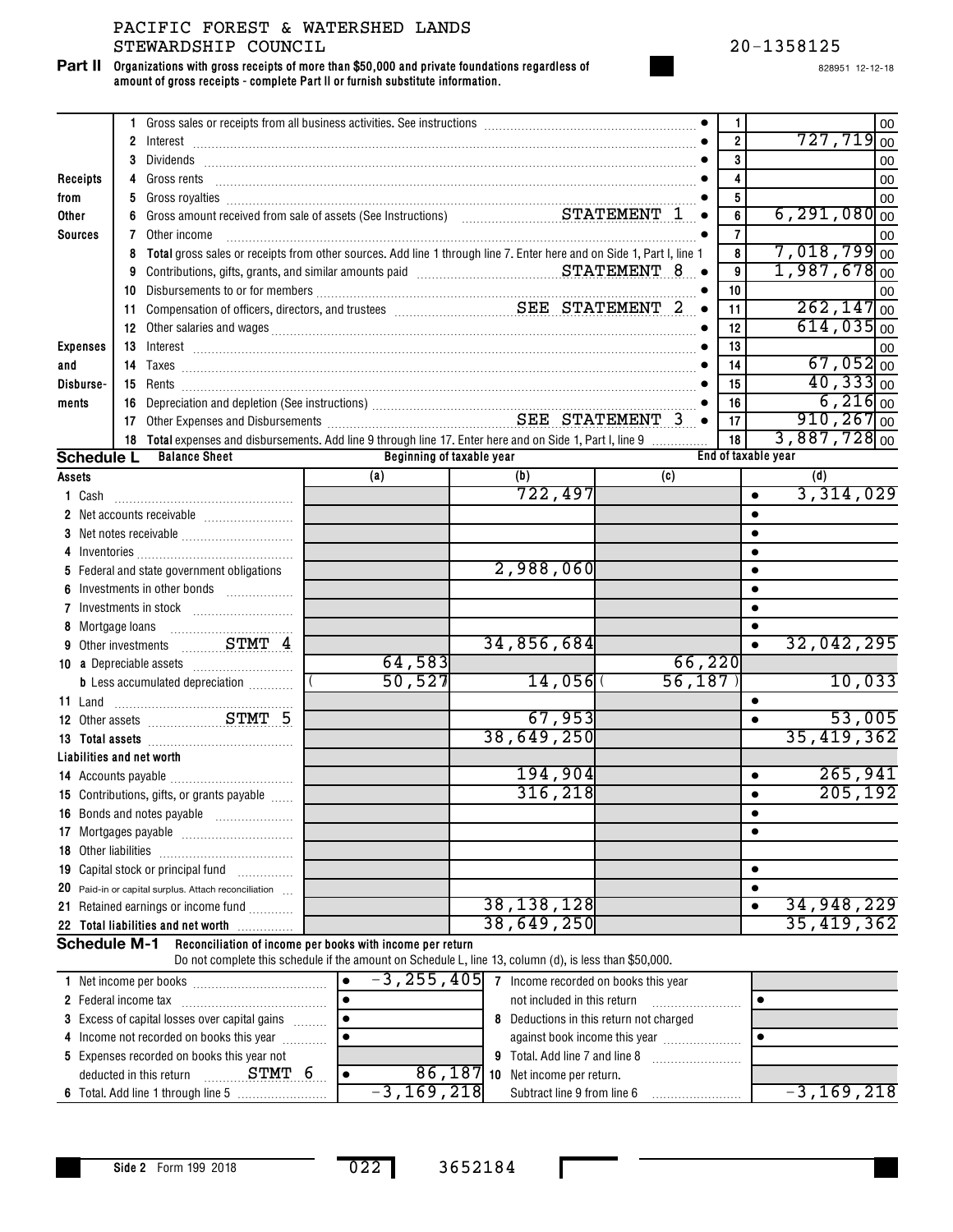| CA 199       | Gross Amount From Sale of Investment Property |                        |                  |              |                    |  |                    | Statement          | 1                    |
|--------------|-----------------------------------------------|------------------------|------------------|--------------|--------------------|--|--------------------|--------------------|----------------------|
| Description  |                                               |                        | Date<br>Acquired |              | Date<br>Sold       |  |                    | Method<br>Acquired |                      |
| Fixed Assets |                                               |                        |                  |              |                    |  |                    | Purchased          |                      |
|              |                                               | Cost or<br>Other Basis |                  | Deprec.      |                    |  | Expense<br>of Sale |                    | Gross<br>Sales Price |
|              |                                               |                        | 1,011.           |              | 556.               |  | 0.                 |                    | 0.                   |
| Description  |                                               | Date<br>Acquired       |                  | Date<br>Sold | Method<br>Acquired |  |                    |                    |                      |
| Investments  |                                               |                        |                  |              |                    |  |                    | Purchased          |                      |
|              |                                               | Cost or<br>Other Basis |                  | Deprec.      |                    |  | Expense<br>of Sale |                    | Gross<br>Sales Price |
|              |                                               | 6, 299, 834.           |                  |              | 0.                 |  | 0.                 |                    | 6, 291, 080.         |
|              | Total on Form 199, Pg 2, line 6               | 6,300,845.             |                  |              | 556.               |  |                    | 0. 6, 291, 080.    |                      |
|              |                                               |                        |                  |              |                    |  |                    |                    |                      |

~~~~~~~~~~~~~~~~~~~~~~~~~~~~~~~~~~~~~~~~~~~~~~~~~~~~~~~~~~~~~~~~~~~~~~~~~~~~~~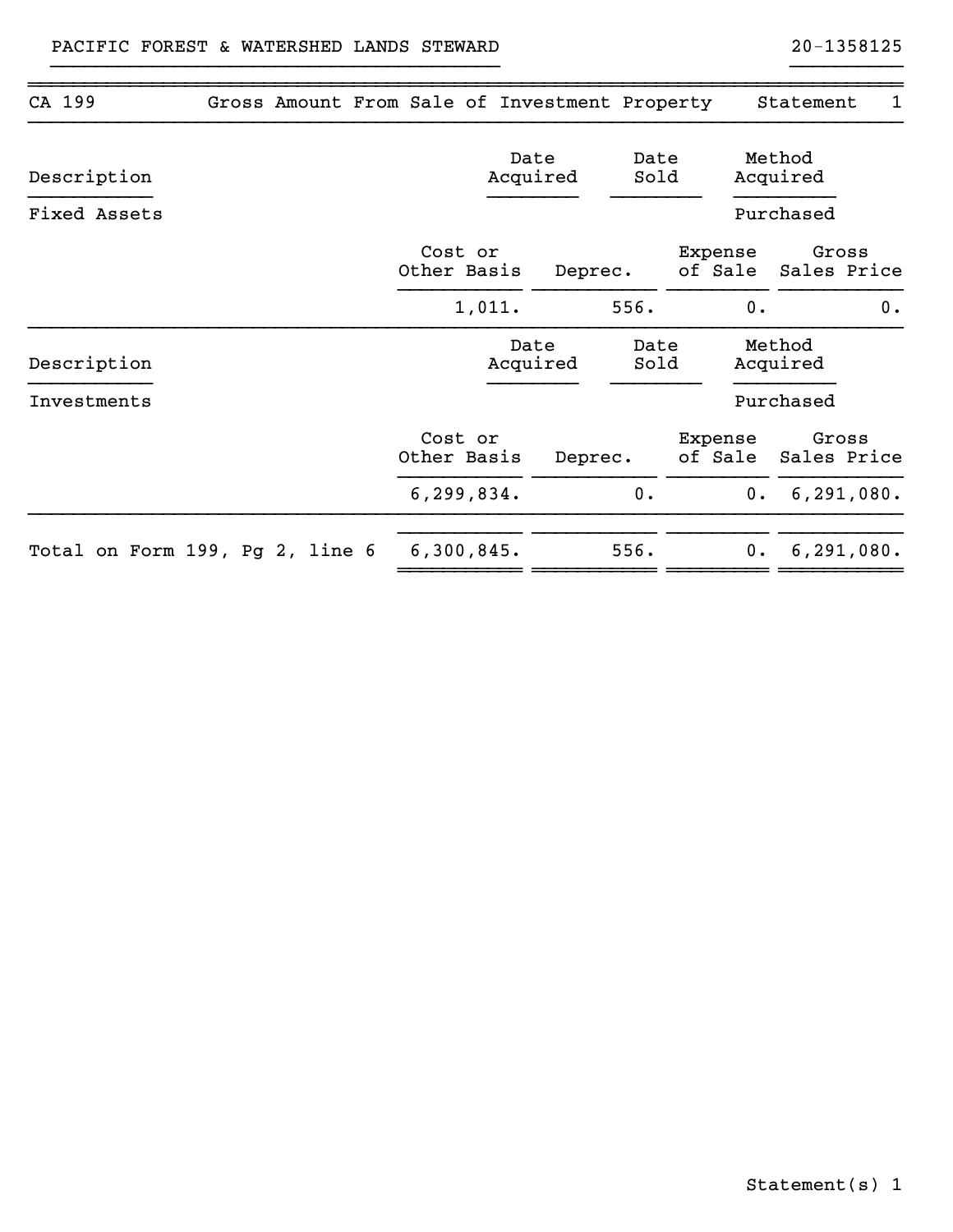# CA 199 Compensation of Officers, Directors and Trustees Statement 2 }}}}}}}}}}}}}}}}}}}}}}}}}}}}}}}}}}}}}}}}}}}}}}}}}}}}}}}}}}}}}}}}}}}}}}}}}}}}}} Title and Name and Address **Average Hrs Worked/Wk** Compensation }}}}}}}}}}}}}}}} }}}}}}}}}}}}}}}}}}}}} }}}}}}}}}}}} Art Baggett, Jr. 18. 2008 and 2008 and 2008 and 2008 and 2008 and 2008 and 2008 and 2008 and 2008 and 2008 and 3300 Douglas Boulevard, Suite 250 7.00 Roseville, CA 95661 Truman Burns Vice President 0. 3300 Douglas Boulevard, Suite 250 7.00 Roseville, CA 95661 Soapy Mulholland and Contract Contract Vice President and O. 3300 Douglas Boulevard, Suite 250 7.00 Roseville, CA 95661 David Muraki Vice President 0. 3300 Douglas Boulevard, Suite 250 7.00 Roseville, CA 95661 Mike Schonherr and the Schonherr of the Schonherr of the Schonker of the Schonker of the Schonker of the Treasurer  $0.$ 3300 Douglas Boulevard, Suite 250 7.00 Roseville, CA 95661 Nancee Murray 1. Communications of the Secretary 1. The Secretary 1. The Secretary 1. The Secretary 1. The Secretary 1. The Secretary 1. The Secretary 1. The Secretary 1. The Secretary 1. The Secretary 1. The Secretary 1. 3300 Douglas Boulevard, Suite 250 7.00 Roseville, CA 95661 Dave Eggerton and Director and Director and Director and Board Director and Director and Director and Director 3300 Douglas Boulevard, Suite 250 5.00 Roseville, CA 95661 Melissa Sparks-Kranz Board Director 0. 3300 Douglas Boulevard, Suite 250 5.00 Roseville, CA 95661 Karen Mills Board Director 0. 3300 Douglas Boulevard, Suite 250 5.00 Roseville, CA 95661 Noelle Cremers Board Director 0. 3300 Douglas Boulevard, Suite 250 5.00 Roseville, CA 95661 Kirstin Kolpitcke and Board Director and Discussion C. 3300 Douglas Boulevard, Suite 250 5.00 Roseville, CA 95661

~~~~~~~~~~~~~~~~~~~~~~~~~~~~~~~~~~~~~~~~~~~~~~~~~~~~~~~~~~~~~~~~~~~~~~~~~~~~~~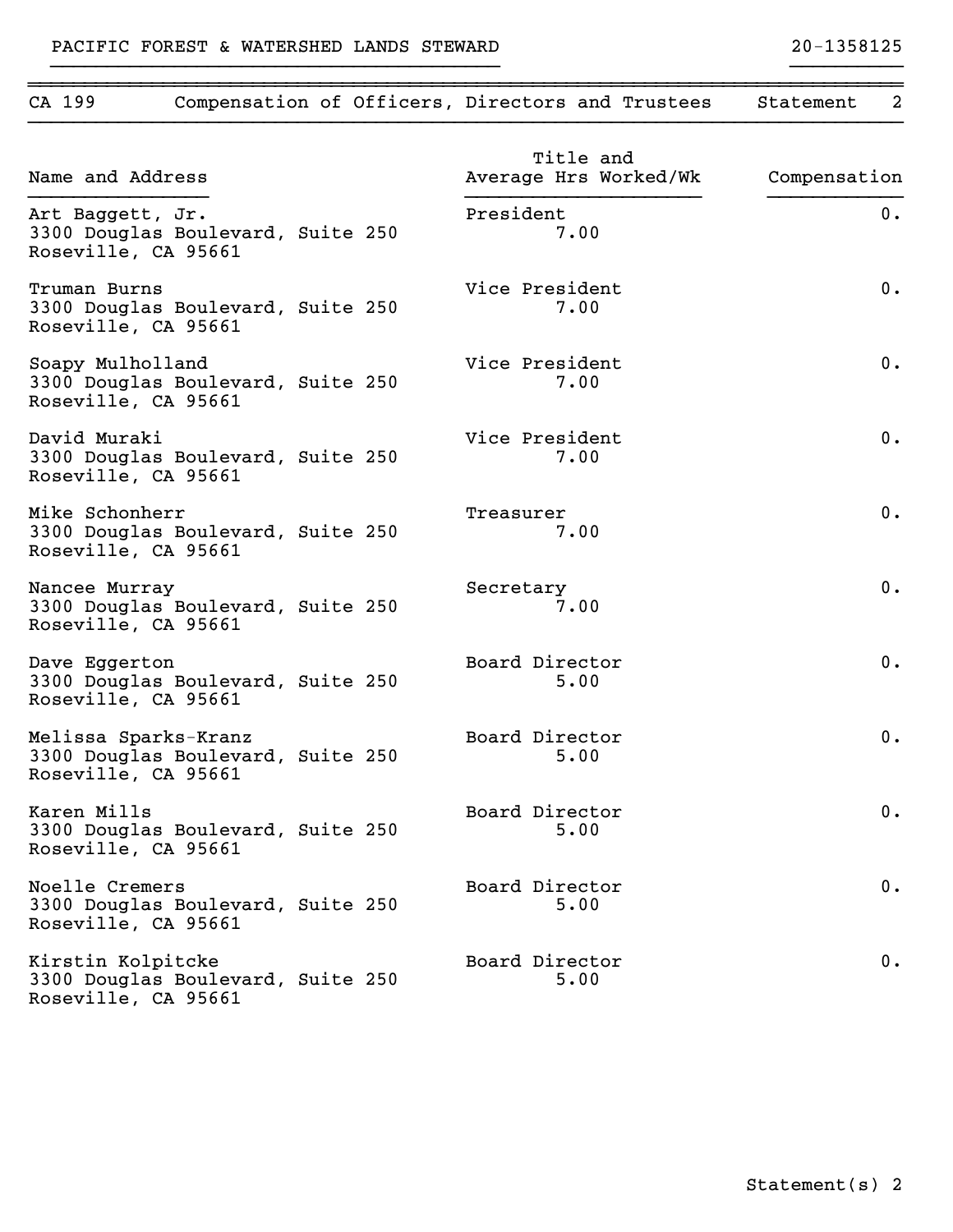| PACIFIC FOREST & WATERSHED LANDS STEWARD                                         |  |                        | 20-1358125 |
|----------------------------------------------------------------------------------|--|------------------------|------------|
| George Gentry<br>3300 Douglas Boulevard, Suite 250<br>Roseville, CA 95661        |  | Board Director<br>5.00 | 0.         |
| Pete Bell<br>3300 Douglas Boulevard, Suite 250<br>Roseville, CA 95661            |  | Board Director<br>5.00 | 0.         |
| Richard Roos-Collins<br>3300 Douglas Boulevard, Suite 250<br>Roseville, CA 95661 |  | Board Director<br>5.00 | 0.         |
| Allison Brown<br>3300 Douglas Boulevard, Suite 250<br>Roseville, CA 95661        |  | Board Director<br>5.00 | 0.         |
| Chris Nota<br>3300 Douglas Boulevard, Suite 250<br>Roseville, CA 95661           |  | Board Director<br>5.00 | 0.         |
| Wade Crowfoot<br>3300 Douglas Boulevard, Suite 250<br>Roseville, CA 95661        |  | Board Director<br>5.00 | 0.         |
| Brady Moss<br>3300 Douglas Boulevard, Suite 250<br>Roseville, CA 95661           |  | Board Director<br>5.00 | 0.         |
| Larry Myers<br>3300 Douglas Boulevard, Suite 250<br>Roseville, CA 95661          |  | Board Director<br>5.00 | 0.         |
| Ken Tipon<br>3300 Douglas Boulevard, Suite 250<br>Roseville, CA 95661            |  | Board Director<br>5.00 | 0.         |
| Bob Schneider<br>3300 Douglas Boulevard, Suite 250<br>Roseville, CA 95661        |  | Board Director<br>5.00 | 0.         |
| Rebecca Doidge<br>3300 Douglas Boulevard, Suite 250<br>Roseville, CA 95661       |  | Board Director<br>5.00 | 0.         |
| Lee Adams<br>3300 Douglas Boulevard, Suite 250<br>Roseville, CA 95661            |  | Board Director<br>5.00 | 0.         |
| John Viegas<br>3300 Douglas Boulevard, Suite 250<br>Roseville, CA 95661          |  | Board Director<br>5.00 | 0.         |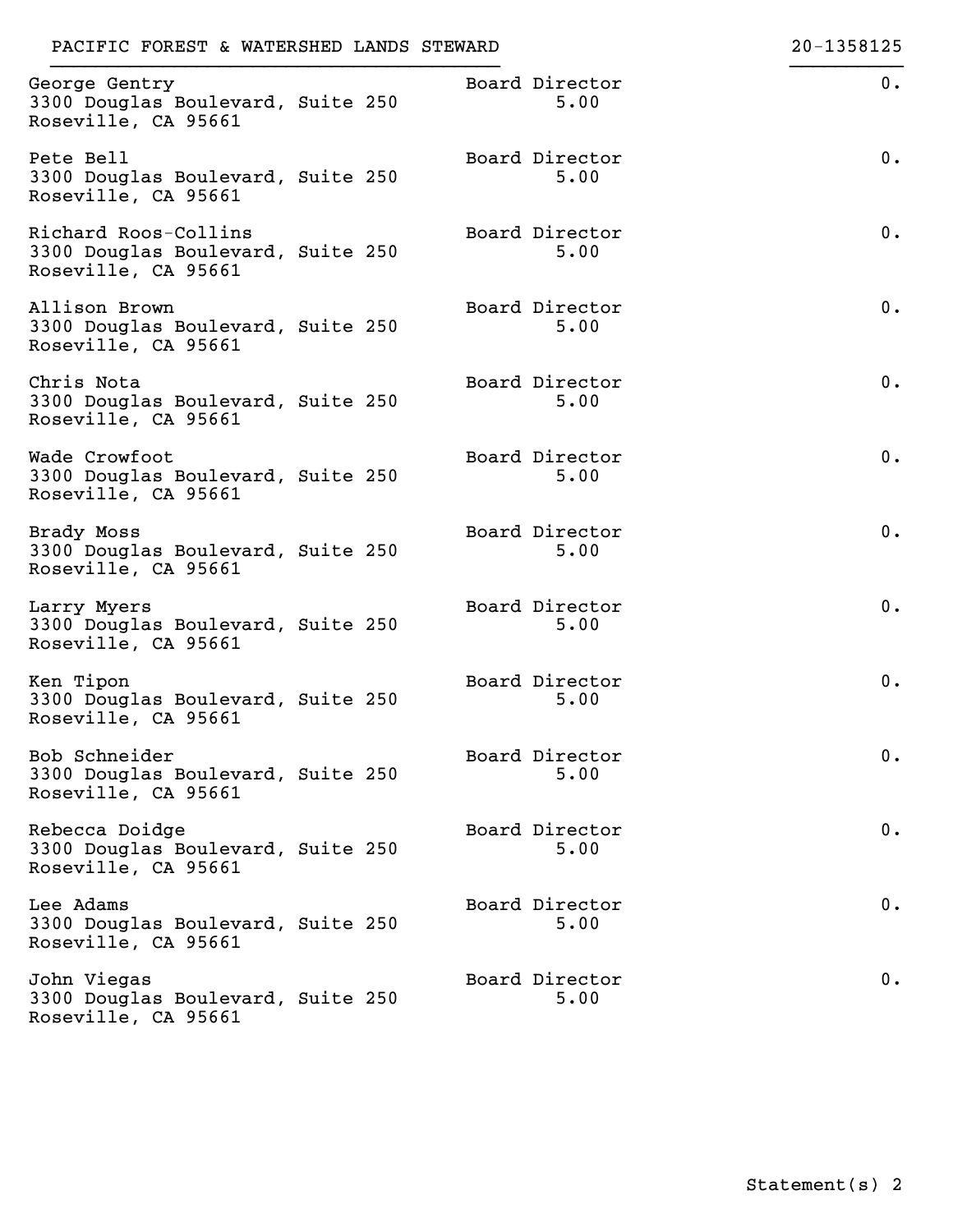| PACIFIC FOREST & WATERSHED LANDS STEWARD                                    |                                     | 20-1358125 |
|-----------------------------------------------------------------------------|-------------------------------------|------------|
| Dee Dee D'Adamo<br>3300 Douglas Boulevard, Suite 250<br>Roseville, CA 95661 | Board Director<br>5.00              | $0$ .      |
| Jeff Parks<br>3300 Douglas Boulevard, Suite 250<br>Roseville, CA 95661      | Board Director<br>5.00              | $0$ .      |
| David Sutton<br>3300 Douglas Boulevard, Suite 250<br>Roseville, CA 95661    | Board Director<br>5.00              | 0.         |
| John McCamman<br>3300 Douglas Boulevard, Suite 250<br>Roseville, CA 95661   | Board Director<br>5.00              | 0.         |
| Jerry Bird<br>3300 Douglas Boulevard, Suite 250<br>Roseville, CA 95661      | Board Director<br>5.00              | 0.         |
| Dave Bolland<br>3300 Douglas Boulevard, Suite 250<br>Roseville, CA 95661    | Board Director<br>5.00              | 0.         |
| David Bischel<br>3300 Douglas Boulevard, Suite 250<br>Roseville, CA 95661   | Board Director<br>5.00              | 0.         |
| Todd Ferrara<br>3300 Douglas Boulevard, Suite 250<br>Roseville, CA 95661    | Board Director<br>5.00              | 0.         |
| John Laird<br>3300 Douglas Boulevard, Suite 250<br>Roseville, CA 95661      | Board Director<br>5.00              | 0.         |
| Tim Quinn<br>3300 Douglas Boulevard, Suite 250<br>Roseville, CA 95661       | Board Director<br>5.00              | $0$ .      |
| Ann Cole<br>3300 Douglas Boulevard, Suite 250<br>Roseville, CA 95661        | Board Director<br>5.00              | $0$ .      |
| Heidi Krolick<br>3300 Douglas Boulevard, Suite 250<br>Roseville, CA 95661   | Executive Director<br>40.00         | 122,850.   |
| Aaron Robertson<br>3300 Douglas Boulevard, Suite 250<br>Roseville, CA 95661 | Director of Finance & Oper<br>40.00 | 139, 297.  |
| Total to Form 199, Part II, line 11                                         |                                     | 262, 147.  |

~~~~~~~~~~~~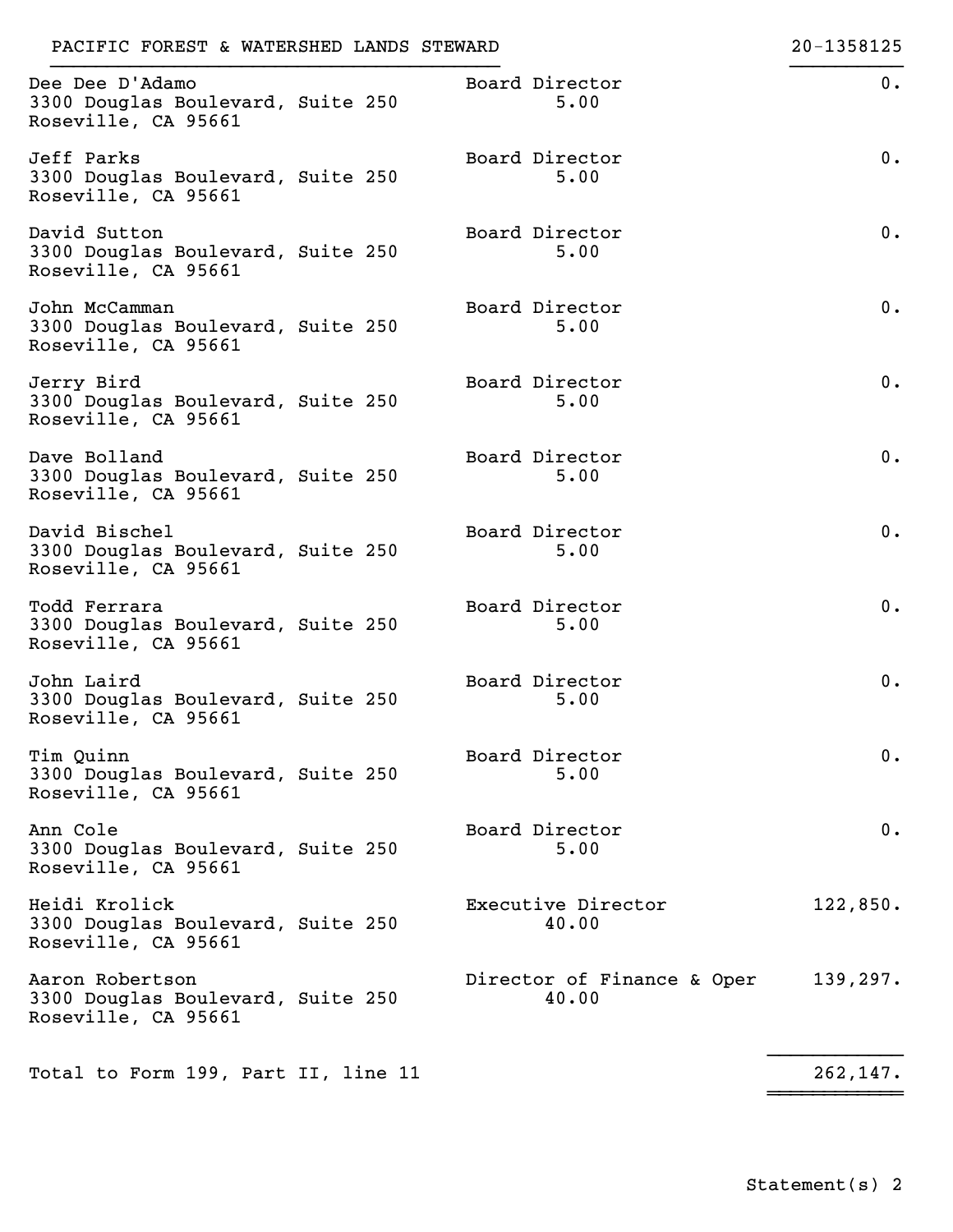| CA 199                                                                                                                                                                                                                              | Other Expenses                                                      |                              | 3<br>Statement                                                                                   |
|-------------------------------------------------------------------------------------------------------------------------------------------------------------------------------------------------------------------------------------|---------------------------------------------------------------------|------------------------------|--------------------------------------------------------------------------------------------------|
| Description                                                                                                                                                                                                                         |                                                                     |                              | Amount                                                                                           |
| Pension plans, employee benefits<br>Legal fees<br>Accounting fees<br>Other professional fees<br>Travel, conferences, and meetings<br>Insurance<br>Office Supplies & Expenses<br>Bank Charges<br>Total to Form 199, Part II, line 17 |                                                                     |                              | 102,954.<br>68,918.<br>44,192.<br>566,706.<br>57,951.<br>49,493.<br>19,530.<br>523.<br>910, 267. |
| CA 199                                                                                                                                                                                                                              | Other Investments                                                   |                              | Statement<br>4                                                                                   |
| Description                                                                                                                                                                                                                         |                                                                     | Beg. of Year                 | End of Year                                                                                      |
| OTHER INVESTMENTS                                                                                                                                                                                                                   |                                                                     | 34,856,684.                  | 32,042,295.                                                                                      |
| Total to Form 199, Schedule L, line 9                                                                                                                                                                                               |                                                                     | 34,856,684.                  | 32,042,295.                                                                                      |
| CA 199                                                                                                                                                                                                                              | Other Assets                                                        |                              | 5<br>Statement                                                                                   |
| Description                                                                                                                                                                                                                         |                                                                     | Beg. of Year                 | End of Year                                                                                      |
| Prepaid Expenses and Deferred Charges<br><b>ACCRUED INTEREST</b><br>OFFICE LEASE SECURITY DEPOSIT                                                                                                                                   |                                                                     | 53,083.<br>11,332.<br>3,538. | 49,467.<br>0.<br>3,538.                                                                          |
| Total to Form 199, Schedule L, line 12                                                                                                                                                                                              |                                                                     | 67,953.                      | 53,005.                                                                                          |
| CA 199                                                                                                                                                                                                                              | Expenses Recorded on Books this Year<br>Not Deducted in this Return |                              | Statement<br>6                                                                                   |
| Description                                                                                                                                                                                                                         |                                                                     |                              | Amount                                                                                           |
| UNREALIZED LOSS                                                                                                                                                                                                                     |                                                                     |                              | 86,187.                                                                                          |
| Total to Form 199, Schedule M-1, line 5                                                                                                                                                                                             |                                                                     |                              | 86,187.                                                                                          |
|                                                                                                                                                                                                                                     |                                                                     |                              |                                                                                                  |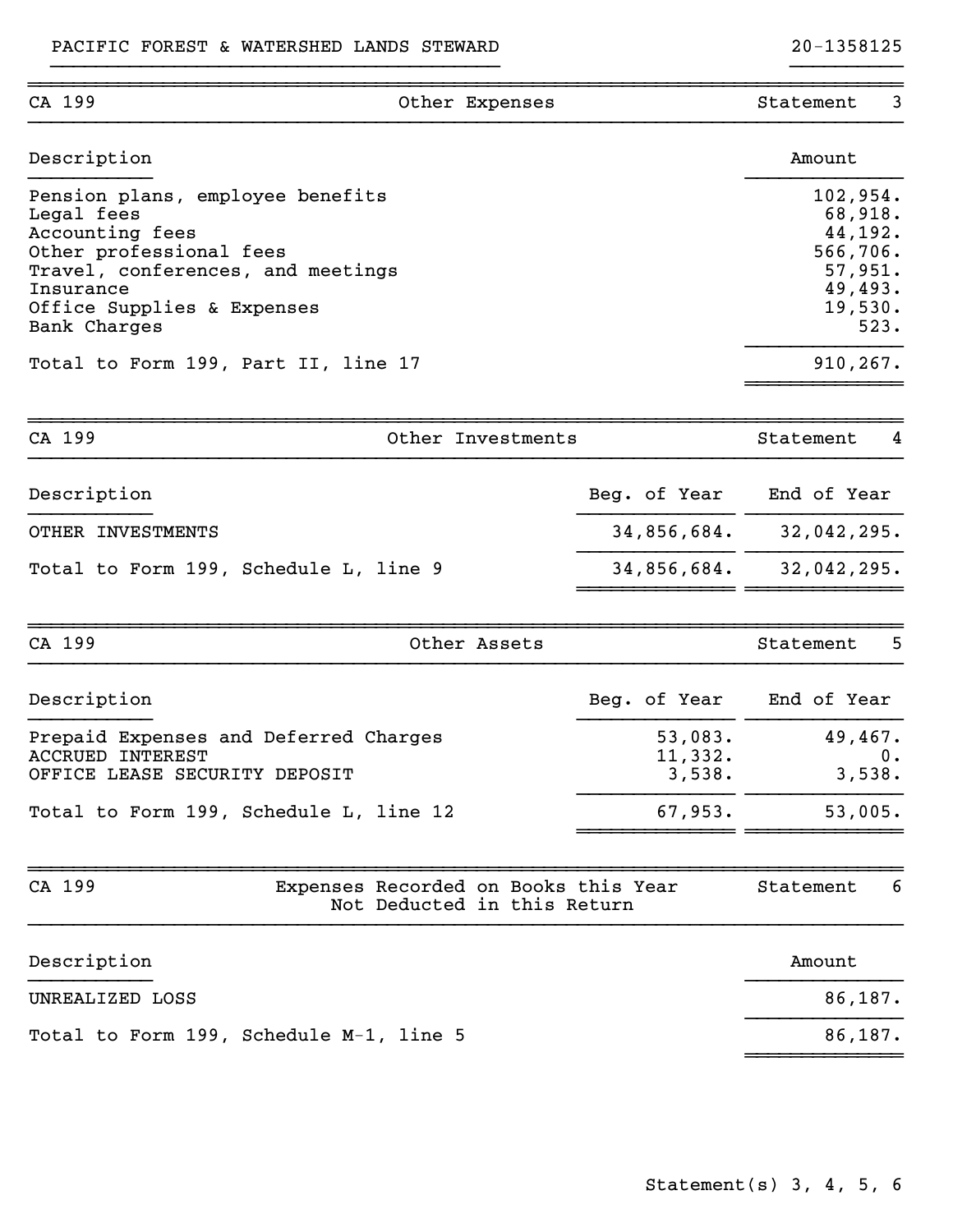| CA 199                                 | Fund Balances |               | Statement<br>- 7 |
|----------------------------------------|---------------|---------------|------------------|
| Description                            |               | Beg. of Year  | End of Year      |
| Temporarily Restricted Assets          |               | 38, 138, 128. | 34,948,229.      |
| Total to Form 199, Schedule L, line 21 |               | 38, 138, 128. | 34,948,229.      |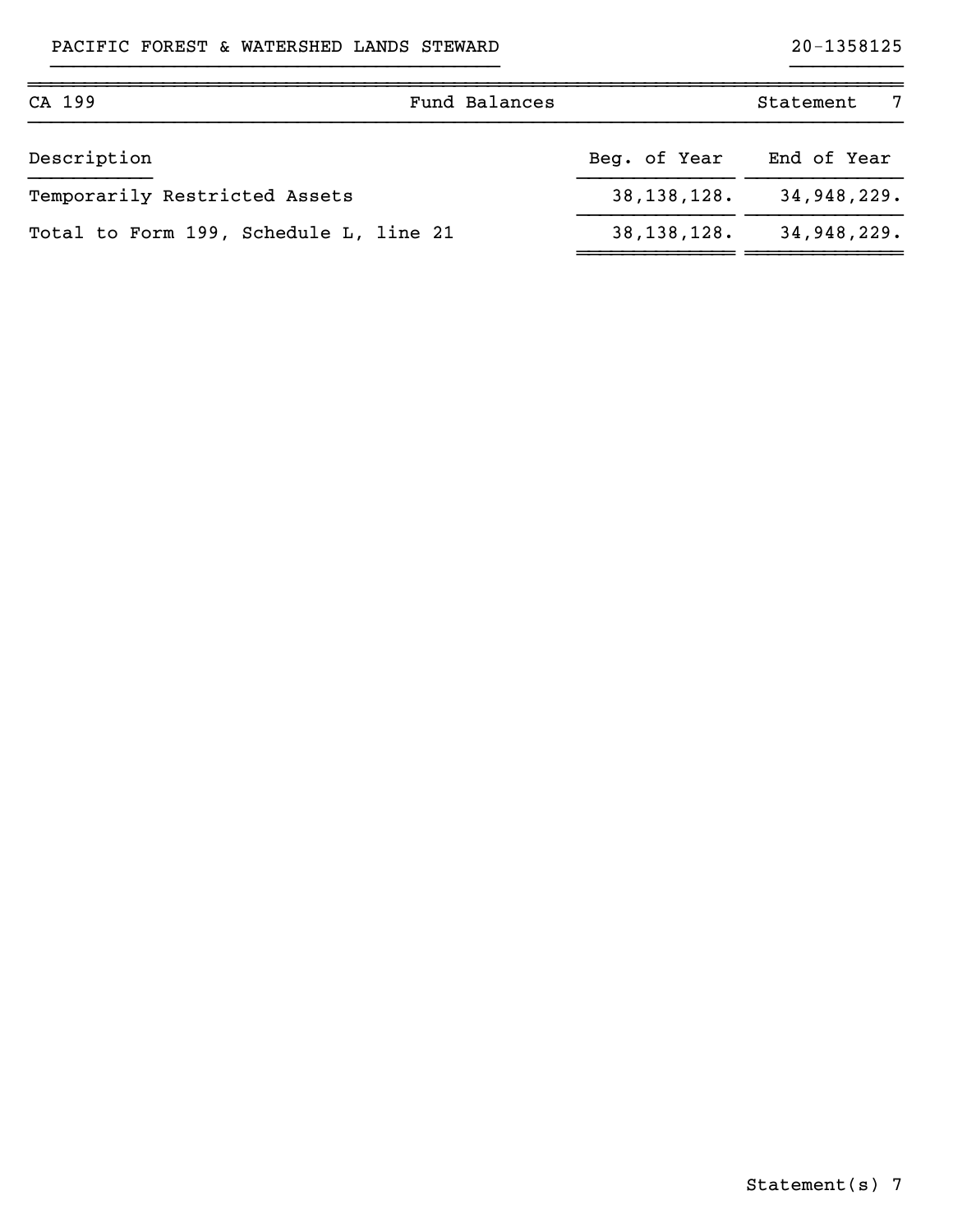| CA 199                                                                              | Cash Contributions, Gifts, Grants<br>and Similar Amounts Paid |              | Statement<br>8 |
|-------------------------------------------------------------------------------------|---------------------------------------------------------------|--------------|----------------|
| Activity Classification:                                                            |                                                               |              |                |
| Donees Name and Address                                                             |                                                               | Relationship | Amount         |
| Amador County<br>810 Court Street, Jackson, CA 95642                                |                                                               | None         | 232.           |
| Organizational Status: Public Agency                                                |                                                               |              |                |
| Donees Name and Address                                                             |                                                               | Relationship | Amount         |
| Auburn Area Recreation and Parks District<br>123 Recreation Drive, Auburn, CA 95603 |                                                               | None         | $-849.$        |
| Organizational Status: Public Agency                                                |                                                               |              |                |
| Donees Name and Address                                                             |                                                               | Relationship | Amount         |
| Bear Yuba Land Trust<br>12183 Auburn Road, Grass Valley, CA 95949                   |                                                               | None         | 4,536.         |
| Organizational Status: Public Charity                                               |                                                               |              |                |
| Donees Name and Address                                                             |                                                               | Relationship | Amount         |
| Bear Yuba Land Trust<br>12183 Auburn Road, Grass Valley, CA 95949                   |                                                               | None         | 8,000.         |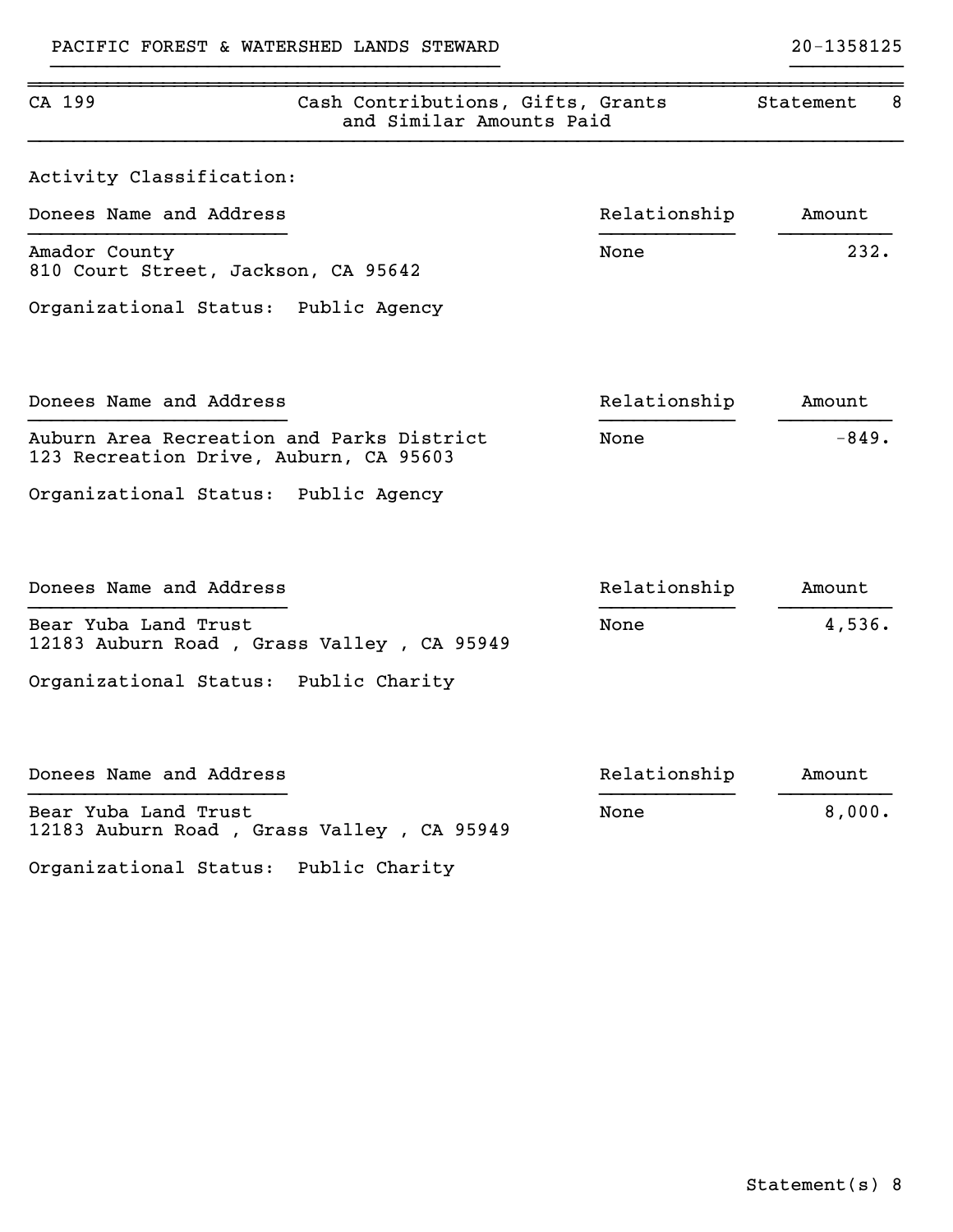| Donees Name and Address                                                       | Relationship | Amount   |
|-------------------------------------------------------------------------------|--------------|----------|
| California Council of Land Trusts<br>1029 J St Ste 120,, Sacramento, CA 95814 | None         | 50,000.  |
| Organizational Status: Public Charity                                         |              |          |
| Donees Name and Address                                                       | Relationship | Amount   |
| County of Madera<br>200W. 4th Street, Madera, CA 93637                        | None         | 2,750.   |
| Organizational Status: Public Agency                                          |              |          |
| Donees Name and Address                                                       | Relationship | Amount   |
| Ducks Unlimited<br>One Waterfowl Way, Memphis, TN 38120                       | None         | 2,130.   |
| Organizational Status: Public Charity                                         |              |          |
| Donees Name and Address                                                       | Relationship | Amount   |
| Ducks Unlimited<br>One Waterfowl Way, Memphis, TN 38120                       | None         | 560.     |
| Organizational Status: Public Charity                                         |              |          |
| Donees Name and Address                                                       | Relationship | Amount   |
| Ducks Unlimited<br>One Waterfowl Way, Memphis, TN 38120                       | None         | 184,900. |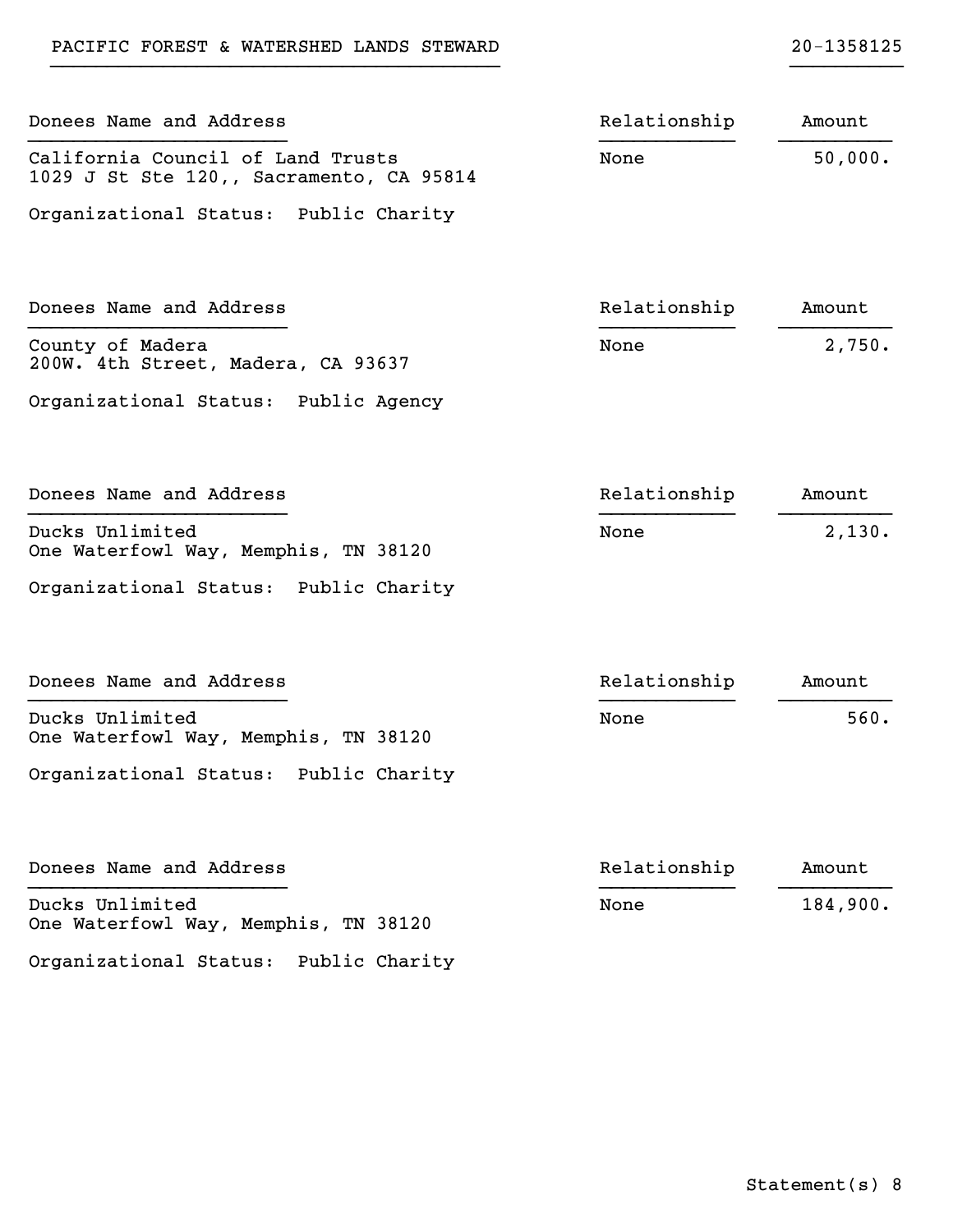| Donees Name and Address                                                                       | Relationship | Amount   |
|-----------------------------------------------------------------------------------------------|--------------|----------|
| Fall River Resource Conservation District<br>PO Box 83, McArthur, CA 96056                    | None         | 374,900. |
| Organizational Status: Public Agency                                                          |              |          |
| Donees Name and Address                                                                       | Relationship | Amount   |
| Fall River Valley Community Service District<br>24850 3rd Street,, Fall River Mills, CA 96028 | None         | 27, 203. |
| Organizational Status: Public Agency                                                          |              |          |
| Donees Name and Address                                                                       | Relationship | Amount   |
| Feather River Land Trust<br>75 Court St, Quincy, CA 95971                                     | None         | 25,730.  |
| Organizational Status: Public Charity                                                         |              |          |
| Donees Name and Address                                                                       | Relationship | Amount   |
| Feather River Land Trust<br>75 Court St, Quincy, CA 95971                                     | None         | 9,143.   |
| Organizational Status: Public Charity                                                         |              |          |
| Donees Name and Address                                                                       | Relationship | Amount   |
| Feather River Land Trust<br>75 Court St, Quincy, CA 95971                                     | None         | 2,747.   |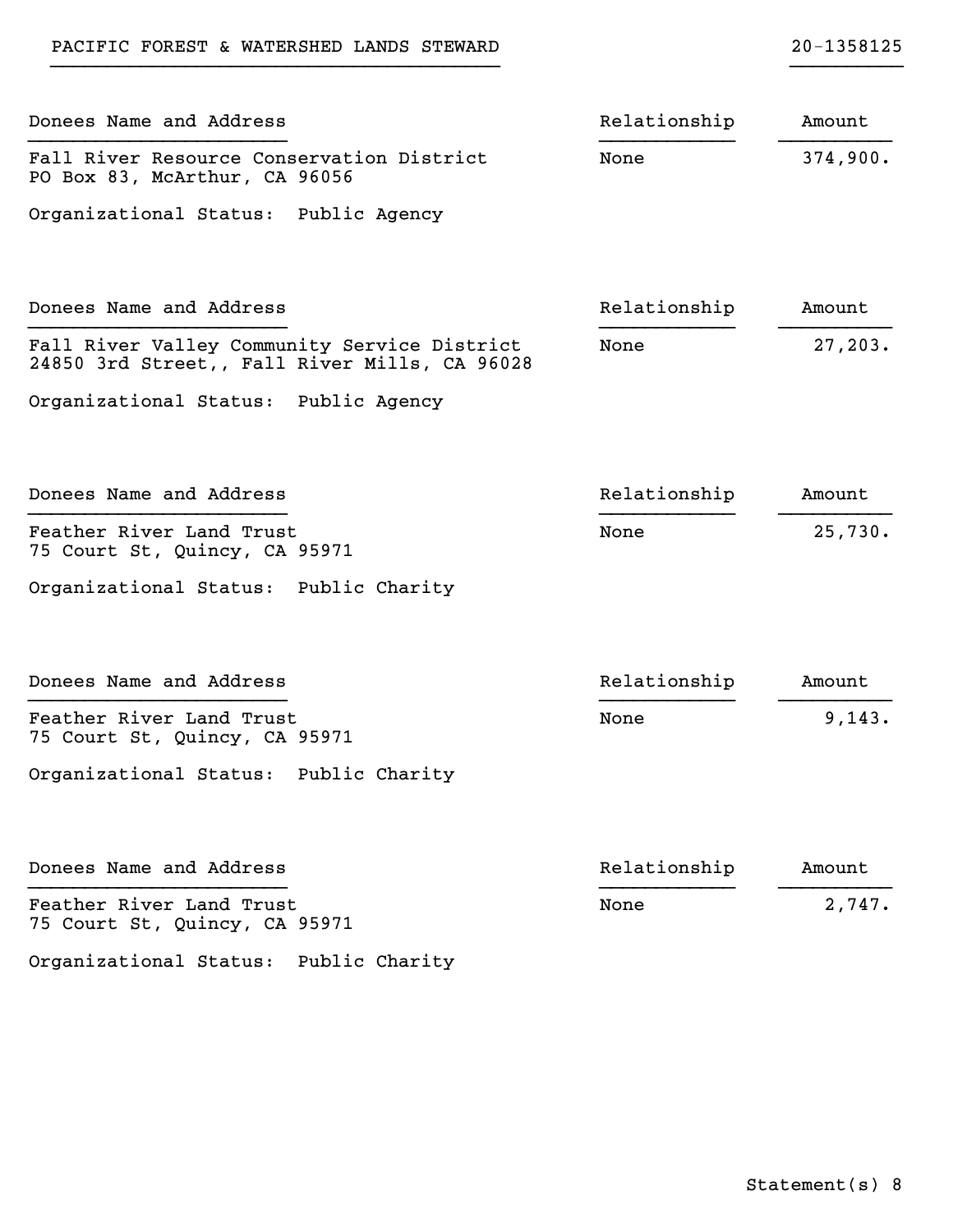| Donees Name and Address                                            | Relationship | Amount    |
|--------------------------------------------------------------------|--------------|-----------|
| Feather River Land Trust<br>75 Court St, Quincy, CA 95971          | None         | 308, 200. |
| Organizational Status: Public Charity                              |              |           |
| Donees Name and Address                                            | Relationship | Amount    |
| Maidu Summit Consortium<br>289 HWY 36 East, Grass Valley, CA 95945 | None         | 30,309.   |
| Organizational Status: Public Charity                              |              |           |
| Donees Name and Address                                            | Relationship | Amount    |
| Maidu Summit Consortium<br>289 HWY 36 East, Grass Valley, CA 95945 | None         | 20,000.   |
| Organizational Status: Public Charity                              |              |           |
| Donees Name and Address                                            | Relationship | Amount    |
| Maidu Summit Consortium<br>289 HWY 36 East, Grass Valley, CA 95945 | None         | 59,705.   |
| Organizational Status: Public Charity                              |              |           |
| Donees Name and Address                                            | Relationship | Amount    |
| Mendocino Land Trust<br>330 N Franklin St, Mendocino, CA 95460     | None         | 683.      |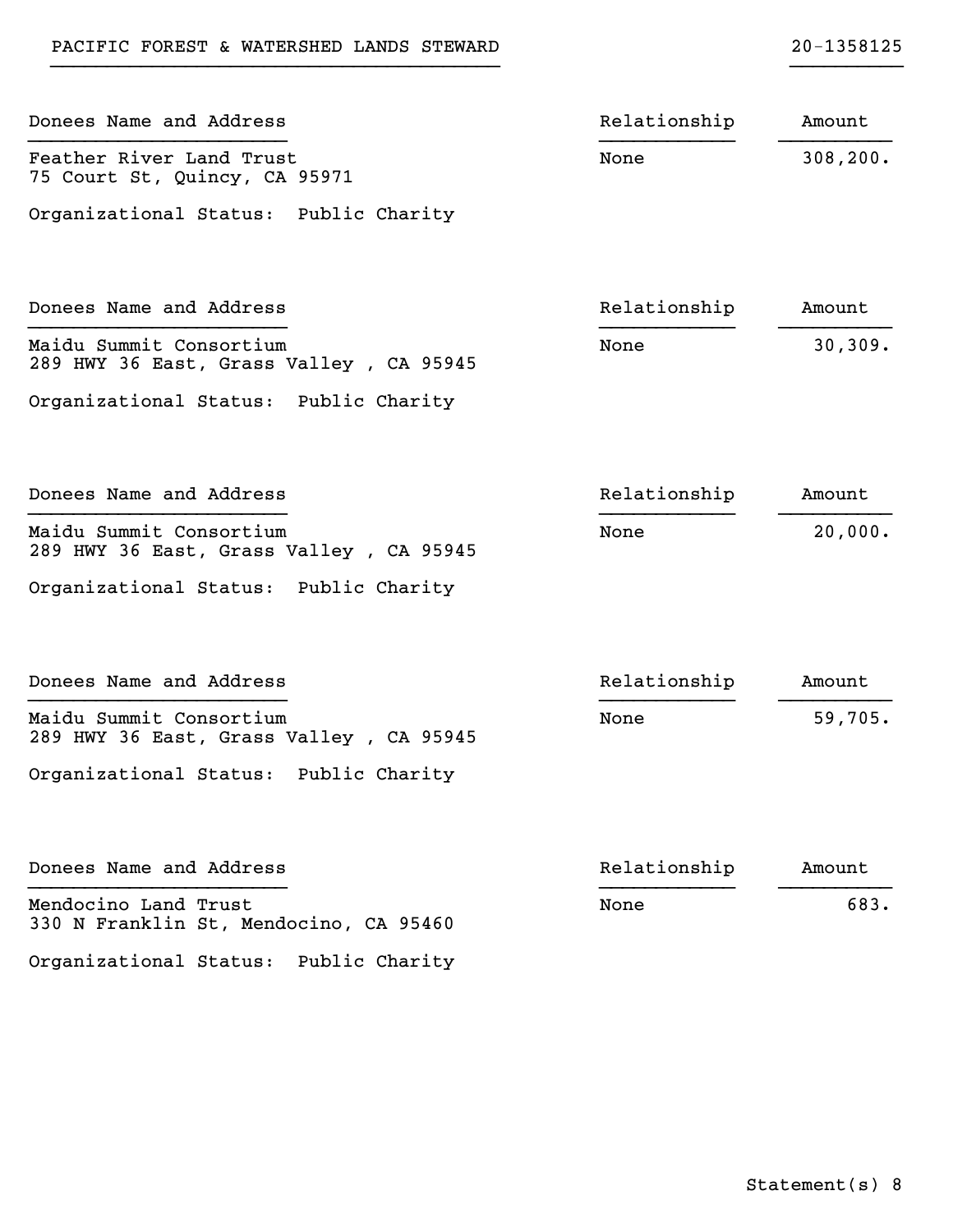| Donees Name and Address                                           | Relationship | Amount   |
|-------------------------------------------------------------------|--------------|----------|
| Mendocino Land Trust<br>330 N Franklin St, Mendocino, CA 95460    | None         | 538.     |
| Organizational Status: Public Charity                             |              |          |
| Donees Name and Address                                           | Relationship | Amount   |
| Mendocino Land Trust<br>330 N Franklin St, Mendocino, CA 95460    | None         | 467.     |
| Organizational Status: Public Charity                             |              |          |
| Donees Name and Address                                           | Relationship | Amount   |
| Mendocino Land Trust<br>330 N Franklin St, Mendocino, CA 95460    | None         | $-50.$   |
| Organizational Status: Public Charity                             |              |          |
| Donees Name and Address                                           | Relationship | Amount   |
| Mother Lode Land Trust<br>1324 Jackson Gate Rd, Jackson, CA 95642 | None         | 10,000.  |
| Organizational Status: Public Charity                             |              |          |
| Donees Name and Address                                           | Relationship | Amount   |
| Mother Lode Land Trust<br>1324 Jackson Gate Rd, Jackson, CA 95642 | None         | 179,600. |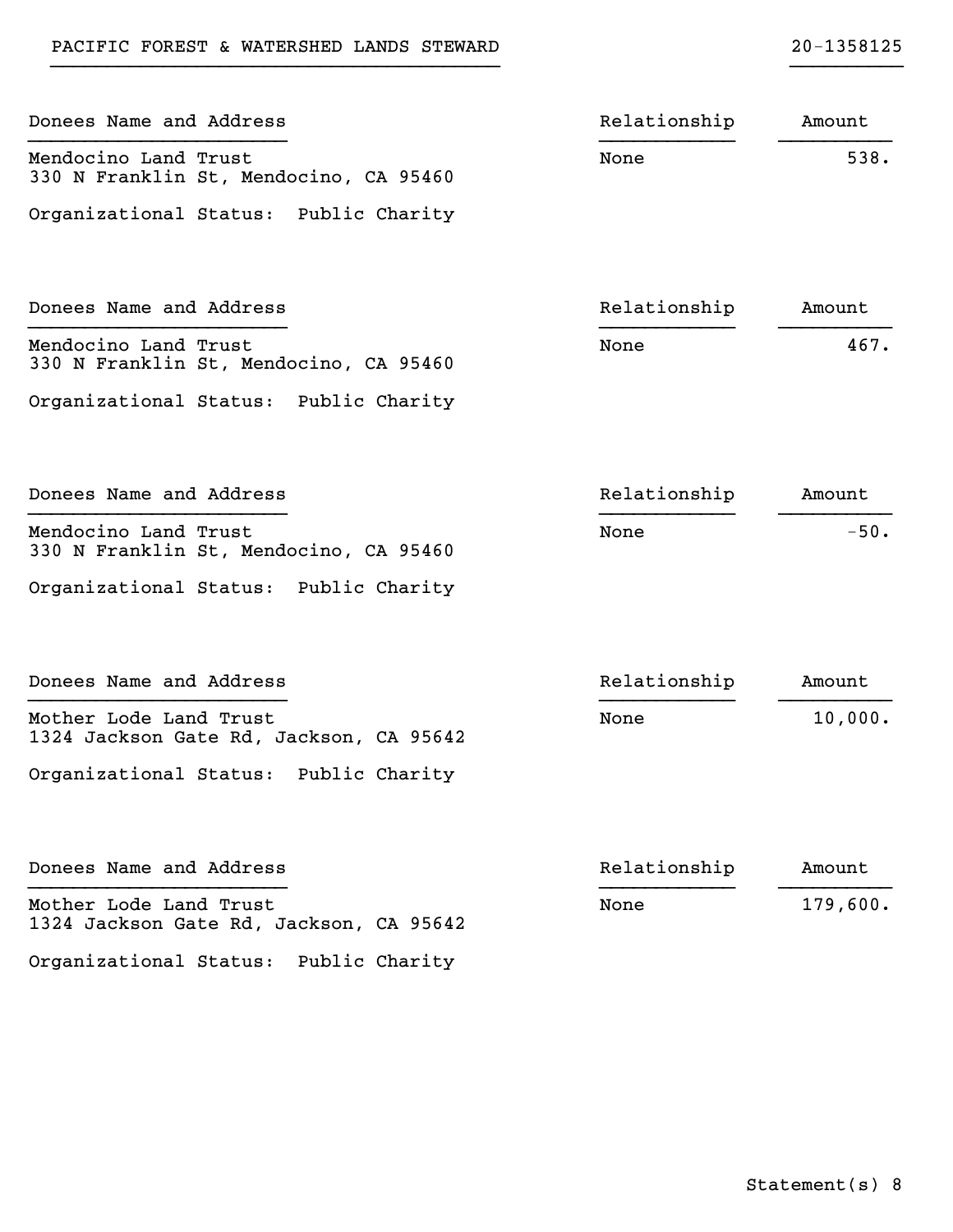| Donees Name and Address                                                         | Relationship | Amount  |
|---------------------------------------------------------------------------------|--------------|---------|
| Mountain Meadows Conservancy<br>320 Birch, Grass Valley, CA 95945               | None         | 20,000. |
| Organizational Status: Public Charity                                           |              |         |
| Donees Name and Address                                                         | Relationship | Amount  |
| Nevada County<br>950 Maidu Ave, Nevada City, CA 95959                           | None         | 562.    |
| Organizational Status: Public Agency                                            |              |         |
| Donees Name and Address                                                         | Relationship | Amount  |
| Northern California Regional Land Trust<br>580 Vallombrosa Ave, Chico, CA 95926 | None         | 9,374.  |
| Organizational Status: Public Charity                                           |              |         |
| Donees Name and Address                                                         | Relationship | Amount  |
| Northern California Regional Land Trust<br>580 Vallombrosa Ave, Chico, CA 95926 | None         | 12,351. |
| Organizational Status: Public Charity                                           |              |         |
| Donees Name and Address                                                         | Relationship | Amount  |
| Northern California Regional Land Trust<br>580 Vallombrosa Ave, Chico, CA 95926 | None         | 36,983. |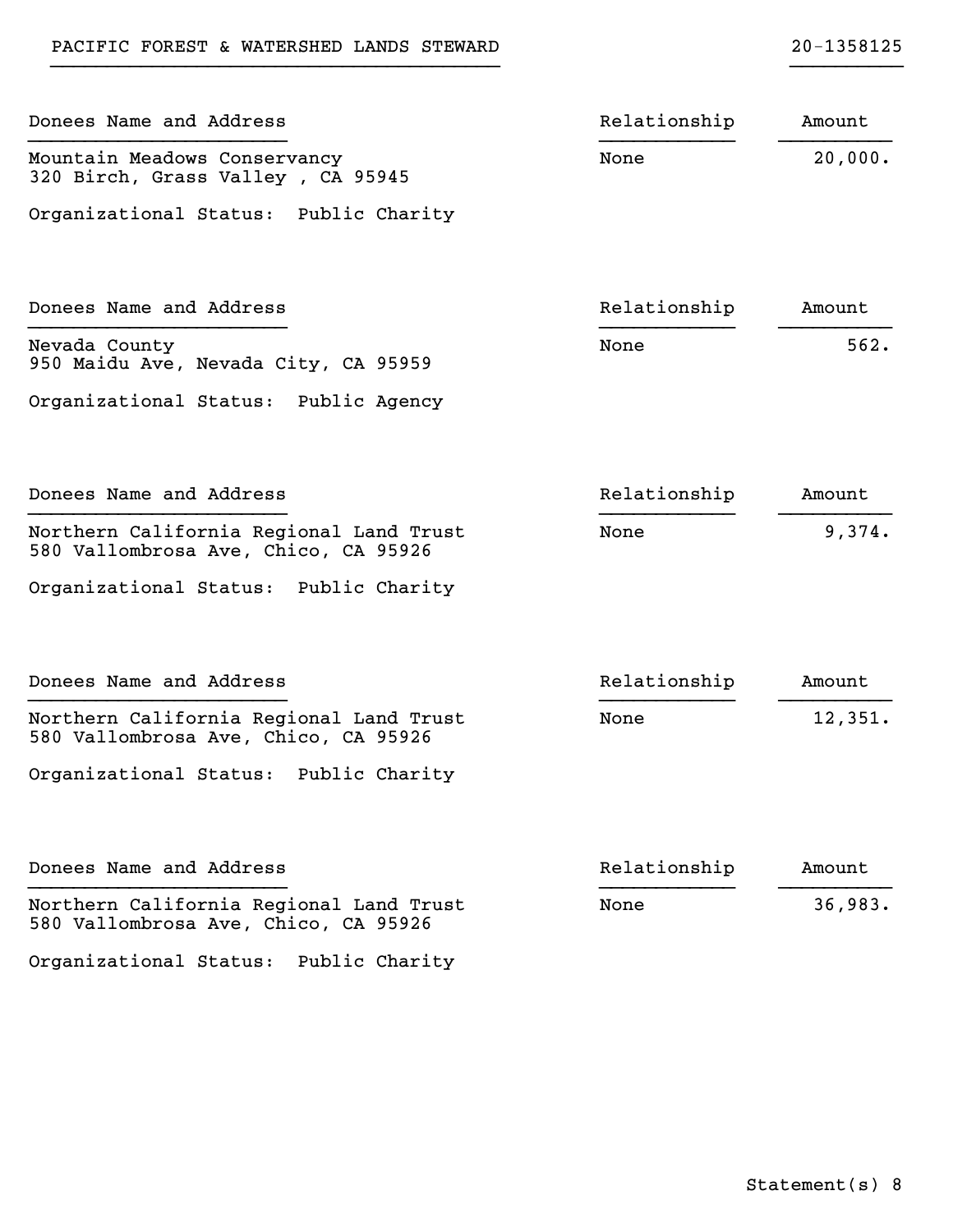| Donees Name and Address                                                         | Relationship | Amount  |
|---------------------------------------------------------------------------------|--------------|---------|
| Northern California Regional Land Trust<br>580 Vallombrosa Ave, Chico, CA 95926 | None         | 2,448.  |
| Organizational Status: Public Charity                                           |              |         |
| Donees Name and Address                                                         | Relationship | Amount  |
| Northern California Regional Land Trust<br>580 Vallombrosa Ave, Chico, CA 95926 | None         | 3,479.  |
| Organizational Status: Public Charity                                           |              |         |
| Donees Name and Address                                                         | Relationship | Amount  |
| Placer Land Trust<br>11641 Blocker Dr Ste 220, Placer, CA 95603                 | None         | 17,981. |
| Organizational Status: Public Charity                                           |              |         |
| Donees Name and Address                                                         | Relationship | Amount  |
| Placer Land Trust<br>11641 Blocker Dr Ste 220, Placer, CA 95603                 | None         | 34,042. |
| Organizational Status: Public Charity                                           |              |         |
| Donees Name and Address                                                         | Relationship | Amount  |
| Shasta County<br>1450 Court St, Redding, CA 96001                               | None         | 37,448. |

Organizational Status: Public Agency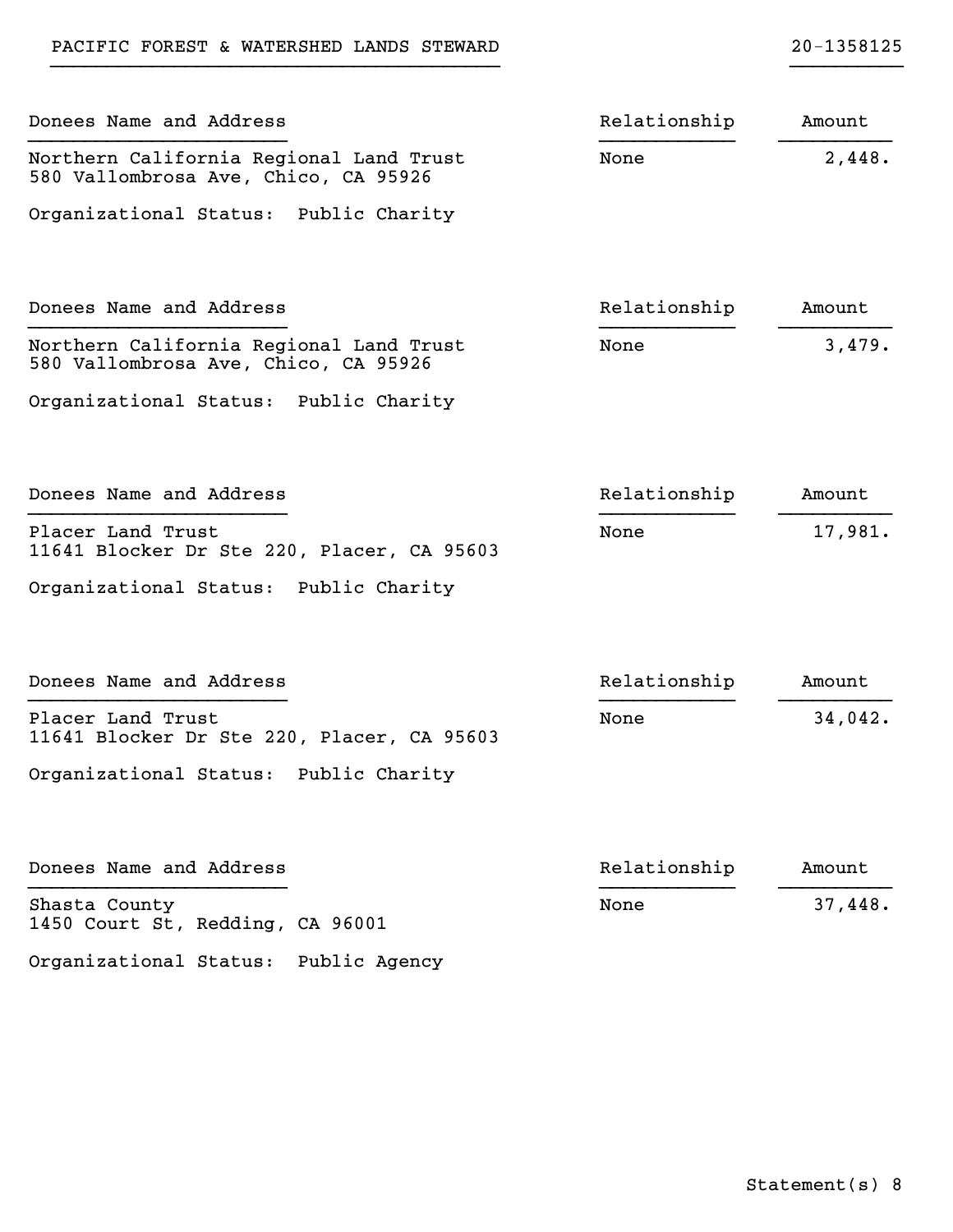| Donees Name and Address                                                  | Relationship | Amount   |
|--------------------------------------------------------------------------|--------------|----------|
| Shasta Land Trust<br>1768 West St, Redding, CA 96099                     | None         | 25,321.  |
| Organizational Status: Public Charity                                    |              |          |
| Donees Name and Address                                                  | Relationship | Amount   |
| Shasta Land Trust<br>1768 West St, Redding, CA 96099                     | None         | 26,134.  |
| Organizational Status: Public Charity                                    |              |          |
| Donees Name and Address                                                  | Relationship | Amount   |
| Shasta Land Trust<br>1768 West St, Redding, CA 96099                     | None         | 29, 166. |
| Organizational Status: Public Charity                                    |              |          |
| Donees Name and Address                                                  | Relationship | Amount   |
| Shasta Land Trust<br>1768 West St, Redding, CA 96099                     | None         | 96,300.  |
| Organizational Status: Public Charity                                    |              |          |
| Donees Name and Address                                                  | Relationship | Amount   |
| Sierra Foothill Conservancy<br>5067 Highway 140 Ste D, Prather, CA 93651 | None         | 2,886.   |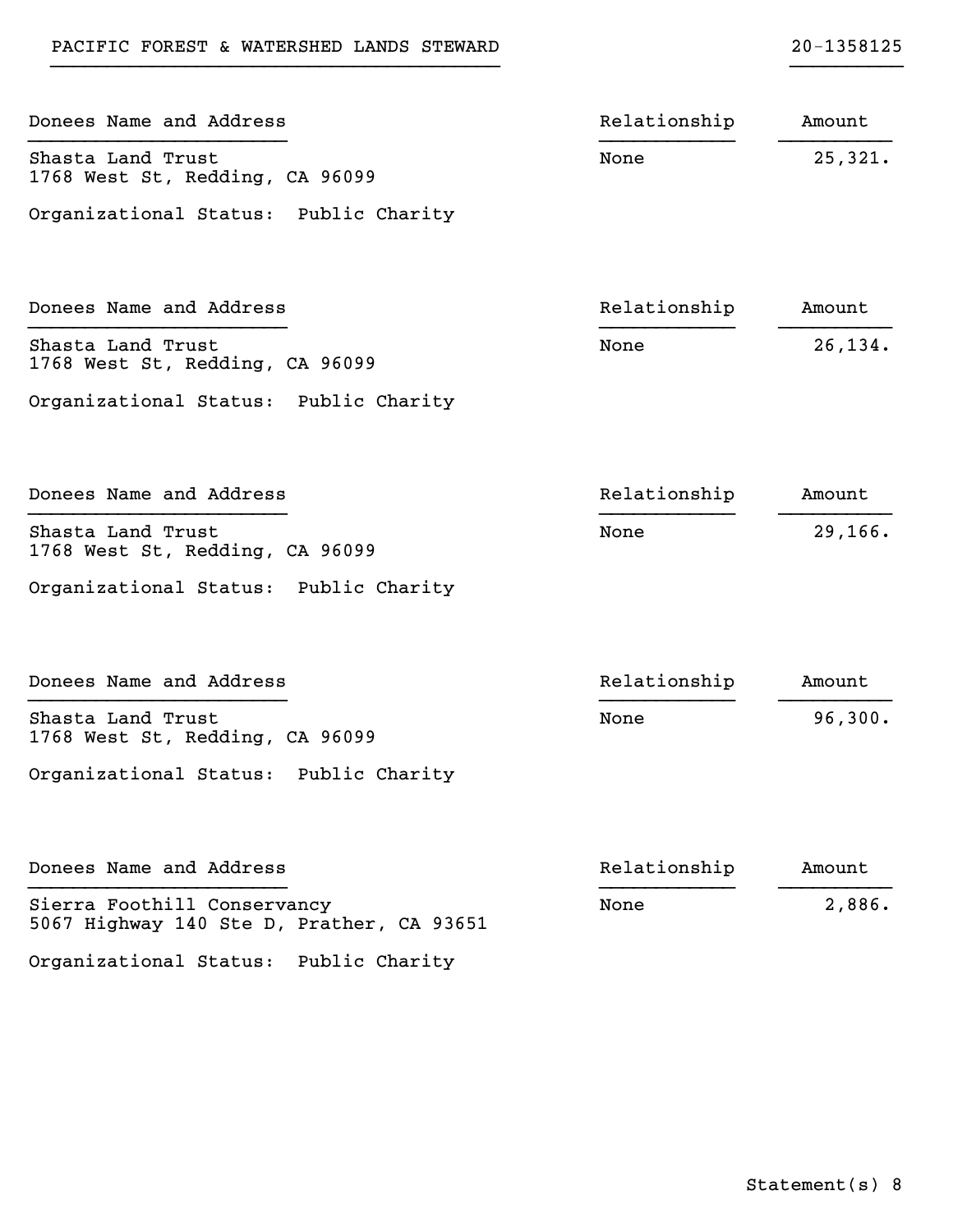| Donees Name and Address                                                  | Relationship | Amount   |
|--------------------------------------------------------------------------|--------------|----------|
| Sierra Foothill Conservancy<br>5067 Highway 140 Ste D, Prather, CA 93651 | None         | 21,026.  |
| Organizational Status: Public Charity                                    |              |          |
| Donees Name and Address                                                  | Relationship | Amount   |
| Sierra Foothill Conservancy<br>5067 Highway 140 Ste D, Prather, CA 93651 | None         | 5,592.   |
| Organizational Status: Public Charity                                    |              |          |
| Donees Name and Address                                                  | Relationship | Amount   |
| Sierra Foothill Conservancy<br>5067 Highway 140 Ste D, Prather, CA 93651 | None         | 11,500.  |
| Organizational Status: Public Charity                                    |              |          |
| Donees Name and Address                                                  | Relationship | Amount   |
| Sierra Foothill Conservancy<br>5067 Highway 140 Ste D, Prather, CA 93651 | None         | 11,629.  |
| Organizational Status: Public Charity                                    |              |          |
| Donees Name and Address                                                  | Relationship | Amount   |
| Sierra Foothill Conservancy<br>5067 Highway 140 Ste D, Prather, CA 93651 | None         | 101,400. |